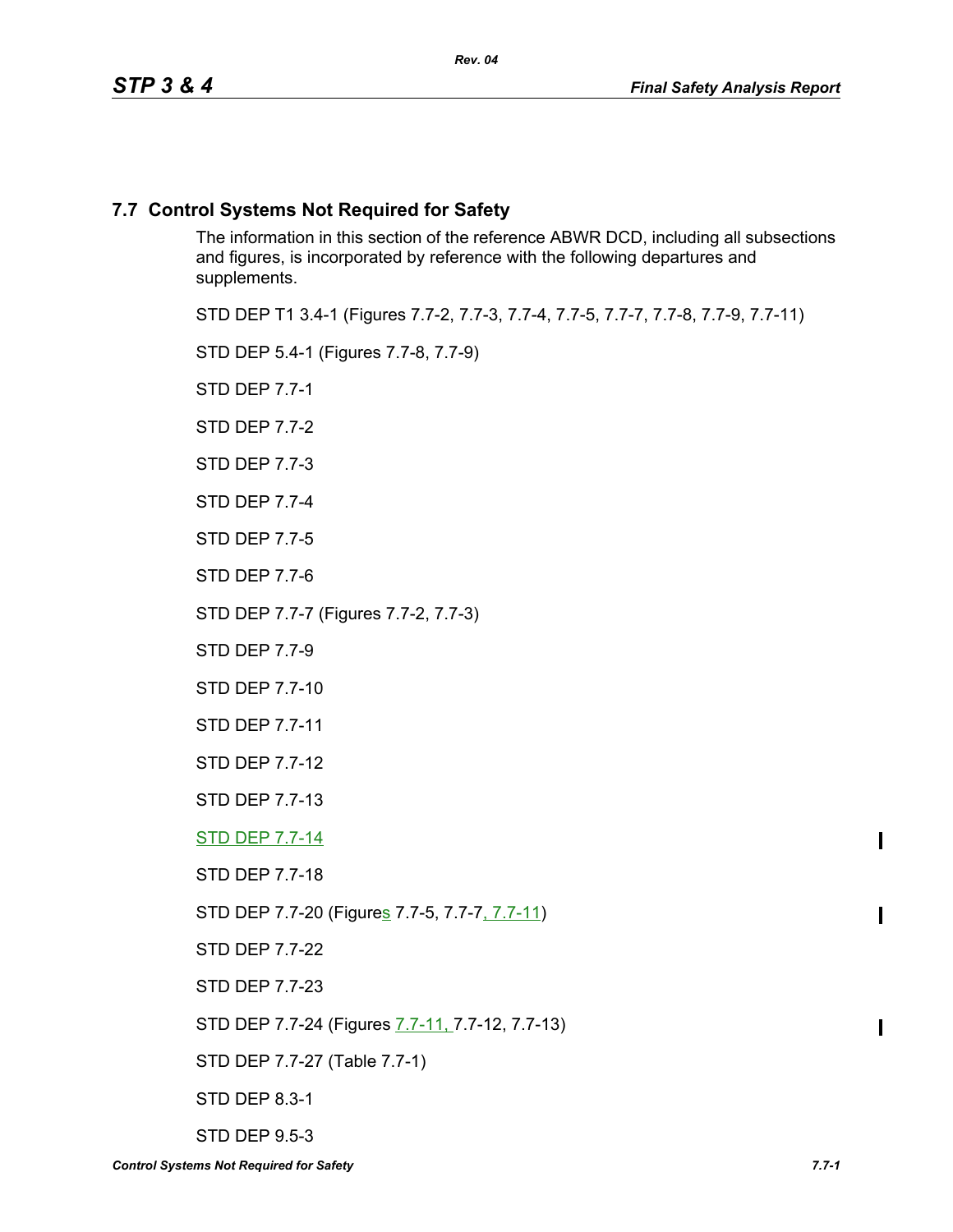STD DEP 10.4-5 (Figures 7.7-7, 7.7-8, 7.7-9)

STD DEP 1.8-1

STD DEP Admin

# **7.7.1 Description**

STD DEP T1 3.4-1

STD DEP Admin

- *Process Computer System* Plant Computer Function
- *Neutron Monitoring System—ATIP* and MRBM *Subsystem*s

*Rev. 04*

*Non Essential Multiplexing System* Plant Data Network

# **7.7.1.1 Nuclear Boiler System—Reactor Vessel Instrumentation**

STD DEP 7.7-1

STD DEP 7.7-2

STD DEP 7.7-3

STD DEP Admin

- *(6) Reactor Vessel Water Level*
	- *(e) Reactor Well Water Level Range*

*This range uses the RPV tap below the top of the active fuel. The zero of the instrument is the top of the active fuel. The temperature and pressure condition that is used for the calibration is 0 MPaG and 48.9°C water in the vessel. The water level measurement design is the pressure device which measures static water pressure inside the vessel and converts to a water level indication. This range is used to monitor the reactor water level when the reactor vessel head is removed and the reactor system is flooded during the refueling outage.*

*The condensate reference chamber for the narrow range and wide range water level range is common as discussed in Section 7.3*.

*The concern that non-condensable gasses may build-up in the water column in the reactor vessel reference leg water level instrument lines, i.e., the reactor vessel instrument lines at the elevation near the main steam line nozzles, has been addressed by continually flushing these instrument lines with water supplied by the Control Rod Drive (CRD) System* for those instrument lines with a condensing chamber. This applies to (a) through (d) above.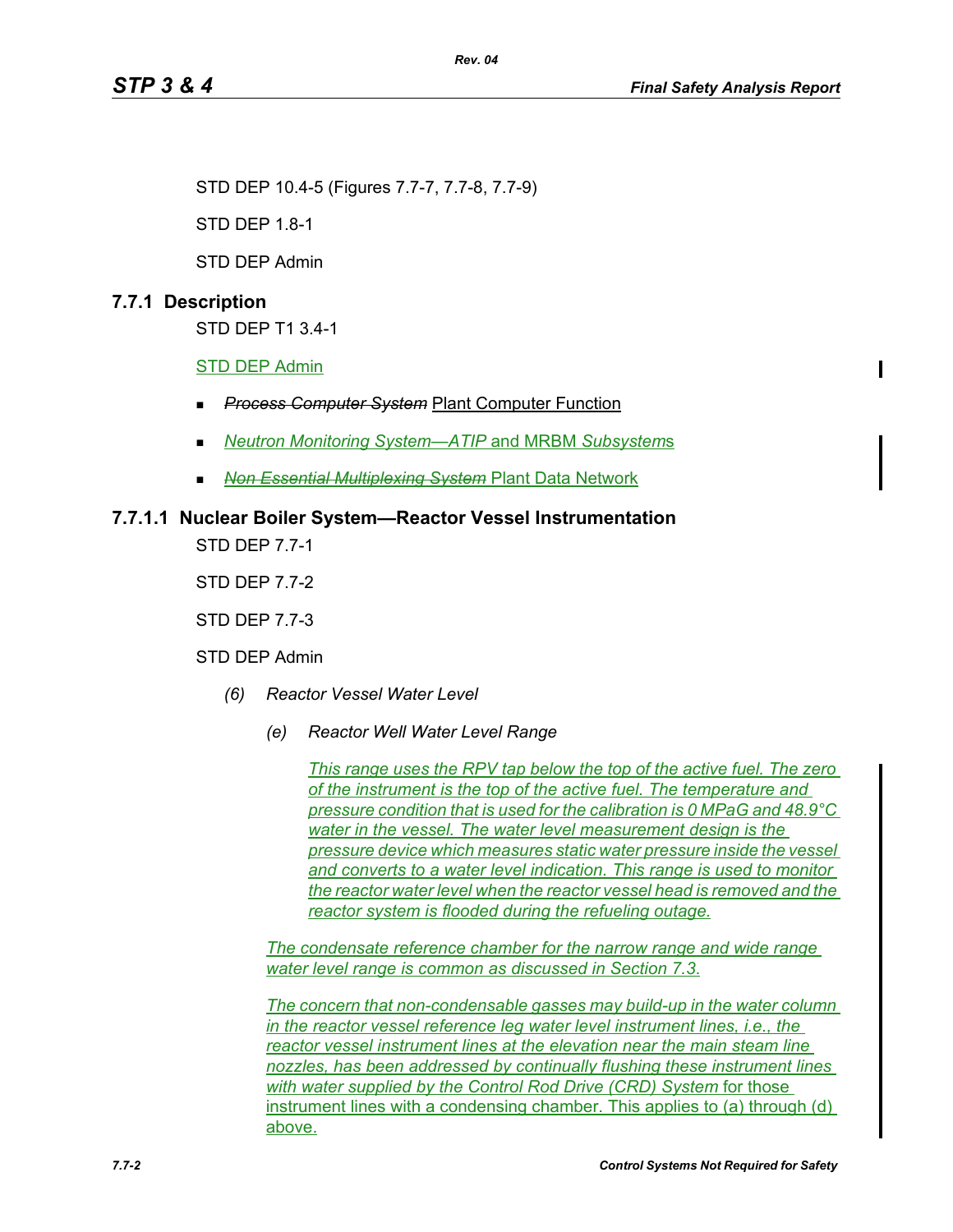*Reactor water level instrumentation that initiates safety systems and engineered safeguards systems is discussed in Subsections 7.2.1 and 7.3.1. Reactor water level instrumentation that is used as part of the Feedwater Control System is discussed in Subsection 7.7.1.4.*

*The concern that non-condensable gasses may build-up in the water column in the reactor vessel reference leg water level instrument lin i.e., the reactor vessel instrument lines at the elevation near the main*  **steam line nozzles, has been addressed by continually flushing the** *instrument lines with water supplied by the Control Rod Drive (CRD)*  **System for those instrument lines with a condensing chamber.** applies to (a) through (d) above*.*

- *(8) Reactor Vessel Pressure*
	- *(c) Pressure transmitters and recorders used for feedwater control are discussed in Subsection 7.7.1.4.*
- *(10) Safety/Relief Valve Seal Leak Detection*

*Thermocouples are located in the discharge exhaust pipe of the safety/relief valve. The temperature signal goes to a multipoint recorder with an* historian function. An *alarm and will be activated by any temperature in excess of a set temperature signaling that one of the SRV seats has started to leak.*

*(11)* Other Instruments

*The feedwater temperature is measured and transmitted to the main control room.*

*The feedwater turbidity is monitored and the signal is transmitted to the main control room for recording.*

*(15) Reactor Operator Information*

*The information that the operator has at his disposal from the instrumentation discussed in this subsection is discussed below:*

- *(b) The core plate differential pressure provides a signal to the process computer* historian function*.*
- *(f) The discharge temperatures of all the safety/relief valves are shown on a multipoint recorder* historian function *in the control room. Any temperature point that has exceeded the trip setting will turn on an annunciator, indicating that a SRV seat has started to leak.*
- *(g) Feedwater turbidity is recorded in the main control room. The recorder will turn on an annunciator in the main control room for either a high or low signal.*Not Used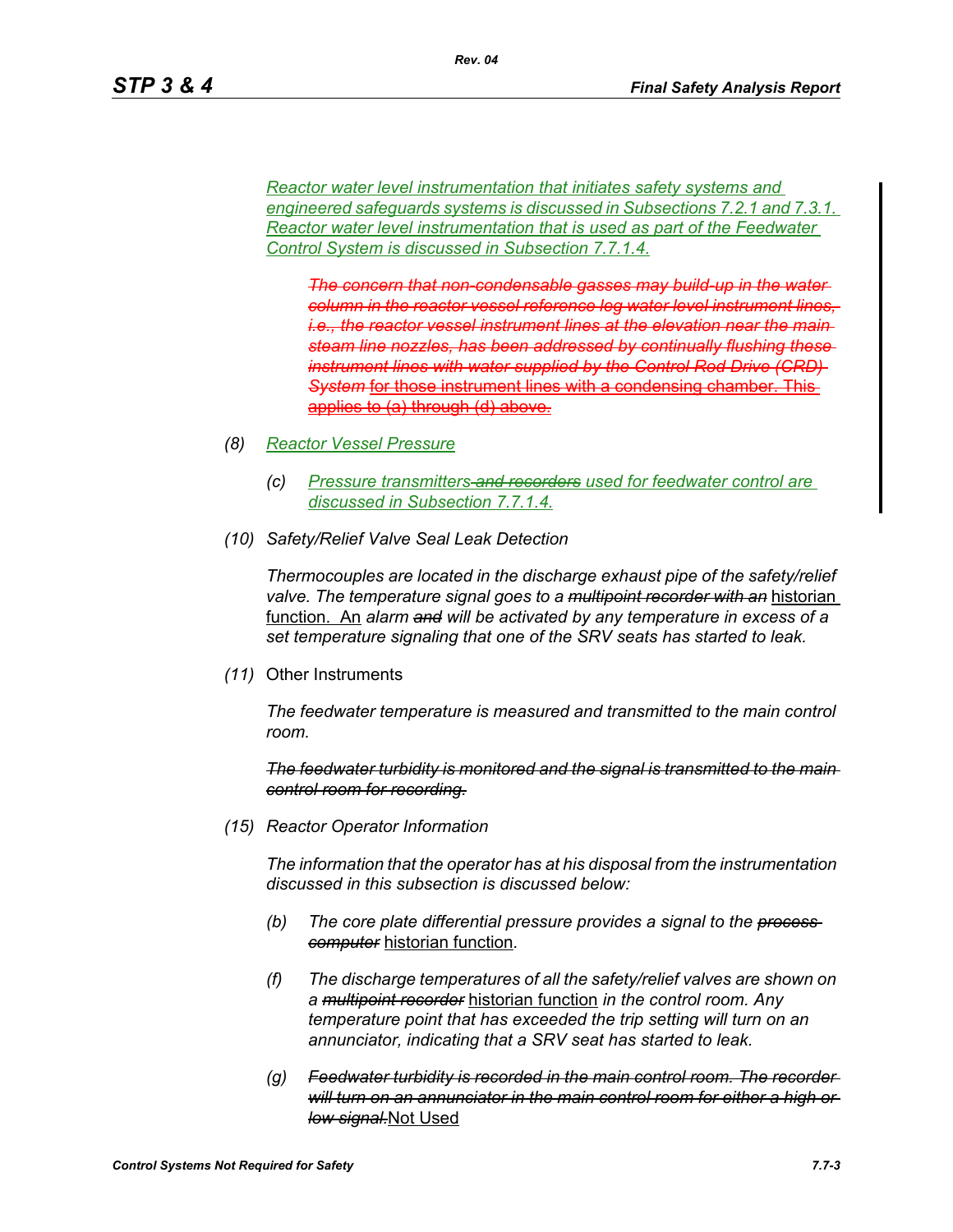*(16) Setpoints*

*The annunciator alarm setpoints for the reactor head seal leak detection* and *SRV seat leak detection, and feedwater corrosion product (turbidity) monitor are set so the sensitivity to the variable being measured will provide adequate information.*

*(b) Level transmitters and trip actuators for initiating containment or vessel isolation are discussed in Subsection 7.3.1.2* 7.3.1.1.2*.*

## **7.7.1.2 Rod Control and Information System—Instrumentation and Controls**

STD DEP T1 3.4-1

STD DEP 7.7-4

STD DEP 7.7-5

STD DEP 7.7-6

STD DEP 7.7-7

- STD DEP 7.7-9
	- *(1) System Identification*

*The main objective of the Rod Control and Information System (RCIS) is to provide the capability to control the fine motion control rod drive (FMCRD) motors of the Control Rod Drive (CRD) System (explained in Sections 4.6.1 and 4.6.2) to permit changes in core reactivity so that reactor power level and power distribution can be controlled.* 

*The RCIS performs the following functions:*

- *(a) Controls changes to the core reactivity, and thereby reactor power, by moving neutron absorbing control rods within the reactor core as initiated by:*
	- *(i) The plant operator, when the RCIS is placed in manual or semiautomatic mode of operation*
	- *(ii) The Power Generation and Control System (PGCS) when the PGCS, automatic power regulator (APR), and RCIS are in automatic mode* The automatic rod movement mode of the automatic power regulator (APR), when RCIS is placed in the automatic mode of operation.
- *(b) Provides summary display information for the plant operator, indicative of aggregated control rod positions, status of the control rods, and the FMCRDs on the RCIS dedicated operator interface (DOI).* Displays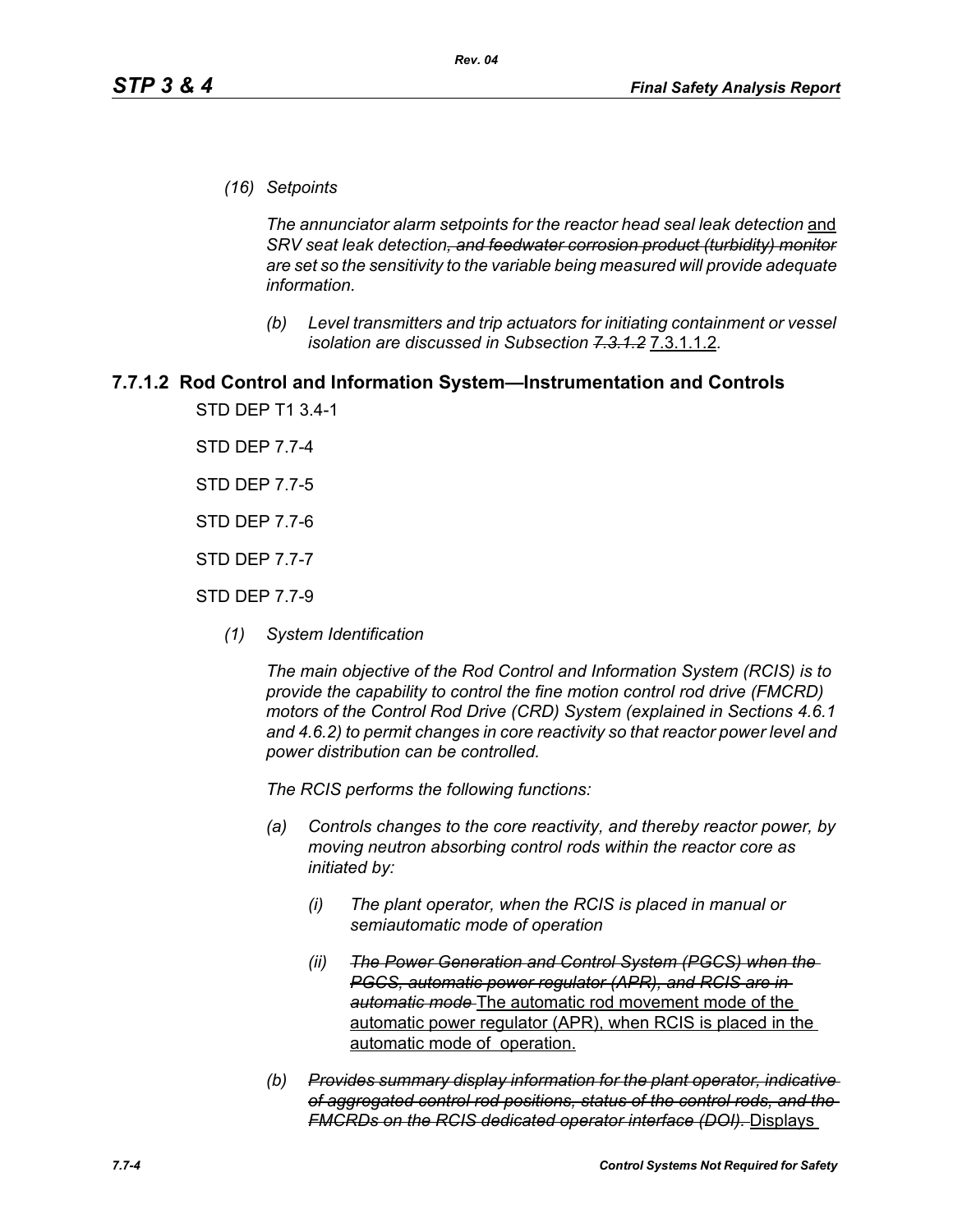summary information for the plant operator about positions of the control rods in the core and status of the FMCRDs and RCIS. This summary information is provided by a RCIS dedicated operator interface (DOI) on the main control panel.

- *(c) Provides FMCRD status and control rod position and status data to other plant systems which require such data (e.g., the* Plant Computer Function *plant process computer system).*
- *(f) Provides the capability for insertion of all rods by an alternate and diverse method, based on receiving a command* signals *from the Recirculation Flow Control System (RFCS). This function is called the alternate rod insertion (ARI) function.*
- *(g) Provides for insertion of selected control rods for core thermal-hydraulic stability control or for mitigation of a loss of feedwater heating event; called the selected control rod run-in (SCRRI) function, based on receiving SCRRI command* signals *from the RFCS.*

### *(2) System Description*

*The RCIS is a dual redundant system consisting of two independent channels for normal monitoring of control rod positions and executing control rod movement commands. Each channel receives separate input signals and both channels perform the same function. Disagreement between the two channels results in rod motion inhibit.* Under normal conditions, each channel receives separate input signals and both channels perform the same functions. The outputs of the two channels are continuously compared. For normal functions of enforcing and monitoring control rod positions and emergency rod insertion, the outputs of the two channels must be in agreement. Any sustained disagreement between the two channels would result in a rod block. However, when the conditions for generating a rod block signal in a single channel are satisfied, that channel alone can issue a rod block signal. For the FMCRD emergency insertion functions (scram-follow, ARI, SCRRI), 3-out-of-3 logic is used in the inverter control logic with the additional input signal coming from the associated emergency rod insertion panels. An automatic single channel bypass feature (only activated when an emergency insertion function is activated) is also provided to assure high availability for the emergency insertion functions when a single channel failure condition exists.

Failure or malfunction of RCIS has no impact on the hydraulic scram function of CRD. The circuitry for normal insertion and withdrawal of control rods in RCIS is completely independent of the Reactor Trip and Isolation System (RTIS) circuitry controlling the scram valves. This separation of the RPS scram function of the RTIS and RCIS normal rod control functions prevents failure in the RCIS circuitry from affecting the scram circuitry.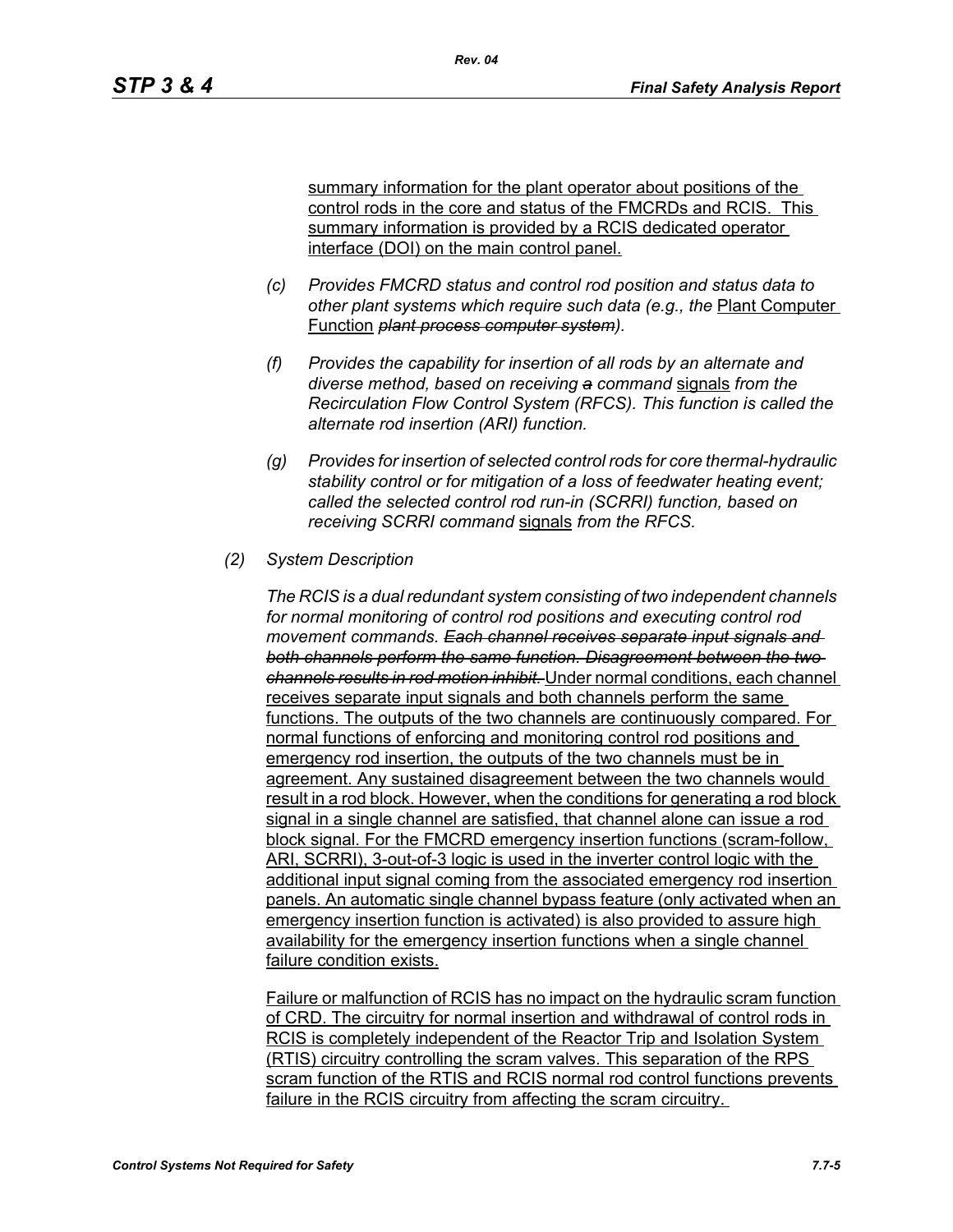*The RCIS consists of several different types of cabinets (or panels), which contain special electronic/electrical equipment modules* for performing RCIS logic located in the Reactor Building and Control Building and a dedicated operator interface (DOI) on the Main Control Panel in the Main Control Room (MCR). The RCIS DOI provides summary information to the plant operator with respect to control rod positions, FMCRD and RCIS status and hydraulic control unit (HCU) status. Controls are also provided for performing normal rod movement functions, bypassing of major RCIS subsystems, performing CRD surveillance tests, and resetting RCIS trips and most abnormal status conditions*and a dedicated operator interface on the main control panel in the control room. There are four* nine *types of electronic/electrical cabinets that make up the RCIS:*

*(a) Rods Action Control Cabinet (RACC)* Subsystem (RACS) Cabinets

*There are two RACCs consisting of RACC-Channel A and RACC-Channel B, that provide for a dual redundant architecture. Each RACC subsystem consists of three main functional subsystems, as follows:*

- *(i) Automated Thermal Limit Monitor (ATLM)*
- *(ii) Rod Worth Minimizer (RWM)*
- *(iii) Rod Action and Position Information (RAPI)*

There are two types of cabinets in the back-panel area referred to as the RACS, consisting of a rod action and positioning information (RAPI) panel and an ATLM/RWM panel, which provide for a dual-redundant architecture. The RAPI panel consists of RAPI-A with the channel A logic and RAPI-B with the channel B logic. In addition, the RAPI panel includes the RAPI DOI, which displays the same information that is available on the RCIS DOI in the MCR. The RAPI DOI also serves as a backup for the RCIS DOI control capabilities, should the RCIS DOI become unavailable. A hard switch located in the RAPI panel is used to change the selection of DOI control operation capability between the RCIS DOI and the RAPI DOI (i.e. only one of these DOIs can be selected for control capability at any given time).

There is also a dedicated RCIS Ddata Communication network **Mmonitoring feature located in the RAPI panels for providing direct** hardwired outputs to RFCS for RIP runback initiation upon detection of an all FMCRD run-in (i.e. scram-follow or ARI function) command condition.

The ATLM/RWM panel contains two channels of logic for the automatic thermal limit monitor (ATLM) and the rod worth minimizer (RWM).

*(b) Remote Communication Cabinets (RCC)*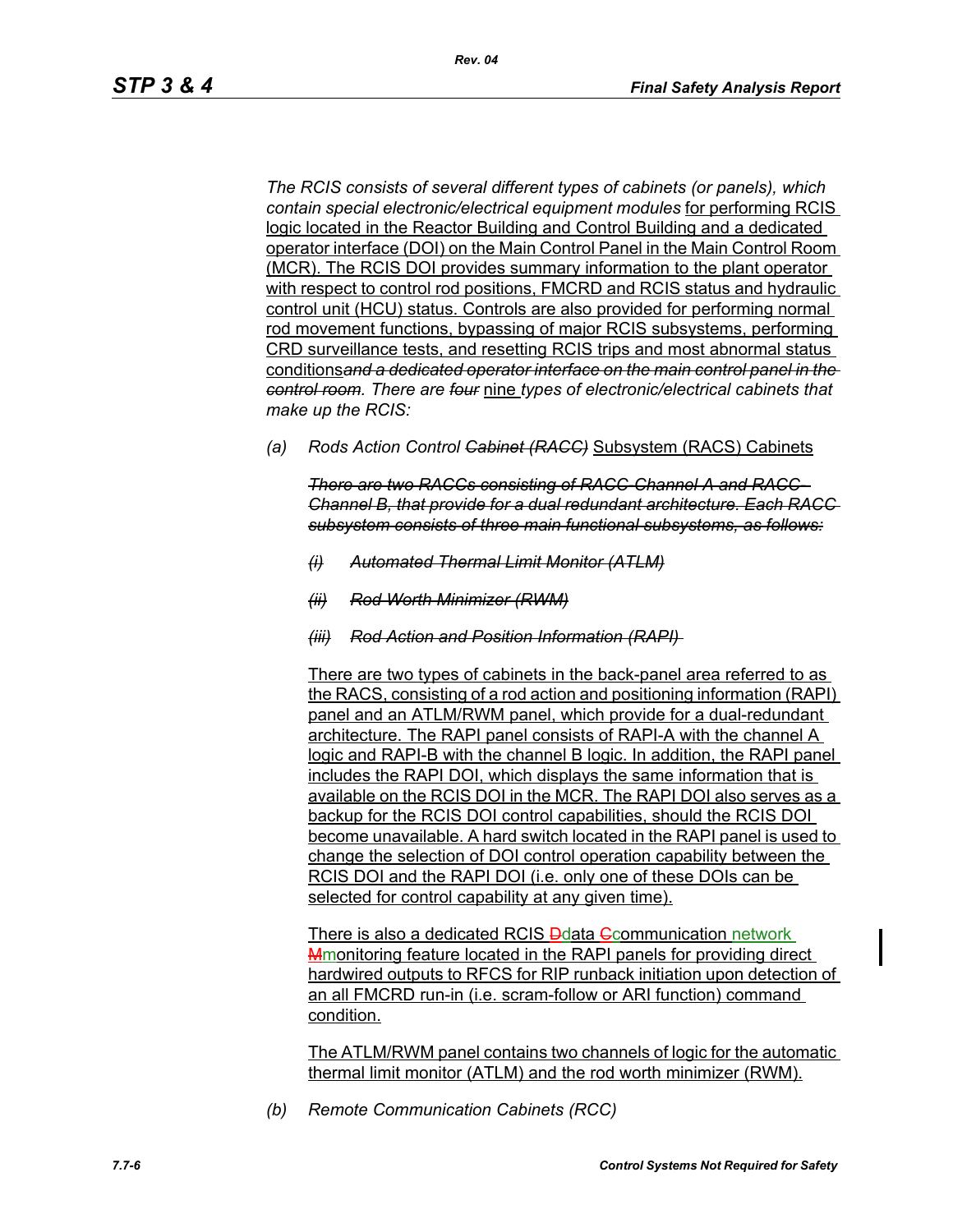*The RCCs contain a dual channel file control module (FCM) that interfaces with the rod server modules (RSMs) that are contained in the same cabinets, and RAPI in the control room.* The RCCs contains a rod server module (RSM). The RSM interfaces with the RAPI subsystems in the MCR, via the dedicated RCIS multiplexing network. Each RSM is composed of two Rod Server Processing Channels (RSPC A and B) so that there is a dual-redundant logic design for each RSM and associated Synchro-to-Digital Converters (SDCs A and B) that provide for conversion of the Synchro A and Synchro B analog signals into a two independent digital representations of the absolute position of the corresponding FMCRD. Both RSPCs receive the digital representations from both SDCs for use in the RSPC control and monitoring logic.

*(c) Fine Motion Driver Cabinets (FMDC)* 

*The FMDCs consist of several inverter controllers (ICs) and stepping motor driver modules (SMDM*s*). Each SMDM contains an electronic converter/inverter to convert incoming three-phase AC power into DC and inverts the DC power to variable voltage/frequency* output *power pulses for* provided to *the FMCRD stepping motor* to accomplish rod movement*.* The IC includes logic to process rod movement commands received from the associated RSPCs in a RCC. Also, IC and SMDM status signals are also provided to the associated RSPCs. Each IC also receives a separate discrete input signal from an Emergency Rod Insertion Panel that is used in the IC logic for providing the emergency rod insertion movement functions (i.e. scram-follow, ARI or SCRRI).

*(d) Rod Brake Controller Cabinets (RBCC)*

*The RBCCs contain electrical and/or electronic logic and other associated electrical equipment for the proper operation of the FMCRD brakes. Signals for brake disengagement or engagement are received from the associated rod server module, and the brake controller logic provides two separate (channel A and channel B) brake status signals to its corresponding rod server module.*

(e) Emergency Rod Insertion Control Panel

The emergency rod insertion control panel is located in the back-panel area of the MCR. It serves as an additional logic panel to contain relays (or solid-state equivalent) hardware needed to transmit discrete output signals to the emergency rod insertion panels in the Reactor Building (RB). The discrete output signals are activated based upon input signals received from the RPS related portion of the RTIS panels that indicate a scram-follow function is active or based upon input signals received from the RFCS that indicate a ARI function or SCRRI function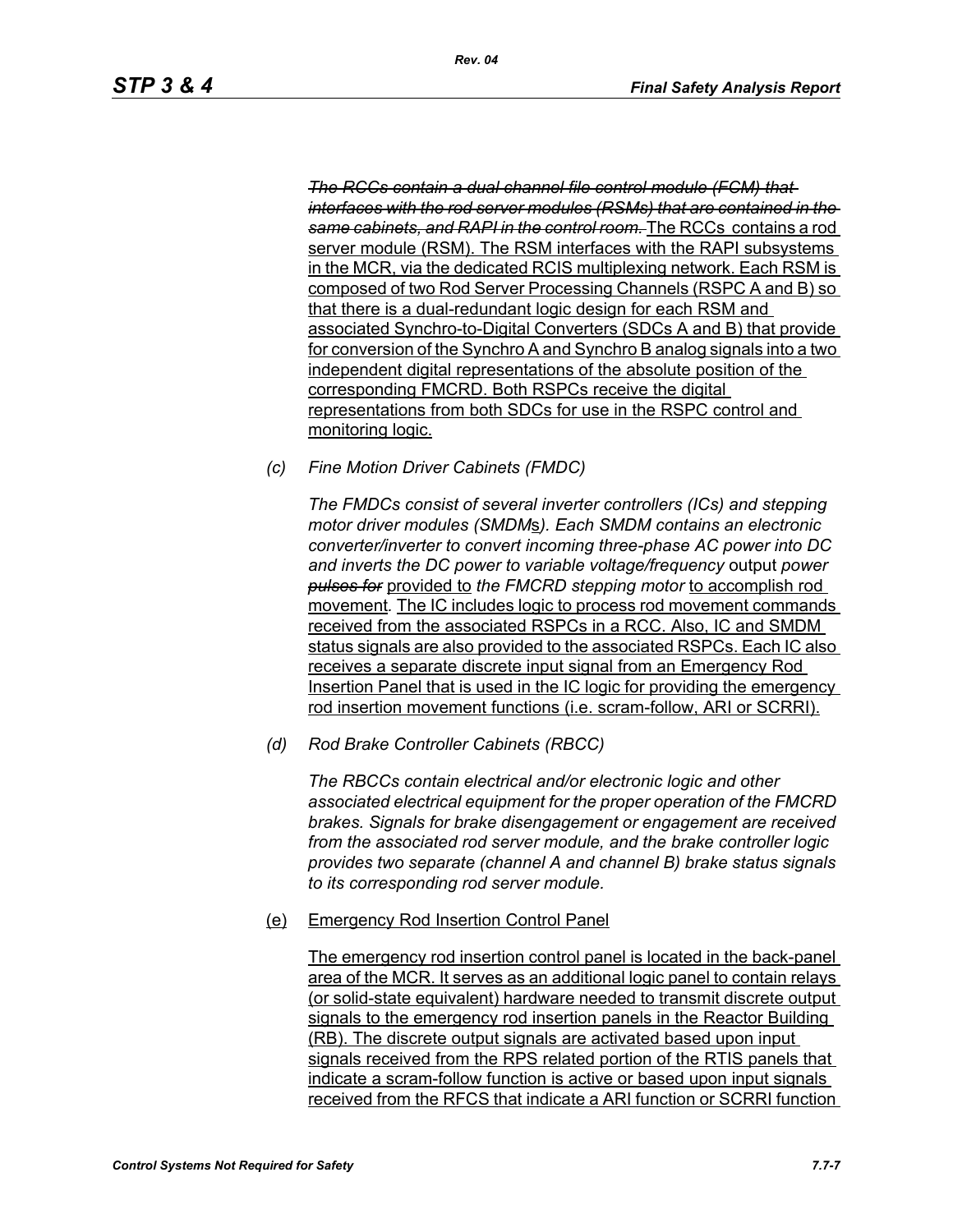is active or by input signals from the two manual SCRRI pushbuttons on the Mmain Ccontrol Room Ppanel (MCRP).

(f) Emergency Rod Insertion Panels

*Rev. 04*

The emergency rod insertion panels are located in the reactor building and provide discrete output signals to the inverter controllers in the FMDCs. The discrete output signals are activated based upon input signals received from the emergency rod insertion control panel in the MCR and indicate a scram-follow function, an ARI function or SCRRI function is active. The emergency insertion condition is considered active if any one of these three rod insertion functions is active.

(g) Scram Time Recording Panels (STRPs)

The scram time recording panels (STRPs), located in the RB, monitor the FMCRD position reed switch status using reed switch sensor modules (RSSMs) and communicate this information to the RAPI. Also, the STRPs automatically record and time tag FMCRD scram timing position reed switch status changes by RCIS clock either: 1) after initiation of an individual HCU scram test at the RPS Scram Time Test Panel, or 2) after a full-core reactor scram has been initiated. The recorded scram timing data can be transmitted to the STRAP in the MCR back-panel

(h) Scram Time Recording and Analysis Panel (STRAP)

The STRAP, located in the MCR back-panel area, receives scram timing position information from the STRPs which can be used for comparing the recorded scram timing performance results to the applicable Technical Specification requirements. This information can also be transmitted to the Plant Computer Function (PCF) for further data analysis and archiving.

(i) Rod Action and Position Information (RAPI) Auxiliary Panels

RAPI Auxiliary Panels, located in the Reactor Building, provide output signals to open a purge water valve whenever either FMCRD associated with the corresponding HCU receives an insertion command from RAPI subsystem. These panels also monitor scram valve position status as well as HCU accumulator water pressure and level status (i.e. normal or abnormal).

*(3) RCIS Multiplexing Network*

*The* dedicated *RCIS multiplexing network consists of two independent channels (A and B) of fiber-optic communication links between the RACCs (channels A and B), and the dual channel file control modules located in the remote communication cabinets.* separate channels. Fiber-optic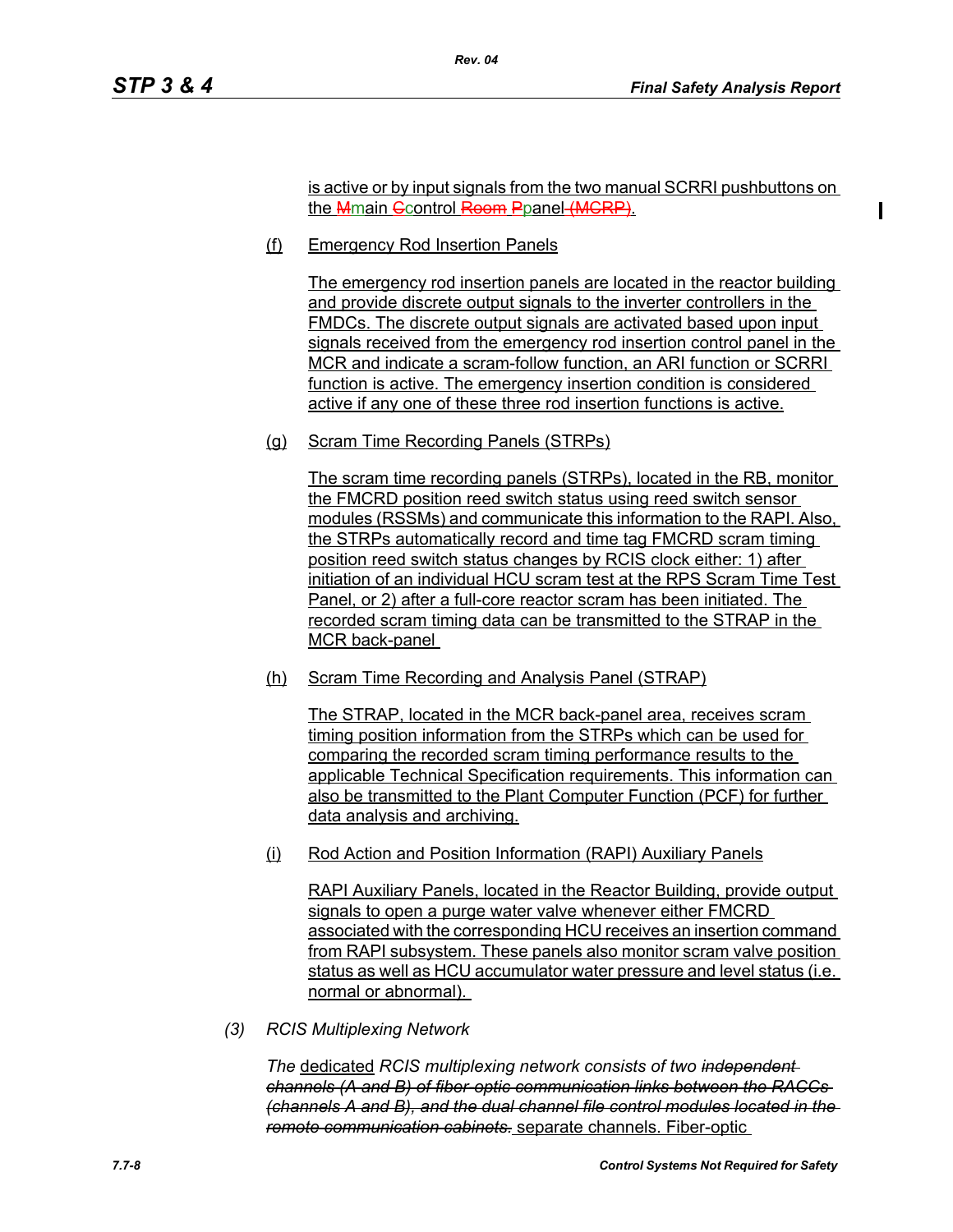communication links are used in this dedicated multiplexing network to handle communication between the RACS and the RSPCs in the RCCs, communication between the STRPs and the RACS, and communication between the RAPI auxiliary panels (for HCU purge water valve control and HCU status monitoring) and the RACS.

*The plant essential multiplexing network interfaces with FMCRD dual redundant separation switches (A/B) and provides the appropriate status signals to the RACCs to be used in the RCIS logic for initiating rod block signals if a separation occurs. The essential multiplexing network is not part of the RCIS.*

The FMCRD dual redundant separation switches (A and B) provide the appropriate status signals to the RACS Cabinets to be used in the RCIS logic for initiating rod block signals for the appropriate FMCRD if a separation occurs. The CRD system provides these signals to the RAPI signal interface units (SIUs) of the RCIS. Each RAPI SIU transmits these status signals to the associated RAPI channel for use in the RAPI rod block logic.

- *(5) Power Sources*
	- *(a) Normal*

*The RCC contains the necessary redundant power supplies for channels A and B of the rod server modules, file control modules, electrical equipment, and cooling fans (if required).*

*(6) RCIS Scope*

*The RCIS scope includes the following equipment:*

- *(a)* All the electrical/electronic equipment contained in the RACS cabinets *RACCs, the RCCs, the FMDCs, and the RBCCs*, the STRPs, the STRAP, the emergency rod insertion panels and the emergency rod insertion control panel*.*
- *(b) The* dedicated *RCIS multiplexing network equipment.*
- *(7) Integral Functional Design*

*The Control Rod Drive (CRD) System performs the following functions:*

*(d) Provides for electromechanical insertion of selected control rods for core thermal/hydraulic stability control* or for mitigation of a loss of feedwater heating event*.*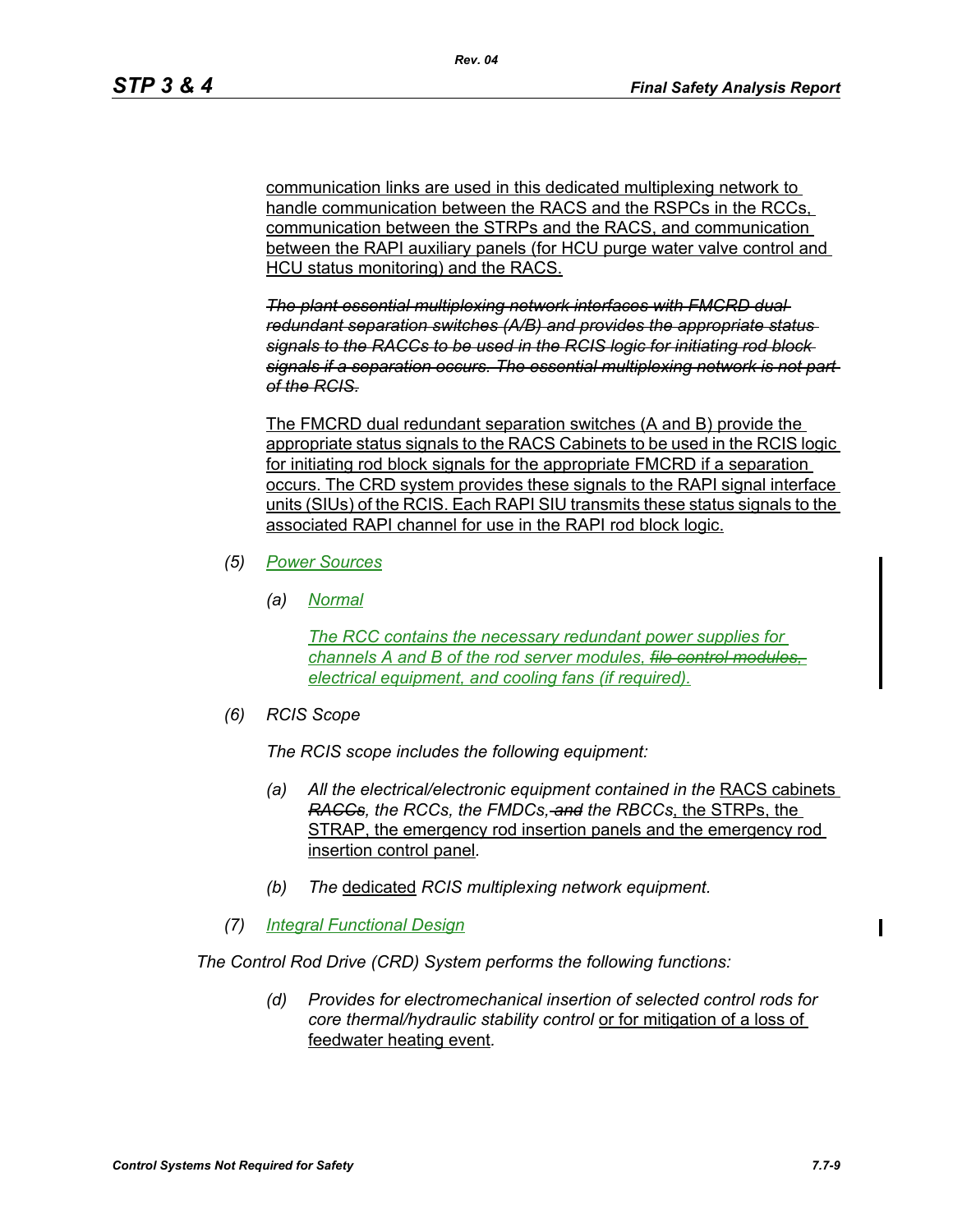# **7.7.1.2.1 Control Rod Drive Control System Interfaces**

STD DEP T1 3.4-1

STD DEP 7.7-7

STD DEP 7.7-10

STD DEP 7.7-11

STD DEP 7.7-12

STD DEP 7.7-13

STD DEP 7.7-14

### STD DEP Admin

*(1) Introduction* Single Rod Movement

*When an operator selects a control rod for motion (Figure 7.7-3), the operator first selects the manual rod movement mode at the dedicated RCIS operator panel, by depressing the manual mode switch to place the RCIS in manual mode. Then the operator depresses the select pushbutton for either single rod movement or for ganged rod movement. The operator must then select a specific rod (or a gang) to be moved at the normal operational manual mode CRT display under the control of the Performance Monitoring and Control System (PMCS).* using the RCIS DOI on the main control room panel.

*A CRT display generated by PMC presents to the operator a full core array of all 205 control rods in addition to 52 local power range monitors (LPRMs) schematically as a group of boxes.*

*Each box represents a control rod containing the core coordinates and vertical rod position of that rod in white numbers on a black background. The vertical rod position information is normally not visible but becomes visible in response to actuation of various rod status and position requestor poke points. The core coordinates are always visible to the operator.*

*The CRT display* The RCIS DOI *provides the operator with a capability to move a single rod or a ganged selection. For this discussion, the operator selects a single rod for withdrawal. Four* Three *rod movement commands (poke points) serve as a means to initiate all rod movements controlled from this display. They are identified as "SINGLE ROD", "ROD GANG", "STEP"*, "NOTCH", and *or "CONTINUOUS", and "IN" or "OUT".*

When a "STEP" movement is performed for a selected single rod, the rodmoves a nominal distance of 18.3 mm, with the associated rod step position value corresponding to the number of "STEP" withdrawal movements from the normal full-in position value. A rod at normal full-in position has an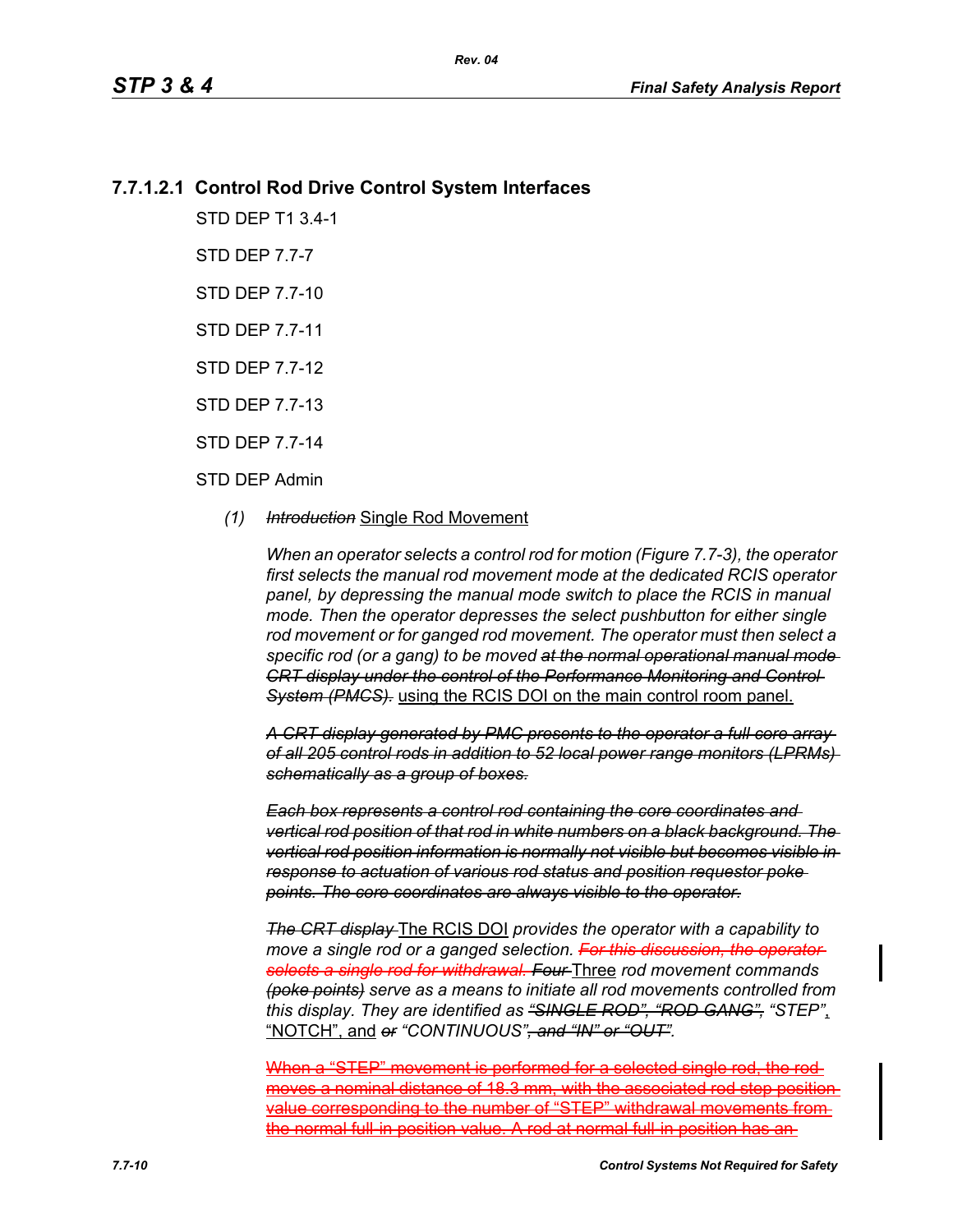associated rod step position value of "0" steps withdrawn. A rod at normal fullout position has an associated rod step position value of "200" steps withdrawn, as the normal full-out position value is 3660 mm below the normal full in position value of 0 mm.

When a "NOTCH" movement is performed for a selected single rod, the rodmoves a nominal distance of 73.2 mm (i.e. 4 times the nominal step movement distance), with the restriction that the nominal stopping position for the "NOTCH" movement in terms of the distance withdrawn from the norm full-in position is an integer multiple of 73.2 mm. For example, if the selectedrod were initially at a step position value of "6" steps withdrawn and one "NOTCH" withdrawal movement is performed, the selected rod would stop at a step position value of "8" steps withdrawn. If a "NOTCH" insert movement was then performed, the selected rod would stop at a step position value of "4" steps.

When a "CONTINUOUS" movement is performed for a selected single rodthe rod target stopping position value is continuously updated to an integer multiple of 18.3 mm as long as the operator continuously depresses the "withdraw" (or "insert") movement pushbutton. For example, if the selected rod were initially at a step position value of "8" steps withdrawn and a "CONTINUOUS" withdrawal movement is performed, the rod target stopping position value would be updated initially to "12" steps and then would be updated at a position which adds 4 steps to the current position. When the operator ceases to continuously depress the "withdraw" movement pushbutton in this case, the rod target stopping position value then no longer changes and the rod then moves to and stops upon reaching the applicable rod target stopping position value. A "CONTINUOUS" insertion movement would be similar, except the nominal rod target position value would decrease, instead of increase, while the "insert" movement pushbutton remains depressed.

Manual gang movements in the "STEP", "NOTCH" and "CONTINUOUS" movement modes would be accomplished in a similar manner to that described above; however, all operable rods of the selected gang move simultaneously during each movement operation. Also, normal manual rod movements are limited such that rod movement beyond normal full-in or fullout position is not allowed unless RCIS is placed in a special test mode used for performing the CRD coupling check surveillance test.

*The operator first identifies the rod status from the rod status requestor information display, then makes a decision for either a withdrawal or an insertion of a control rod and sets up the display. The operator can request rod status information by actuating poke points on the CRT for the required rod.* Then, to request the desired movement in the selected movement mode, the operator then activates "insert" or "withdraw" (or "insert") movement command by activating associated hard pushbutton switches located adjacent to the RCIS DOI on the main control panel.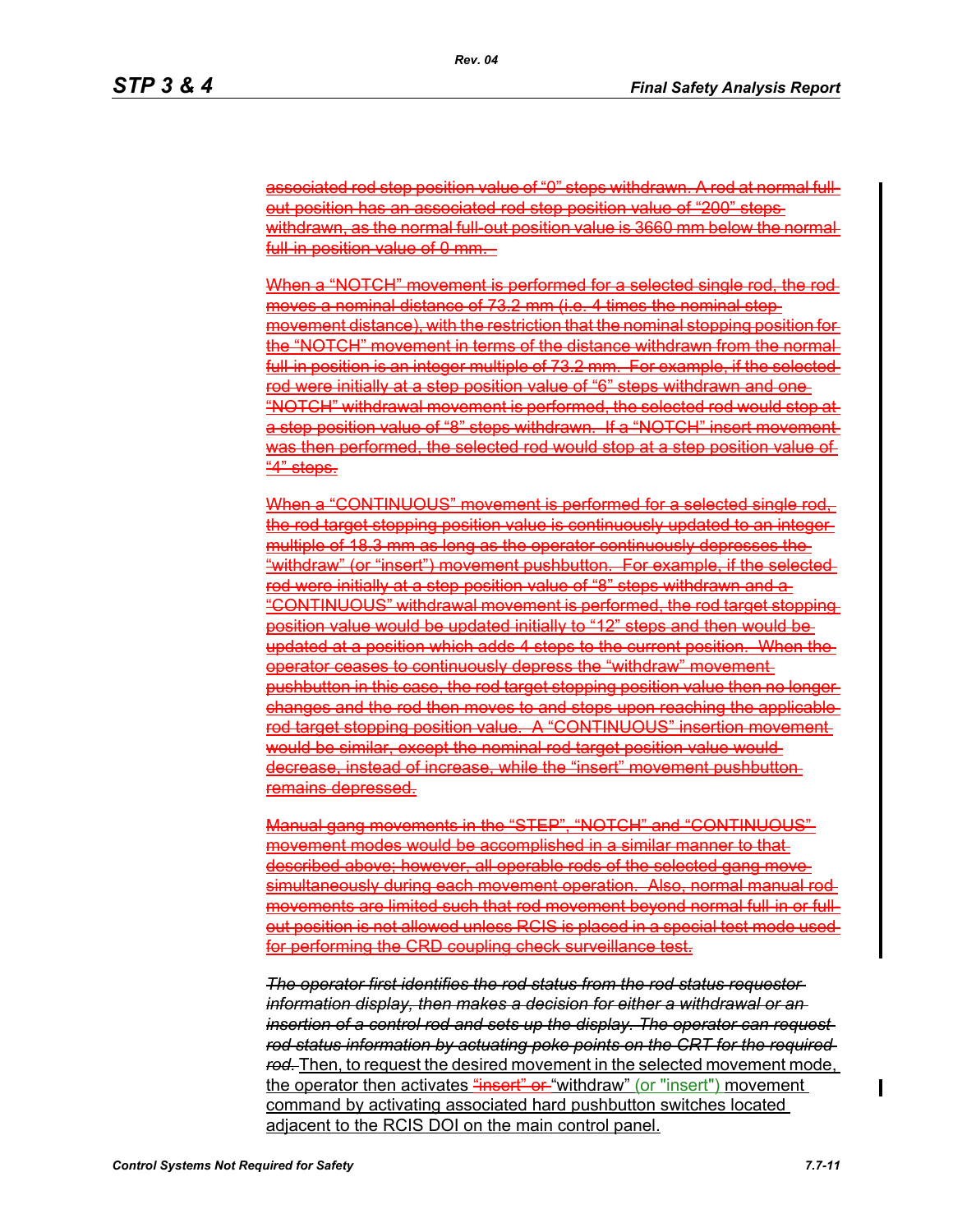The RAPI of the RCIS enforces rod blocks based upon signals internal or external to the system. These rod blocks can prevent desired rod movements or stop rod movements, if activated while normal rod movements are underway. This applies to both single rod movement and ganged rod movement modes.

The internal signals include those signals from the ATLM and RWM subsystems of RCIS. During normal RCIS operating conditions with no single channel bypass condition active, if there is any disagreement the two channel logic of the subsystems of the RCIS, rod block signals are transmitted to the rod server module.

Examples of external input signals which could cause rod withdrawal blocks include rod block signals from the SRNM and APRM subsystems of the NI and FMCRD separation status signals from the CRD system to the RCIS. A complete list of rod block conditions is provided later in this section.

When normal rod movements are performed, the RAPI of the RCIS transmits the appropriate rod movement command signals to rod server processing channel (RSPC) A and RSPC B of the rod server module (RSM) of the selected rod in RCCs. The RSPCs transmit signals to the corresponding inverter controller and transmit brake energization signals to the associated rod brake controller (RBC). The inverter controller then performs two-out-oftwo voting on the command signals received and activates the proper power control signals to the SMDM to accomplish the FMCRD motor movement desired. The rod brake controller similarly performs two-out-of-two voting and mechanically releases the FMCRD brake just prior to the start of FMCRD motor movement and then re-engages the FMCRD brake after the normal re movement is complete.

The SDCs of the RSM also interface with instrumentation of the FMCRD subsystem of the CRD), collect absolute rod position for the corresponding  $A\overline{\textsf{CRD}}$  by converting the Synchro A and Synchro B analog signals digital data representing the FMCRD rod position for use in the associated RSPCs' logic and transmission (via the RCIS dedicated multiplexing network to the RAPI logic and for the RAPI to transmit rod position data to other systems and subsystems and to the RCIS DOI.

### *(2) Withdrawal Cycle* Not Used

Following is a description of the selected rod withdrawal movement in the manual mode.

After operator selection of a rod and rod movement mode, which are "STEP," NOTCH," or "CONTINUOUS," on the RCIS DOI on the main control panel, then the operator depresses the "withdraw" hard pushbutton switch. If a STEP" movement is initiated by the operator for a selected single rod, the rod moves a nominal distance of 18.3 mm, with the associated rod step position value displayed on the RCIS DOI corresponding to the number of "STEP"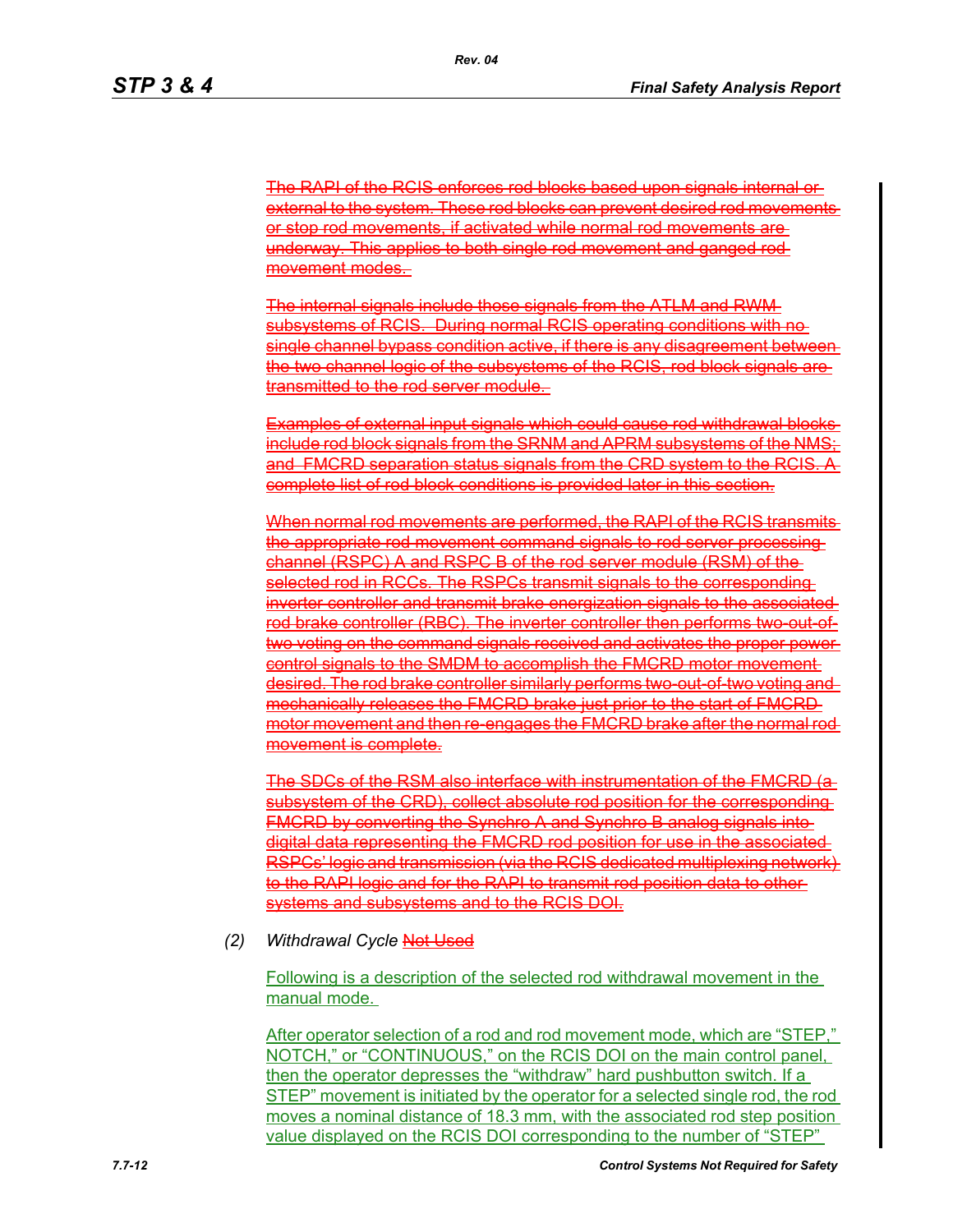withdrawal movements from the normal full-in position value. A rod at normal full-in position has an associated rod step position value of "0" steps withdrawn. A rod at normal full-out position has an associated rod step position value of "200" steps withdrawn, as the normal full-out position value is 3660 mm below the normal full-in position value of 0 mm.

If a "NOTCH" movement is initiated by the operator for a selected single rod, the rod moves a nominal distance of 73.2 mm (i.e., four times the nominal step movement distance), with the restriction that the nominal stopping position for the "NOTCH" movement in terms of the distance withdrawn from the normal full-in position is an integer multiple of 73.2 mm. for example, if the selected rod were initially at a step position value of "6" steps withdrawn and one "NOTCH" withdrawal movement is selected and performed, the selected rod would stop at a step position value of "8" steps withdrawn. If a "NOTCH" insert movement was then performed, the selected rod would stop at a step position value of "4" steps.

If a "CONTINUOUS" movement is initiated by the operator for a selected single rod, the rod target stopping position value is continuously updated to an integer multiple of 18.3 mm as long as the operator continuously depresses the "withdraw" (or "insert") movement pushbutton. For example, if the selected rod were initially at a step position value of "8" steps withdrawn and a "CONTINUOUS" withdrawal movement is performed, the rod target stopping position value would be updated initially to "12" steps and then would be updated at a position which adds 4 steps to the current position. When the operator ceases to continuously depress the "withdraw" movement pushbutton in this case, the rod target stopping position value then no longer changes and the rod then moves to and stops upon reaching the applicable rod target stopping position value.

Manual gang movements in the "STEP," NOTCH," and "CONTINUOUS" movement modes would be accomplished in a similar manner to that described above; however, all operable rods of the selected gang move simultaneously during movement operation. Also, normal manual rod movements are limited such that rod movement beyond normal full-in or full-out position is not allow unless RCIS is placed in a special test mode used for performing the CRD coupling check surveillance test.

During all of these operator selections for rod withdrawals there is continuous monitoring of the selection and movement by the Rod Action and Position Information (RAPI) function. The RAPI of the RCIS enforces the rod block function based upon signals internal or external to the system. If a rod block is activated while normal rod movements are underway, it can prevent desired rod movements or stop rod movements. This rod block function applies in both single rod movement and ganged rod movement modes.

The RAPI internal signals include those signals from the Automated Thermal Limit Monitor (ATLM) and Rod Worth Minimizer (RWM) subsystems of the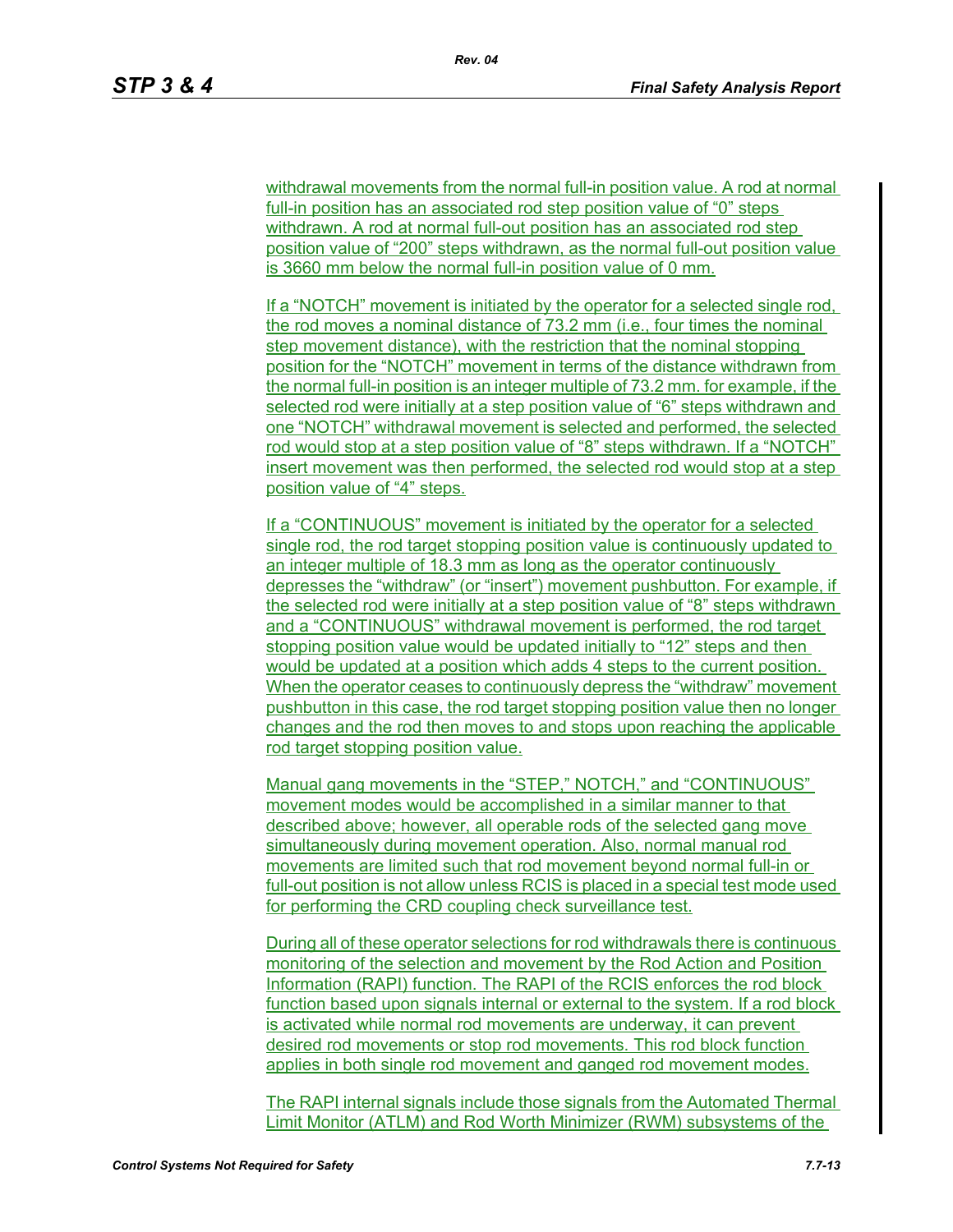RCIS. During normal RCIS operating conditions with no single channel bypass condition active, if there is any disagreement between the two channel logic of the subsystems of the RCIS, rod block signals are transmitted to the rod server module. Examples of external input signals which could cause rod withdrawal blocks include rod block signals from the Startup Range Neutron Monitor (SRNM) and the Average Power Range Monitor (APRM) subsystems of the Neutron Monitoring System (NMS) and Fine Motion Control Rod Drive (FMCRD) separation status signals from the CRD system to the RCIS. A complete list of the rod block conditions is provided later in this section.

When normal rod movements are performed, the RAPI of the RCIS transmits the appropriate rod movement command signals to rod server processing channel (RSPC) A and RSPC B of the rod server module (RSM) of the selected rod in the Remote Communication Cabinets (RCCs). The RSPCs transmit signals other corresponding inverter controller and transmit brake energization signals to the associated rod brake controller (RBC). The inverter controller then performs two-out-of-two voting on the command signals received and activates the proper power control signals to the stepping motor driver module (SMDM) to accomplish the FMCRD motor movement desired. The rod brake controller similarly performs two-out-of-two voting and mechanically releases the FMCRD brake just prior to start of FMCRD motor movement and then reengages the FMCRD brake after the normal rod movement is complete.

The Synchro-to-Digital Converters (SDCs) of the RSM also interfaces with instrumentation of the FMCRD (a subsystem of the CRD), collect absolute rod position for the corresponding FMCRD by converting the Synchro A and Synchro B analog signals into digital data representing the FMCRD rod position for use in the associated RSPCs' logic and transmission (via the RCIS dedicated multiplexing network) to the RAPI logic and for the RAPI to transmit rod position data to other systems and subsystems and to the RCIS DOI.

*Following is a description of steps the operator performs at the RCIS dedicated operator's interface panel in selecting a rod for movement in the manual mode. The operator depresses the manual rod movement mode switch, which enables the RCIS for manual mode. The operator then verifies indicator/alarm status at the control panel for the following conditions:*

- *(a) Reactor power level is below low power setpoint (LPSP).*
- *(b) Manual rod movement indicator is illuminated.*
- *(c) Verifies status of channel bypass conditions for RWM, RACS, and ATLM.*
- *(d) RCIS trouble indicator is not illuminated.*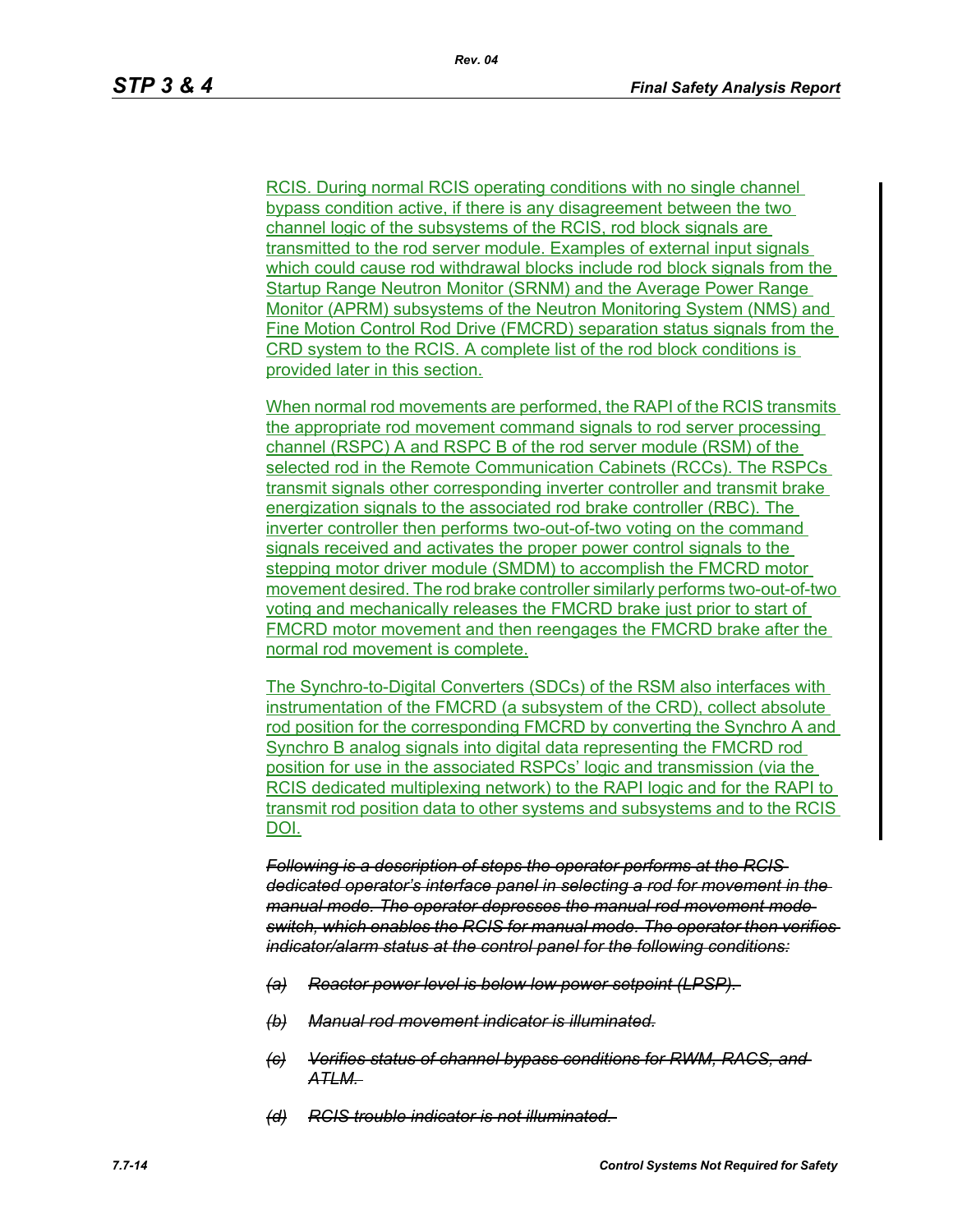- *(e) RCIS rod block status indicator is not illuminated.*
- *(f) No audible alarms are present.*
- *(g) Verify status of FMCRDs, for number rods, in "Full In" or "Full Out", "Latched Full In", or in an "Inoperable Bypass" condition.*

*Following is a description of steps an operator performs at the PMCS CRT display in selecting a single rod for continuous withdrawal with RCIS initially in manual mode. The detailed operations between the RCIS and the CRD System with specific response when various commands are transmitted are discussed.*

*The setup at the CRT display for continuous withdrawal of a single control rod is as follows:*

- *–With top level CRT display, the operator requests the display of rod position data by actuating the rod position data poke points. The screen display changes to the RCIS normal operation/manual mode screen and shows all control rods and their positions. The screen display has other poke points for operating in the manual mode.*
- *–Under rod command display, if it shows "IN" and "STEP", the operator can change the setup. A touch of "IN" poke point changes it to "OUT" and a touch of the "STEP" poke point changes it to "NOTCH" or to "CONTINUOUS" if "NOTCH" is touched. After proper selections are verified, the operator can then select the single rod by actuating the poke points for a "SINGLE ROD". The operator verifies the selections by observing the status indicators. The operator then follows up by touching the display array box representing the rod (ROD SELECTED) to be moved.*

*This setup and action by the operator sends rod coordinates and other setup data to the PMCS. The data representing a single rod to be withdrawn is coded and stored in PMCS memory. The PMCS addresses the RCIS and sends the coded messages. The coded messages are received at the RCIS and stored in the Rod Position and Information Subsystem memory. The operator has an option to stop the rod movement by using the light pen. Touching the "SINGLE ROD" poke point a second time causes rod motion stop signals to be sent to the RCIS interface.*

*The information displayed to the operator at this time is the vertical position of the rod selected and it remains displayed until a new selection is made or the rod is deselected. The display array boxes representing all other rods in the core at this time dim to approximately half brightness.*

*The CRT display stores information in memory during the initial setup and transmits the information to the PMCS. When the operator initializes the last poke point (ROD SELECTED), the information stored in memory addressing*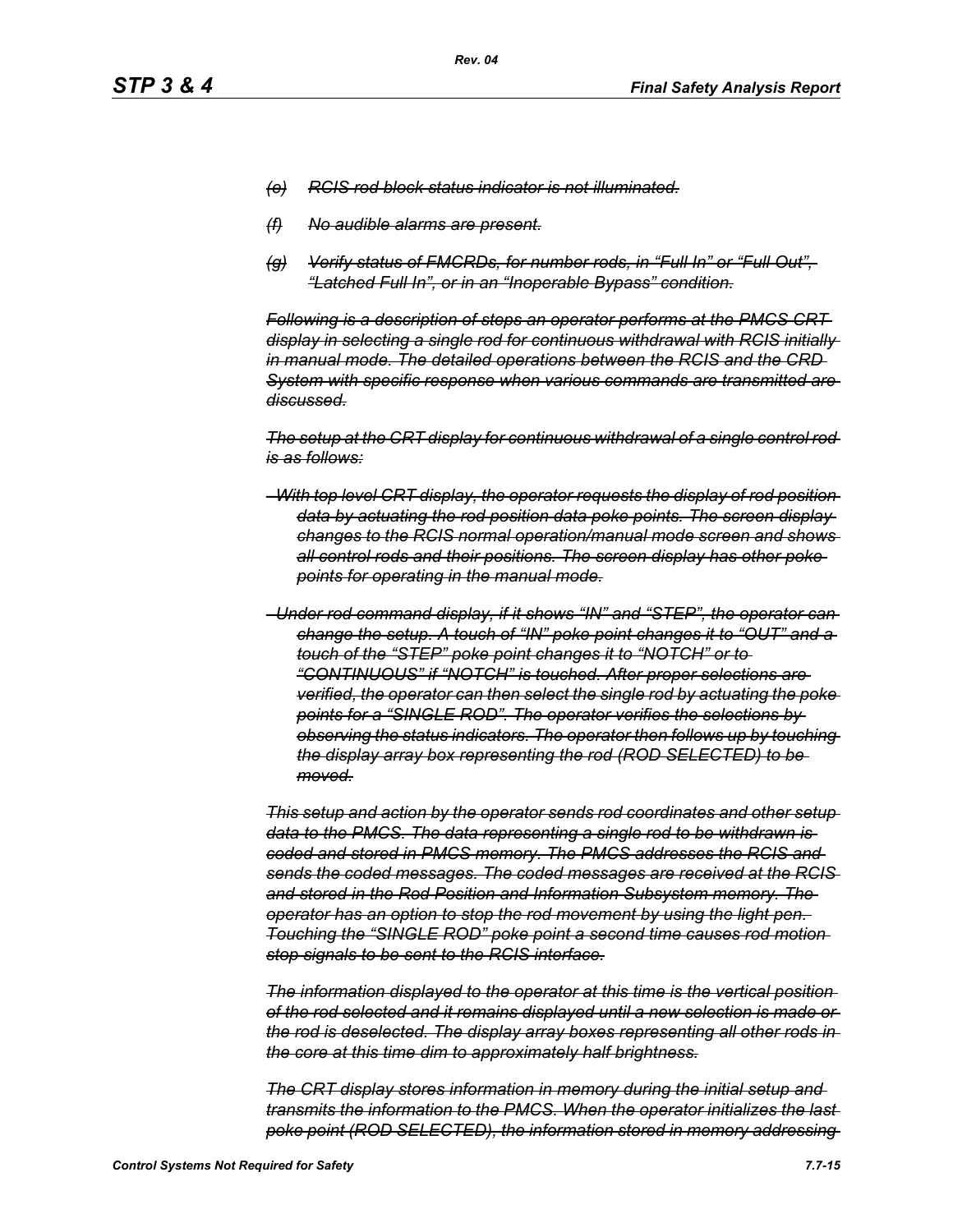*the manual rod movement command signals in the PMCS are downloaded, as two independent signals, into channels A and B of the RCIS Rod Action and Position Information (RAPI) Subsystems.*

*The RCIS receives the two independent streams of data signals transmitted from the PMCS. The data are received and loaded into memory at the RAPI Subsystems (channel A/B). Both channel A/B are identical and perform the same functions. If there is a disagreement between A and B, the logic issues a rod motion inhibit signal. The operator has the capability to bypass certain functions in the manual mode.*

*The PMCS also sends data to the Automated Thermal Limit Monitor (ATLM) of the RCIS on the calculated fuel thermal operating limits and corresponding initial LPRM values when an ATLM setpoint update is requested.* 

*The logic of the ATLM subsystem issues a rod block signal that is used in the RAPI System logic to enforce a rod block that prevents violation of the fuel thermal operating limits. The ATLM interfaces with and receives signals from the RAPI Subsystem control logic for rod position data, other plant data and control signals.* 

*The ATLM interfaces with Recirculation Flow Control (RFC) System and when it trips, a signal is sent to the RFCS which would cause a flow increase block.*

*The ATLM also receives input signals, based upon the LPRMs and APRMs of the Neutron Monitoring System (NMS). The RAPI Subsystem logic enforces ATLM rod block signals to the RCIS rod server modules located in the remote communication cabinets. Either channel of an ATLM subsystem can independently cause a rod withdrawal block.*

*The Rod Worth Minimizer (RWM) Subsystem logic issues rod block signals that are used in the Rod Action Control Subsystem rod block logic to assure that absolute rod pattern restrictions are not violated (e.g., the ganged withdrawal sequence restrictions). The logic of the RWM also receives rod position data and control status signals from the logic of the RAPI Subsystem and feeds back RWM status signals.*

*The RCIS responds to data signals originating from the CRT displays of the PMCS for operator requested rod withdrawal or insertion commands.*

*The RAPI Subsystem of the RCIS enforces rod blocks based upon signals internal or external to the system.*

*The internal signals include those signals from any of the above MRBM, ARBM, RWM. If there is any disagreement between the two channel logic of the RAC and/or the RAPI subsystems of the RCIS, rod block signals are transmitted to the rod server module and sent to the PMCS.*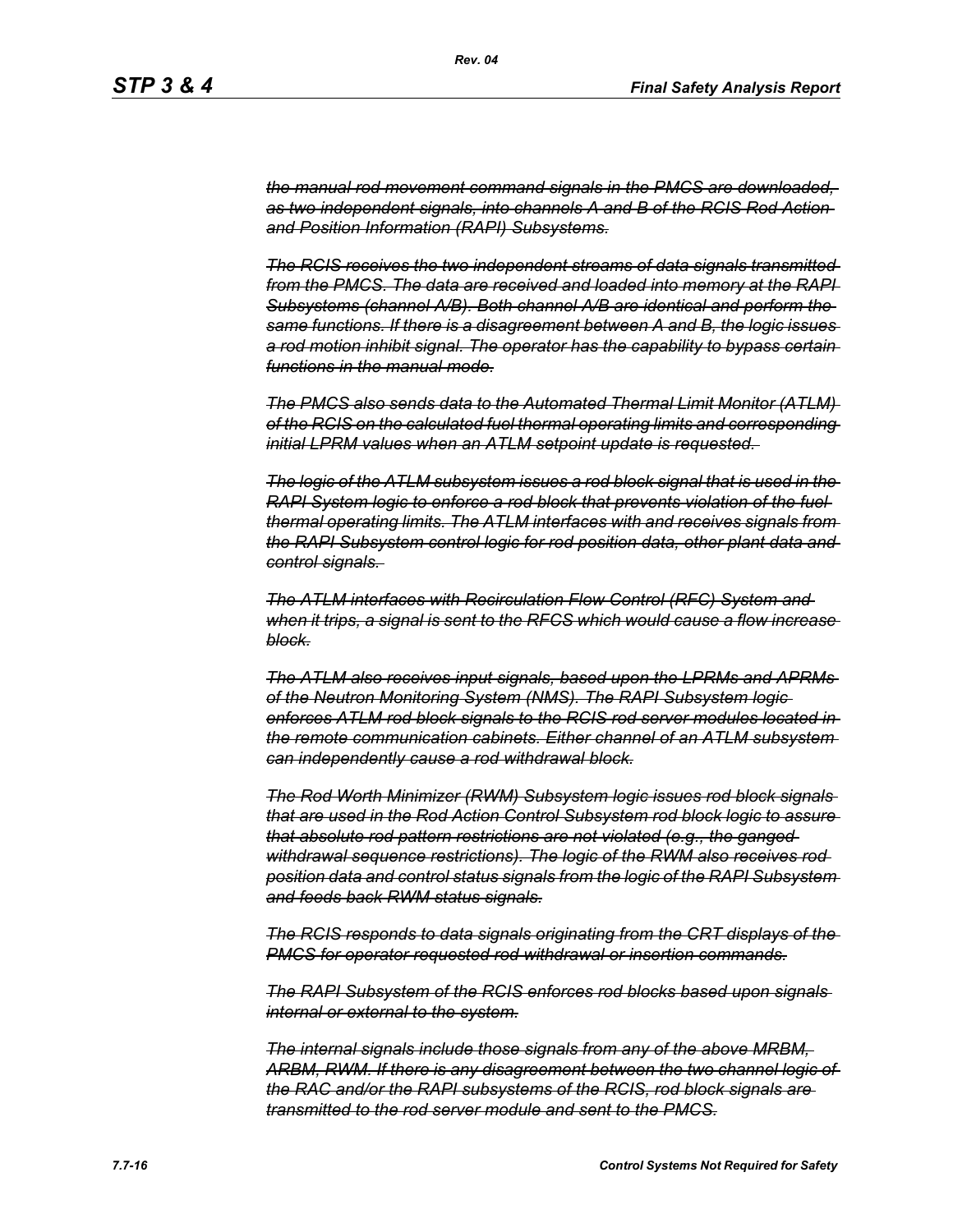*External input signals which could cause rod blocks originate from the SRNM and PRNM Subsystems or from the four divisions of the essential multiplexing system, reflecting the status of separation switches of the FMCRDs.*

*After performing the required validity checks within each subsystem and verifying that there are no rod block conditions existing, the RAPI Subsystem of the RCIS transmits command data signals (representing the selection of a single rod for withdrawal via the RCIS multiplexing system channel A and channel B) to a dual channel file control module (FCM) located in a remote communication cabinet. The selected rod command withdrawal signals are received at the dual channel FCM and routed via channel A and channel B of the dual channel rod server modules (RSMs) and then are loaded into data buffers A and B of the inverter controller.*

*The FCM also interfaces with instrumentation of the FMCRD (a subsystem of the control rod drive system), collects data associated with the position reed switches and converts the synchro A and synchro B analog data into digital data for use in the RSM logic and transmission (via the RCIS multiplexing system) to the RAPI Subsystem logic.*

*The RSM, which consists of two rod server processing channels and one inverter controller, interfaces with the rod position instrumentation through its two processing channels and with the associated stepper motor driver module of the FMCRD System via the inverter controller. After receiving the proper command signals for a single rod to be withdrawn continuously, the inverter controller sends the proper motor power control information to the stepper motor driver module. In turn, the stepper motor driver module sends power pulses to the FMCRD motor.*

*Each of the rod server processing channels A and B also interfaces with the rod brake controller to provide brake disengagement and/or engagement signals required for normal rod movement. This is based on two-out-of-two logic where both channels A and B of the RSM should agree, and on one-outof-two logic for ARI and scram following functions.*

*Each rod server processing channel of the RCIS obtains rod position status information signals via hardwired interfaces with its associated FMCRD synchro and obtains additional rod position and status information via hardwired interfaces with the reed switches included in the FMCRD. The reed switch based position signals are mainly used for recording FMCRD scram timing analysis data. Each rod server processing channel exchanges the continuous synchro position information and transmits the data to the RAPI Subsystem of the RCIS for usage in its logic. This data is also used to provide position status signals to the PMCS and to the RCIS dedicated interface panel.*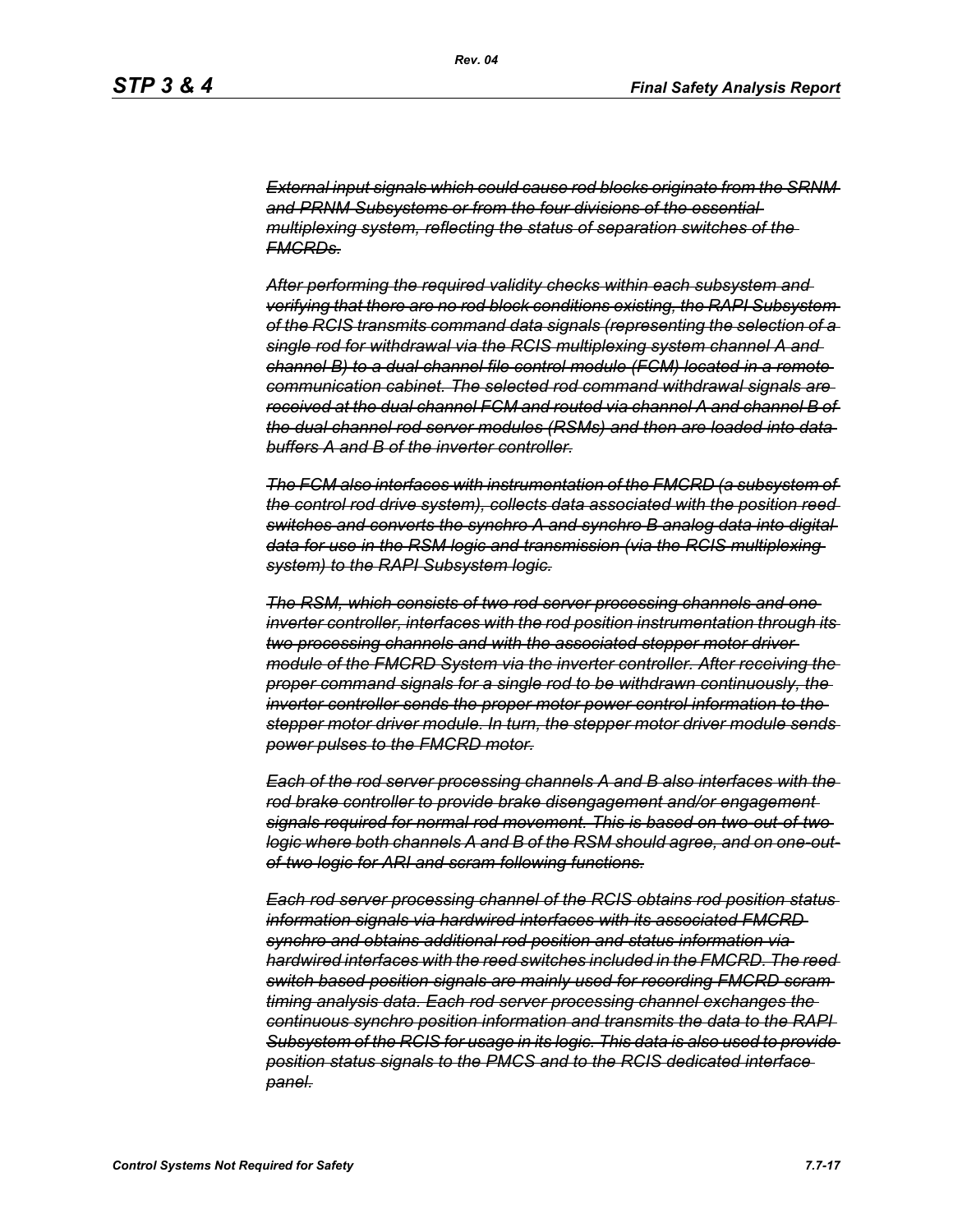## (3) Insert Cycle-Not Used

*An operator action to insert a rod while in the manual mode would be processed in a similar manner as above,. except that signals for an insertion of the rod would be decoded at the rod server module (RSM). On receiving the correct signals from the RSM, the stepper motor driver module would provide power pulses to the FMCRD motor such that control rod insertion would result.*

The control room operator uses the same controls for insertion of the control rods, except the "insert" hard pushbutton switch on the RCIS DOI is depressed. When a "STEP" insertion movement is selected and performed, the selected rod is inserted and stops at the next step position. When a "NOTCH" insertion movement is selected and performed, the selected rod is inserted and stops at the next notch position. A "CONTINUOUS" insertion movement is similar to "CONTINUOUS" withdrawal movement, except upon selection the nominal target position value decreases instead of increasing, while the "insert" movement pushbutton remains depressed.

### *(4) Ganged Rod Motion* Movement

*There are three means of controlling ganged rod motion* movement*. The RCIS provides for automatic mode, semi-automatic, and manual mode. When in the automatic mode of operation, commands for reactivity insertion or withdrawal are received from the Automatic Power Regulator (APR) System.*

*The RCIS dedicated operator interface provides switches for an* controls for activating the *automatic, semi-automatic, or manual rod movement mode of operation. When the system is in semi-automatic mode, all rod movements are controlled by the operator. However, the RCIS, by using a database called reference rod pull sequence (RRPS) and keeping track of the current control rods' positions, prompts the operator to the selection of the next gang*selects the gang automatically*.*

*When the RCIS is in manual mode and ganged rod movement mode has also*  been chosen, if the operator selects a specific rod in a gang, the logic will *automatically select all associated rods in that gang.*

*When the automatic mode is active, the RCIS responds to signals for rod movement request from the APR System. In this mode, the APR simply requests either reactivity insertion or withdrawal* and either "step" or "continuous"*. The RCIS responds to this request by using the RRPS and the current rods positions and automatically selects and executes the withdrawal/insert commands for the next gang.*

*In order for the automatic rod movement feature of the RCIS to be active, the power generation control system must be in the automatic mode , the automatic power regulator system must be in the automatic mode* associated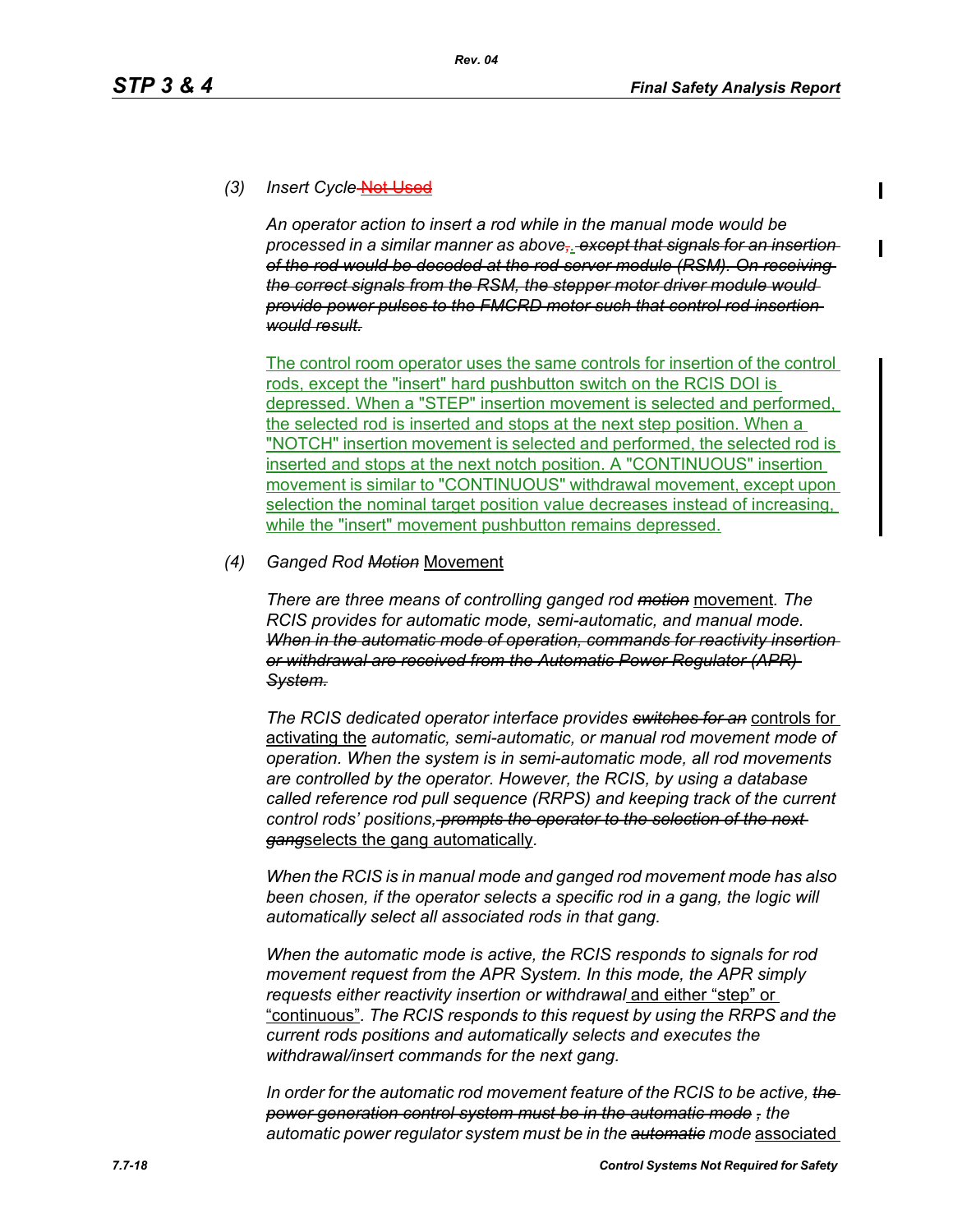with CR operation*, and the switch on the RCIS dedicated operator interface for automatic rod movement mode must be depressed. The operator has an option of discontinuing the automatic operation by placing either the PGCS/APR or RCIS mode switches back to manual mode,* the switch for automatic rod movement mode must have been activated, and there must be no abnormal conditions that prevent operation in the RCIS automatic mode. The operator has an option of discontinuing the automatic operation by placing either the RCIS mode switches back to manual mode or back to the semi-automatic mode.

*(5) Ganged Withdrawal Sequence Restrictions*

*The RWM of the RCIS ensures adherence to certain ganged withdrawal sequence restrictions by generating a rod block signal for out-of-sequence rod withdrawals. These types of restrictions are specified as follows:*

- *(a) The ganged rod mode consists of one or two sets of fixed control rod gang assignments. The two sets of rod gang assignments correspond to sequences A and B of the ABWR ganged withdrawal sequence, as specified in the reactivity control document.* For either sequence, when all of groups 1 through 4 control rods only have been withdrawn, there is a checkerboard pattern in the reactor core of the rods fully withdrawn as opposed to the rods still fully-inserted. For Sequence A, the center control rod in the core would still be fully-inserted. For Sequence B, the center control rod in the core would be fully-withdrawn.
- *(b) The system allows up to 26-rod gangs, for control rods in rod groups 1, 2, 3, and 4, to be withdrawn simultaneously when the reactor is in the startup* or run *mode. These withdrawals are permitted only under the following conditions:*
	- *(i) Reactor power level is below the low power setpoint (LPSP).*
	- *(ii) A group 1, 2, 3, or 4 gang of rods is selected. Only one group at a time is allowed for normal rod movement.*
	- *(iii) Groups 1-4 may only be withdrawn before*if *groups 5-10 are in the full-in position.*
	- *(iv) The other three groups (of groups 1-4) that are not selected must be either full-in or full-out. Groups 1-4 are withdrawn from the fullin position to the full-out position before another group is moved.*
	- *(v) The chosen alternative sequence for withdrawing the first four groups is consistent with one of the following allowable alternate sequences:*
		- *(a) (1, 2, 3, 4)*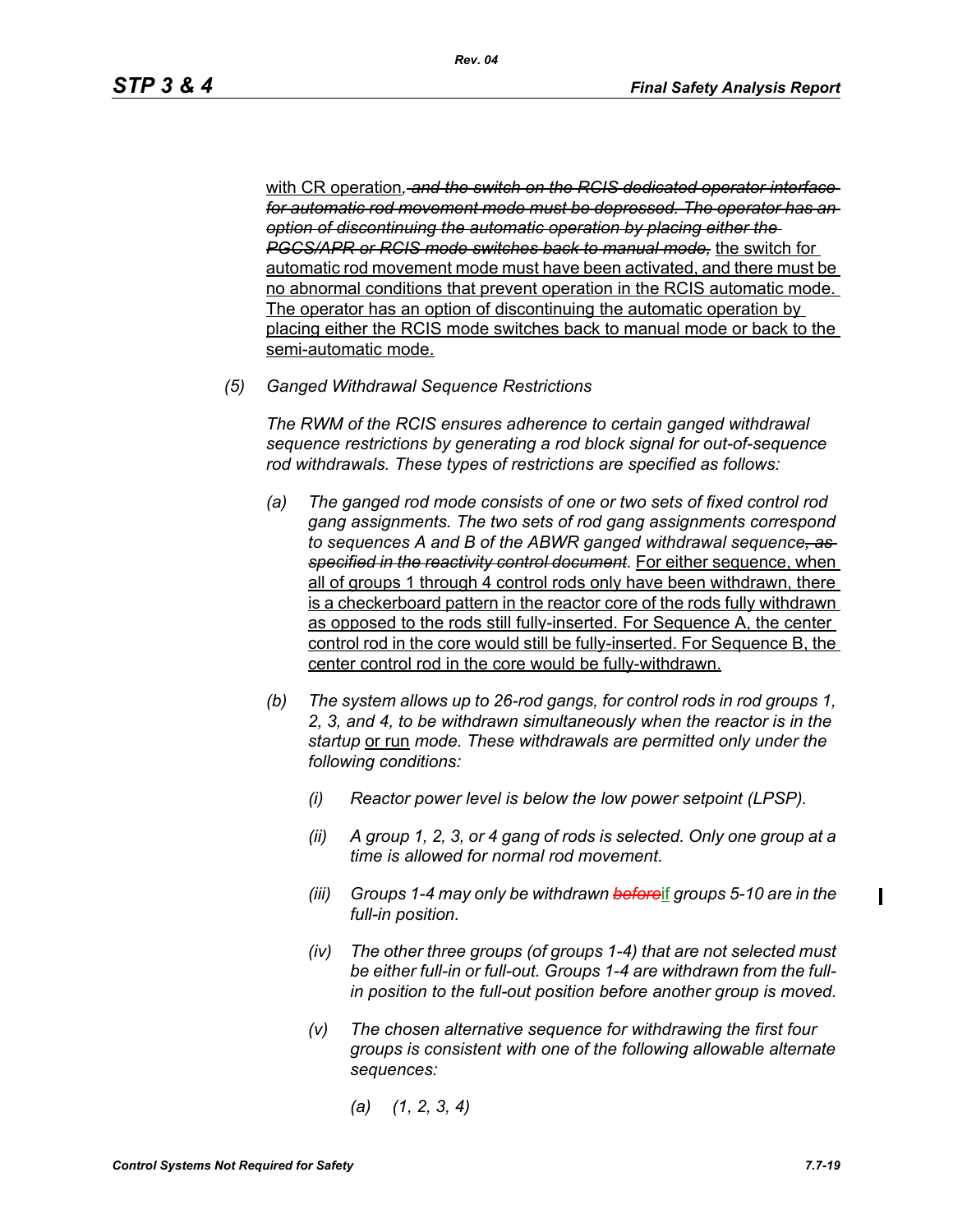*(b) (1, 2, 4, 3) (c) (2, 1, 3, 4) (d) (2, 1, 4, 3) (e) (3, 4, 1, 2) (f) (3, 4, 2, 1) (g) (4, 3, 1, 2) (h) (4, 3, 2, 1)*

*No sequences other that those indicated above are allowed within the logic of the RCIS*RWM*. The logic of the RCIS*RWM *also ensures that, when single rod movements of rods in groups 1-4 are made, they are in accordance with the above restrictions (e.g., if one of the rods from group 1 is withdrawn, all the other group 1 rods are to be withdrawn before withdrawal of rods in another group is permitted).*

- *(vi) The RCIS*RWM *logic enforces additional ganged withdrawal sequence restrictions when the reactor power level is below the low power level setpoint* and the reactor mode switch is in STARTUP or RUN mode *as follows:*
	- *(a) The RCIS*RWM *logic prevents two groups of rods from being withdrawn simultaneously.*
	- *(b) Allows only groups 1-6 to be withdrawn as one single gang.*
	- (c) *Assures that the maximum allowable difference between the leading and trailing operable control rods in each of groups 3, 4, 7, 8, 9, and 10 to be within* 152 *146 mm when any operable rod in the group is less than or equal to 0.914m* 48 steps *withdrawn* from the normal full-in position*. This restriction is not applied to groups 1, 2, 5, and 6 or to any group when all operable rods in that group are greater than*  or equal to 48 steps *0.914m withdrawn* from the normal fullin position*. This restriction applies to rod pull sequence (5)*(b)(v)*a through (5)*(b)(v)*d above.*
	- (d) *Assures that the maximum allowable difference between the leading and trailing operable control rods in each of groups 1, 2, 7, 8, 9, and 10 to be within* 152 *146.4 mm when any operable rod in the group is less than or equal to 0.914m* 48 steps *withdrawn* from the normal full-in position*. This restriction is not applied to groups 3, 4, 5, and 6 or to any*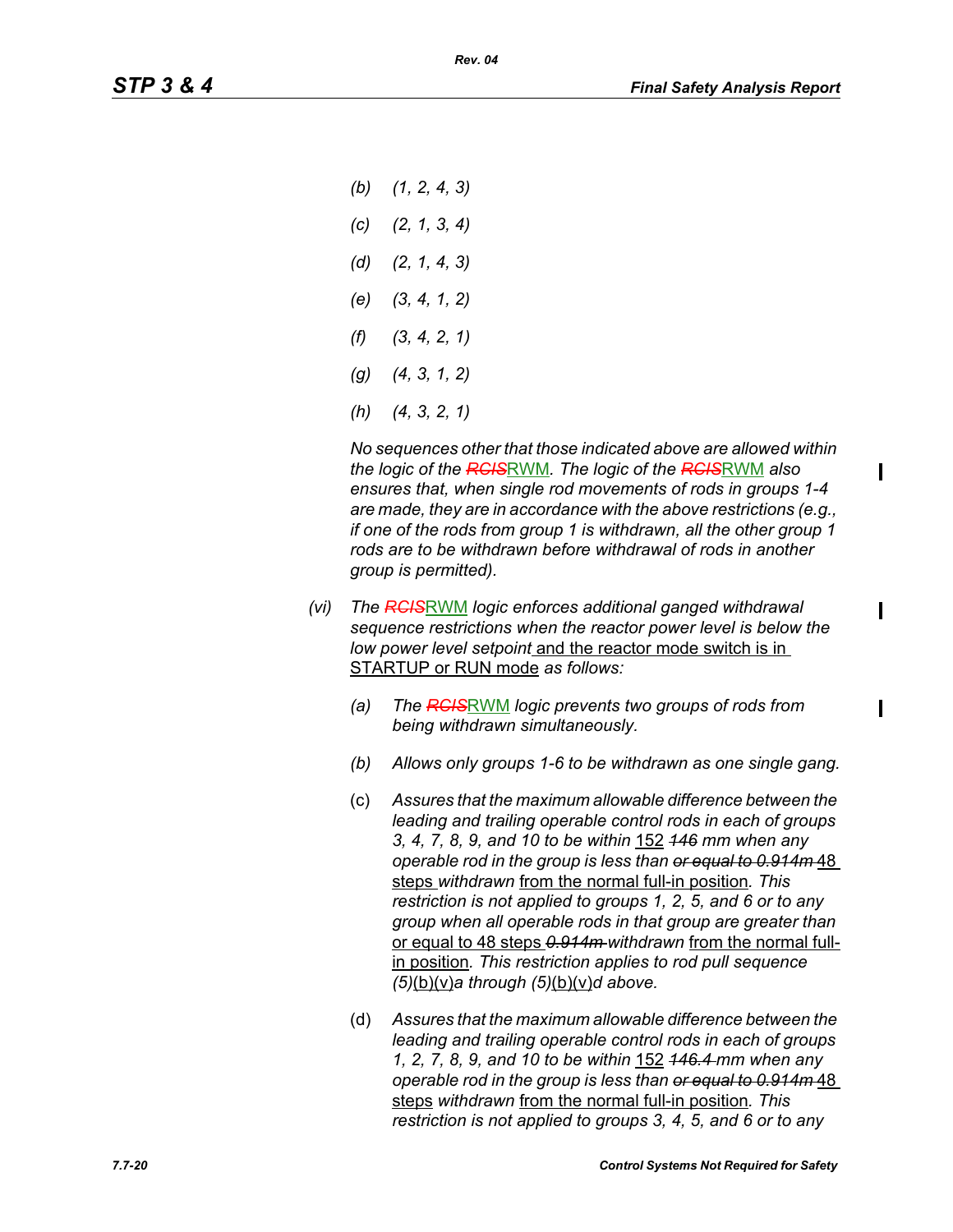*group when all operable rods in that group are greater than*  or equal to 48 steps *0.914m withdrawn* from the normal fullin position*.The restriction applies to rod pull sequence (5)*(b)(v)*e through (5)*(b)(v)*h above.*

- (e) *Enforces restrictions on withdrawal of rods in groups 5-10 if rods in group 7 or 8 are moved first. Movement of rod gangs in groups 9 and 10 are then blocked until all operable rods in groups 5, 6 and 7 or 8 are greater or equal to 0.914m withdrawn. The RCIS also enforces rod restrictions if rods in group 9 or 10 are moved first. Movement of rod gangs in groups 7 and 8 is blocked until all operable rods in group 5, 6 and 9 or 10 are greater than or equal to 0.914m withdrawn.*  5 or 6 are greater than or equal to 48 steps withdrawn from the full-in position AND Group 7 or 8 are greater than or equal to 48 steps withdrawn from the full-in position.
- (f) Enforces restrictions on withdrawal of rods in groups 5-10 if rods in group 9 or 10 are moved first. Movement of rod gangs in groups 7 and 8 are then blocked until all operable rods in groups 5 or 6 are greater than or equal to 48 steps withdrawn from the full-in position AND Group 9 or 10 are greater than or equal to 48 steps withdrawn from the full-in position.
- *(6) Establishment of Reference Rod Pull Sequence (RRPS)*

*The reference rod pull sequence is normally established before plant startup and stored in memory at the Performance Monitoring and Control System (PMCS)* associated with the Plant Computer Function (PCF)*. The PMCS* PCF *allows modifications to be made to the RRPS through operator actions. The PMCS* PCF *provides compliance verification of the changes to the RRPS, with the ganged withdrawal sequence requirements.*

*The RCIS provides a capability for an operator to request a download of the RRPS from the PMCS, a subsystem of the Process Computer System* PCF*. The new RRPS data is loaded into the RAPI System* Subsystem*. Download of the new RRPS data can only be completed when the RCIS is in manual rod movement mode and when both keylock permissive switches located at each rod action control cabinet are activated* a permissive switch located at the RAPI panel is activated*.*

*The RCIS provides feedback signals to the PMCS* PCF *for successful completion of downloaded RRPS data for displaying on the CRT* nonsafety *display.*

A rod *Rod withdrawal block signals are* signal is *generated whenever selected single or ganged rod movements differ from those allowed by the*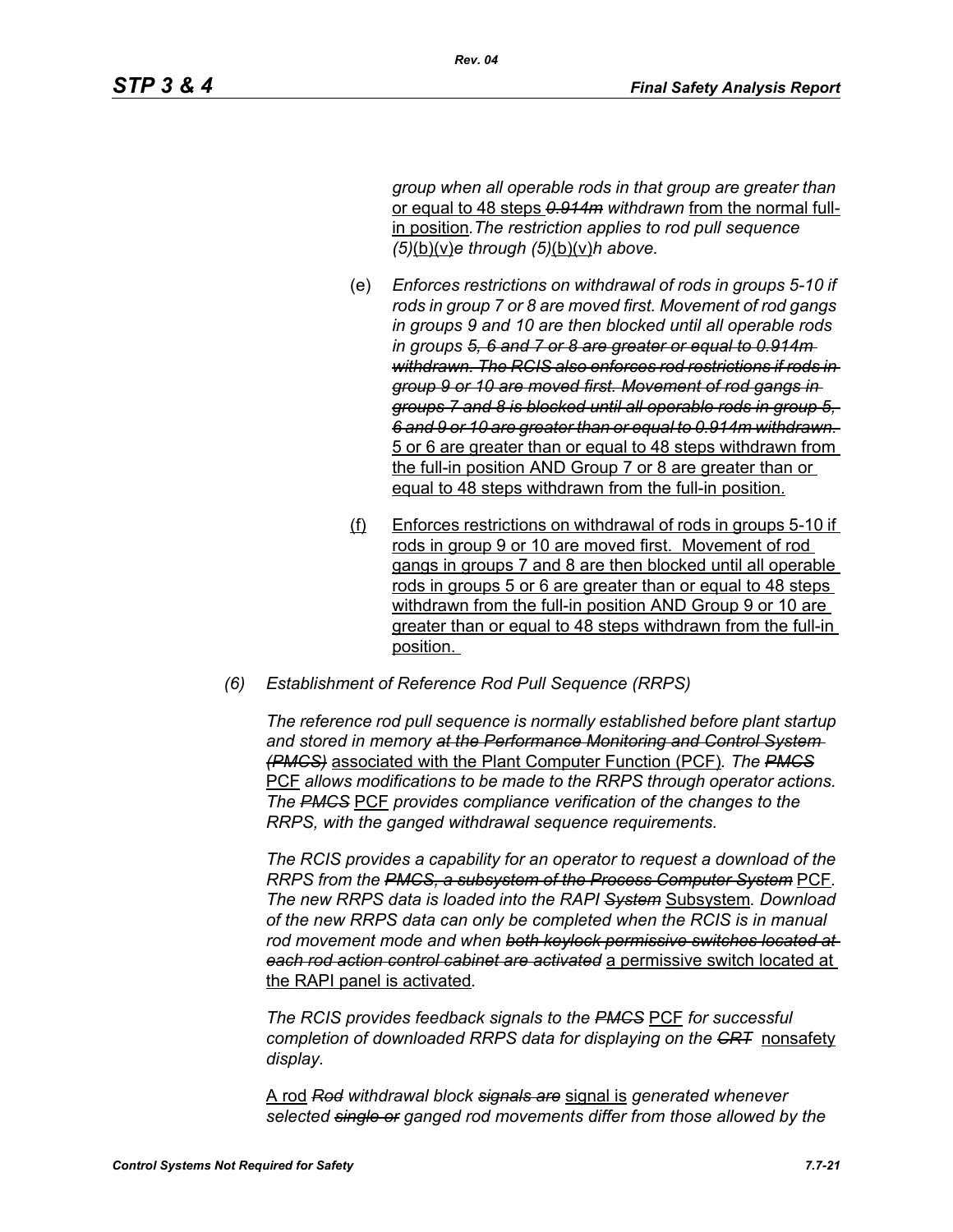*RRPS, when the RCIS is in automatic or semi-automatic rod movement mode.*

*Rev. 04*

*The RCIS sounds* activates *an audible alarm at the operators panel for a RRPS violation.*

*(7) Rod Block Function*

*The rod block logic of the RCIS, upon receipt of input signals from other systems and internal subsystems, inhibits movement of control rods.*

*All Class 1E systems rod block signals to the RCIS are optically isolated. The rod block signals change the state of the light emitting diode at the external interface of an isolator. The light crosses the boundary of the isolator to the interface of the RCIS where a photo transistor changes state, thereby communicating the information to the logic within the RCIS. This provides complete isolation while keeping electrical failures from propagating into the RCIS and vice versa.*

*The presence of any rod block signal, in either channel or both channels of the RCIS logic, causes the automatic changeover from automatic mode to manual mode. The automatic rod movement mode can be restored by taking the appropriate action to clear the rod block and by using the selector switch to restore the automatic rod movement mode.*

*If either channel or both channels of the RCIS logic receive(s) a signal from any of the following type of conditions, a rod block is initiated:*

- *(a) Rod separation, only for those rod(s) for which separation is detected.*
- *(b) Reactor in SHUTDOWN mode (all control rods).* Reactor mode switch in SHUTDOWN (rod withdrawal block for all control rods, applicable when the RPS reactor mode switch is in SHUTDOWN).
- *(c) SRNM period alarm (all control rods, but not applicable when reactor in RUN mode).* Startup Range Neutron Monitor (SRNM) withdrawal block (rod withdrawal block for all control rods, not applicable when the RPS reactor mode switch is in RUN).
- *(d) SRNM downscale alarm or SRNM upscale alarm or APRM set down upscale alarm (all control rods, but not applicable when in RUN mode).* Average Power Range Monitor (APRM) withdrawal block (rod withdrawal block for all control rods).
- *(e) SRNM inoperative (all control rods, but not applicable when reactor is in RUN mode).* CRD charging water low pressure (rod withdrawal block for all control rods).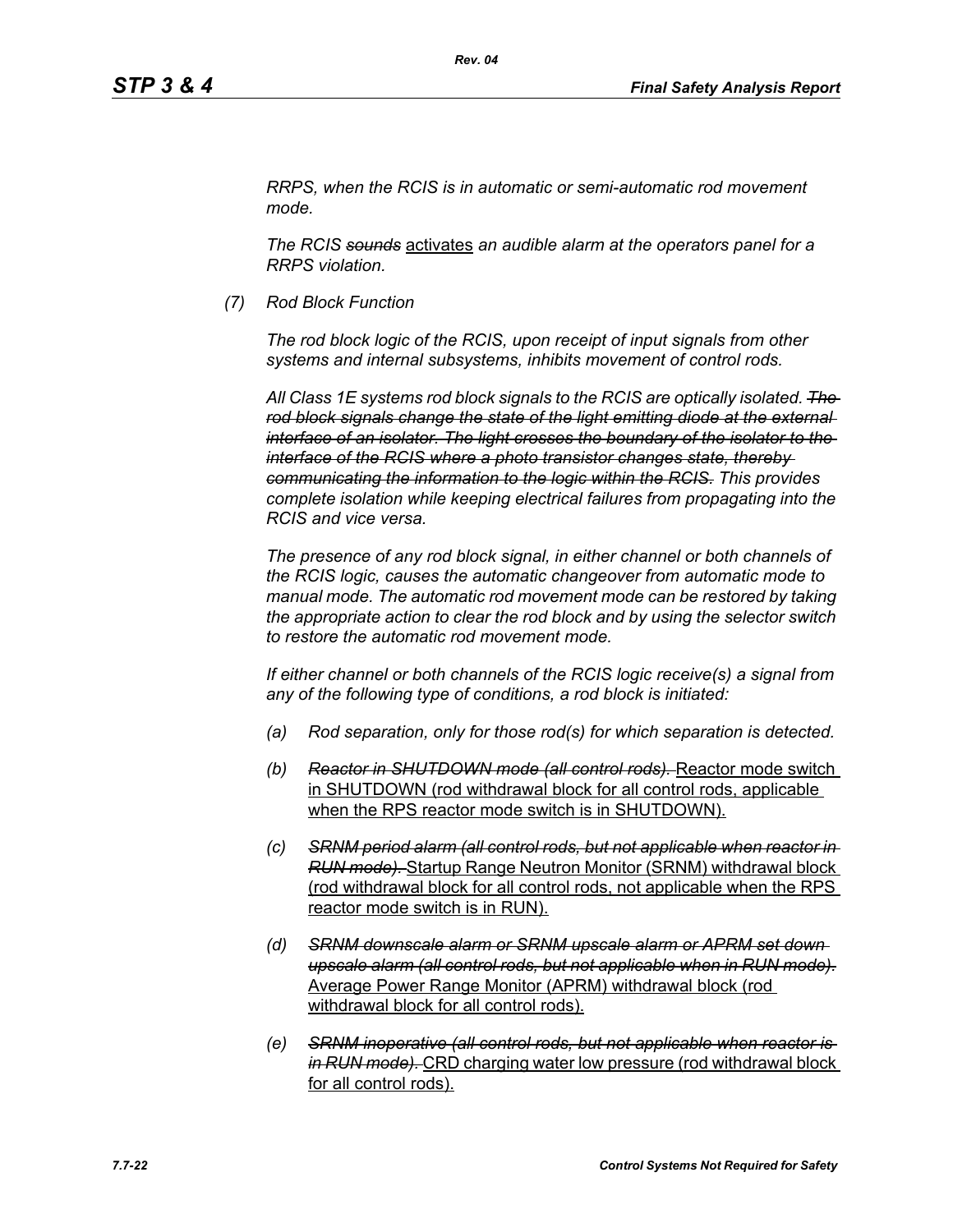- *(f) APRM downscale (all control rods, only applicable when reactor in RUN mode).* CRD charging water low-pressure trip bypass (rod withdrawal block for all control rods).
- *(g) Flow-biased APRM rod block (all control rods, only applicable when reactor in RUN mode).* RWM withdrawal block (rod withdrawal block for all control rods, applicable below the Low Power Setpoint).
- *(h) APRM inoperative (all control rods, only applicable when reactor in RUN mode).* RWM insert block (rod insertion block for all control rods, applicable below the Low Power Setpoint).
- *(i) Low CRD charging header pressure (all control rods).* ATLM withdrawal block (rod withdrawal block for all control rods, not applicable below the Low Power Setpoint).
- *(j) Low CRD charging header pressure trip function bypass switches of the reactor protection system are in a bypass position (all control rods).*  Multi-channel Rod Block Monitor (MRBM) withdrawal block (rod withdrawal block for all control rods, not applicable below the Low Power Setpoint).
- *(k) Violation of ganged withdrawal sequence restrictions (all control rods in the selected gang or the selected control rod if the single rod movement mode is being used; applicable below the low power setpoint).* RFCS withdrawal block (rod withdrawal block for all control rods).
- *(l) Automated Thermal Limit Monitor (ATLM) rod block (all control rods, only applicable above the low power setpoint).* Gang large deviation (i.e., gang misalignment) withdrawal block (rod withdrawal block for all operable control rods of the selected gang, applicable when RCIS GANG mode selection is active).
- *(m) Multi-channel Rod Block Monitor (MRBM) rod block (all control rods, only applicable above the low power setpoint).* REFUEL mode withdrawal block (rod withdrawal block for all control rods, applicable when the RPS reactor mode switch is in REFUEL).
- *(n) ATLM trouble (all control rods, only applicable above the low power setpoint).* STARTUP mode withdrawal block (rod withdrawal block for all control rods, applicable when the RPS reactor mode switch is in **STARTUP).Not Used**
- *(o) RWM trouble (all control rods, applicable below the low power setpoint).* Rod Action and Position Information (RAPI) trouble (rod withdrawal block and rod insertion block for all control rods).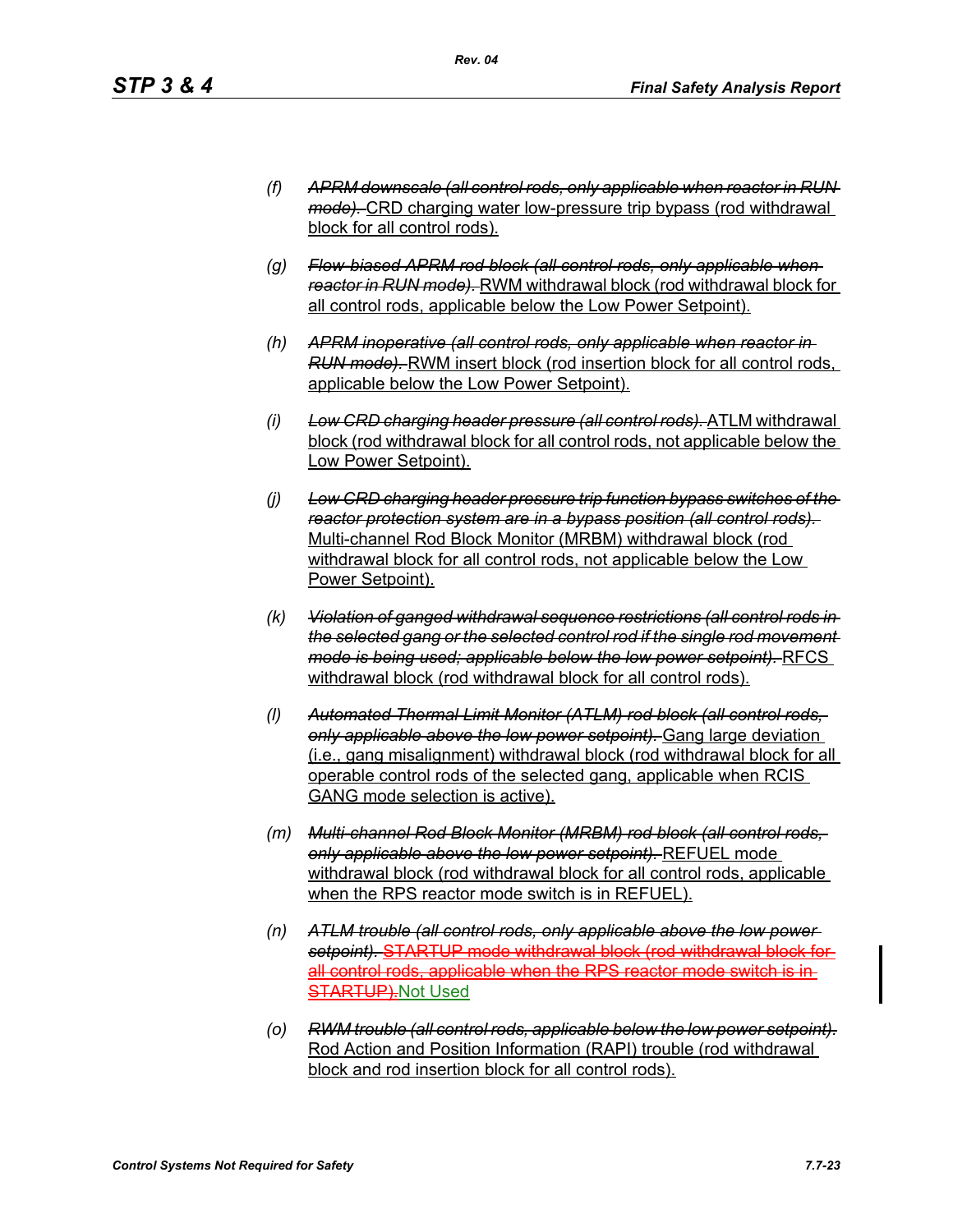- *(p) MRBM inoperative (all control rods, only applicable above the low power setpoint).* RAPI Signal Interface Unit (SIU) trouble (rod withdrawal block for all control rods). Not Used
- *(q) Rod action position information trouble (all control rods).* Electrical group power abnormal (rod withdrawal block and rod insertion block all control rods). Not Used
- *(r) Two or more recirculation pump trips when reactor power is above approximately 25% of rated and core flow is below approximately 36% or rated. The logic to generate this rod block resides in the RFCS and the discrete rod block signal is sent to the RCIS from the RFCS.*Not Used
- *(s) Refueling platform control computer interlock rod block (all control rods, only applicable when the reactor is in the refuel mode).*Not Used
- *(t) Reactor SCRAM* follow *condition exists (*rod withdrawal block for *all control rods).*
- *(u) Existence of ARI or SCRRI condition (*rod withdrawal block for *all control rods).*
- *(v) Gang misalignment [i.e. position difference between any two gang members of more than 38.1 mm (all control rods)].*Not Used

*The RCIS enforces all rod blocks until the rod block condition is cleared. The bypass capabilities of the RCIS permit clearing certain rod block conditions that are caused by failures or problems that exist in only one channel of the logic.*

*(9) RCIS Bypass Capabilities*

*The RCIS provides the capability to bypass synchro A (or Ssynchro B), if it is bad, and select synchro B* (or Ssynchro A) *for providing rod position data to both channels of the RCIS. The number and distribution of bypassed synchros are procedurally controlled by applicable plant Technical Specifications.* The RCIS logic prevents the simultaneous bypassing of both synchro signals for an individual FMCRD.

*The RCIS allows the operator to completely bypass up to eight control rods by declaring them "Inoperable" and placing them in a bypass condition. Through operator action, an update in the status of the control rods placed into "inoperable" bypassed condition is available at the CRT display. At the display, the operator can request the data to be downloaded into the memory of the RAPI Subsystem logic with confirmation of a successful download completion signal being sent back to the CRT display.* can be performed at the RCIS DOI.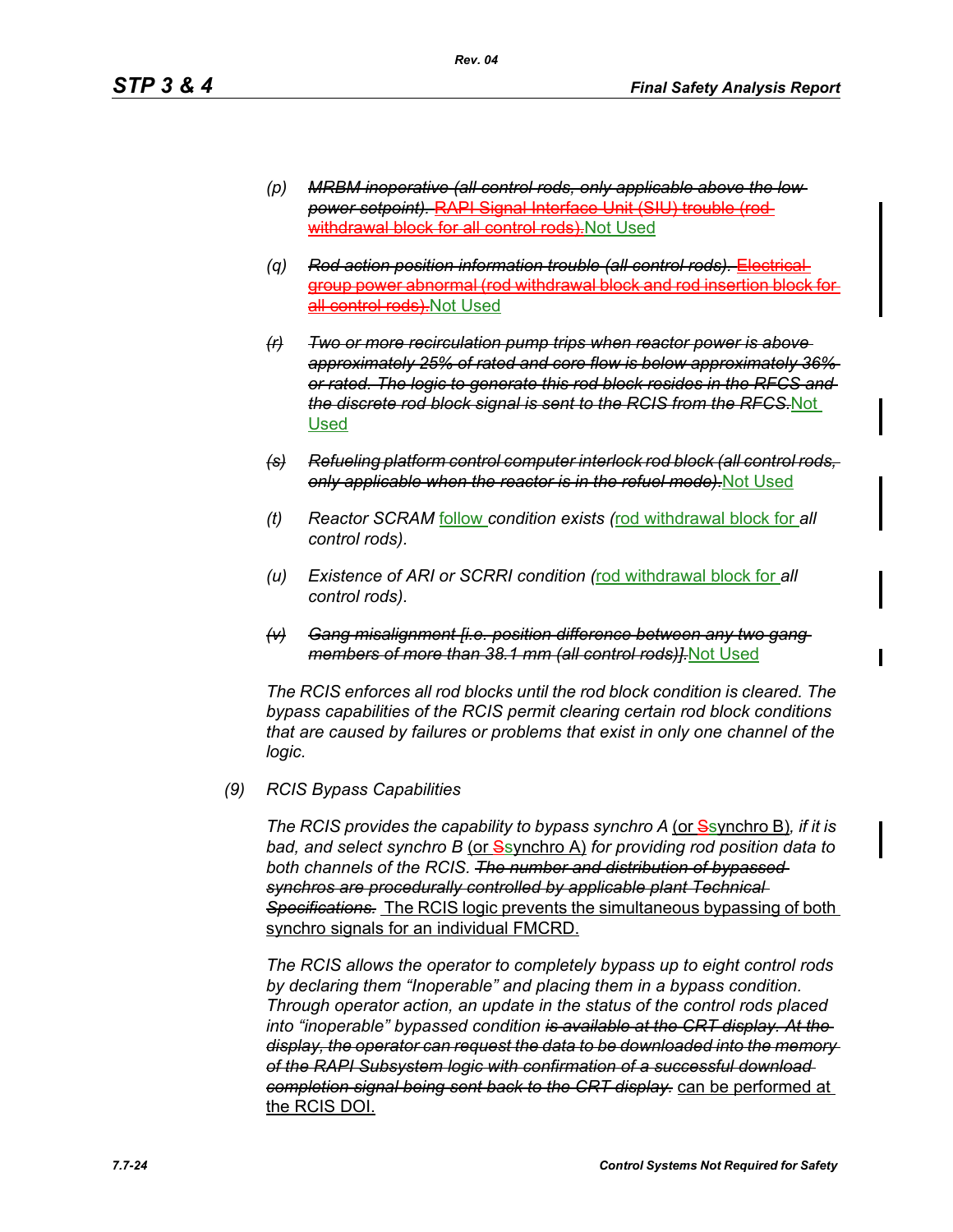*Download of a new RCIS "Inoperable Bypass Status" to the RAPI Subsystem is only allowed when the RCIS is in a manual rod movement mode and when both keylock permissive switches are activated at the RCIS panels* the bypass permissive switch located near the RCIS DOI is activated*.*

*The operator can substitute a position for the rod that has been placed in a bypass state into both channels of the RCIS, if the substitute position feature is used. The substituted rod position value entered by the operator is used as the effective measured rod position that is stored in both rod action control*  RAPI *channels and sent to other* subsystems of the RCIS and to other plant *systems (e.g., the Process Computer* Plant Information and Control *System).*

*For purposes of conducting periodical* periodic *inspections on FMCRD components, RCIS allows placing up to 21* 35 *control rods in "inoperable" bypass condition, only when the reactor mode switch is in REFUEL mode.*

*The RCIS enforces rod movement blocks when the control rod has been placed in an inoperative bypass status. This is accomplished by the RCIS logic by not sending any rod movement pulses to the FMCRD.*

*In response to activation of special insertion functions, such as ARI, control rods in bypass condition do not receive movement pulses* commands*.*

*(10) Single/Dual Rod Sequence Restriction Override (S/DRSRO) Bypass*

*The RCIS single/dual rod sequence restriction override bypass feature allows the operator to perform special dual or single rod scram time surveillance testing at any power level of the reactor. In order to perform this test, it is often necessary to perform single rod movements that are not allowed normally by the sequence restrictions of the RCIS.*

*When a control rod is placed in a S/DRSRO bypass condition* exists*, that* the *control rod* positions are *is no longer used in determining compliance to the RCIS sequence restrictions (e.g., the ganged withdrawal sequence and RRPS).*

*The operator can only perform manual rod movements of control rods in the S/DRSRO bypass condition. The logic of the RCIS allows this manual single/dual rod withdrawals for special scram time surveillance testing.*

*The operator can place up to two control rods associated with the same hydraulic control unit (HCU) in the S/DRSRO bypass condition.*

*The dedicated RCIS operator interface panel contains status indication of control rods in a S/DRSRO bypass condition.*

*The RCIS ensures that S/DRSRO bypass logic conditions have no effect on special insertion functions for an ARI or SCRAM following condition and also*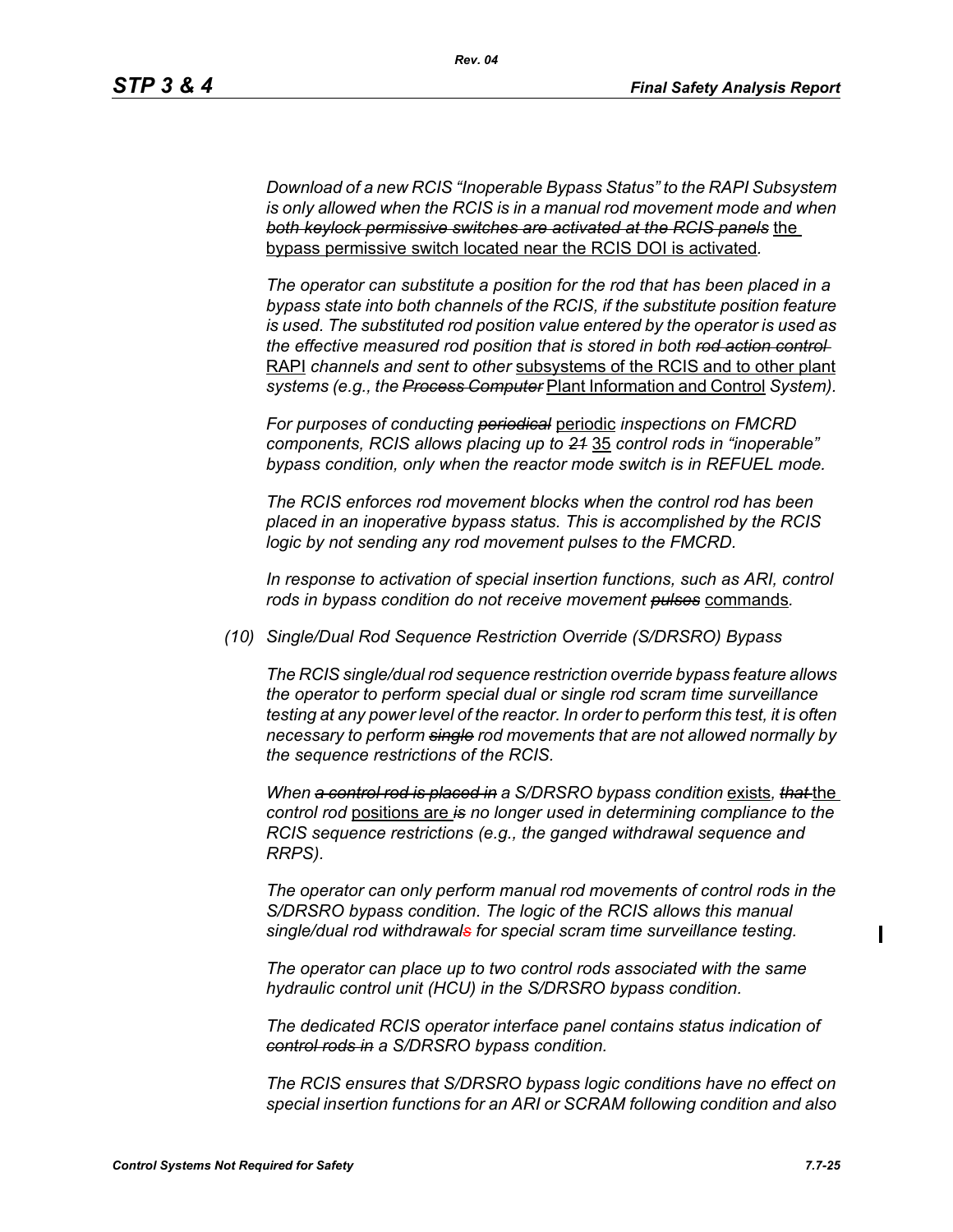*no effect on other rod block functions, such as MRBM, APRM, or SRNM period* rod blocks*.*

*Rev. 04*

*The drive insertion following a dual/single rod scram test occurs automatically. The operator makes the necessary adjustment of control rods in the system prior to the start of test for insertions, and restores the control rod to the desired positions after test completion.*

### (11) Single RCIS Channel Bypass Features

*The RCIS is a dual channel system and the logic of the system provides a capability for the operator to invoke bypass conditions that affect only one channel of the RCIS. The interlock logic prevents the operator from placing both channels in bypass. Logic enforces bypass conditions to ensure that the capability to perform any special function (such as an ARI, scram following, and SCRRI) is not prevented.*

*The RCIS logic ensures that any special restrictions that are placed on the plant operation are enforced as specified in the applicable plant Technical Specifications for invoked bypass conditions.*

*The status and extent of the bypass functions are identified on the RCIS dedicated operator interface panel and the PMCS CRT displays at the main control panel.*

*Bypass conditions allow continuation of normal rod movement capability by bypassing failed equipment in one RCIS channel. After repair or replacement of the failed equipment is completed, the operator can restore the system or subsystem to a full two-channel operability. The operator has the capability to invoke bypass conditions within the following system or subsystems:*

- *(a) Synchro A or B position bypass* Not Used
- *(b) Rod server* processing *module channel A or B bypass*
- *(c) Inoperable condition bypass* Not Used
- *(d) File control module channel A or B bypass*Not Used
- *(e) ATLM channel A or B bypass*
- *(f) RWM channel A or B bypass*
- *(g) RACS* RAPI *channel A or B bypass*
- (12) *Scram Time Test Data Recording*

*The logic of the RCIS provides the capability to automatically record individual FMCRD scram timing data based upon scram timing reed switches. When a FMCRD scram timing switch is activated, the time of*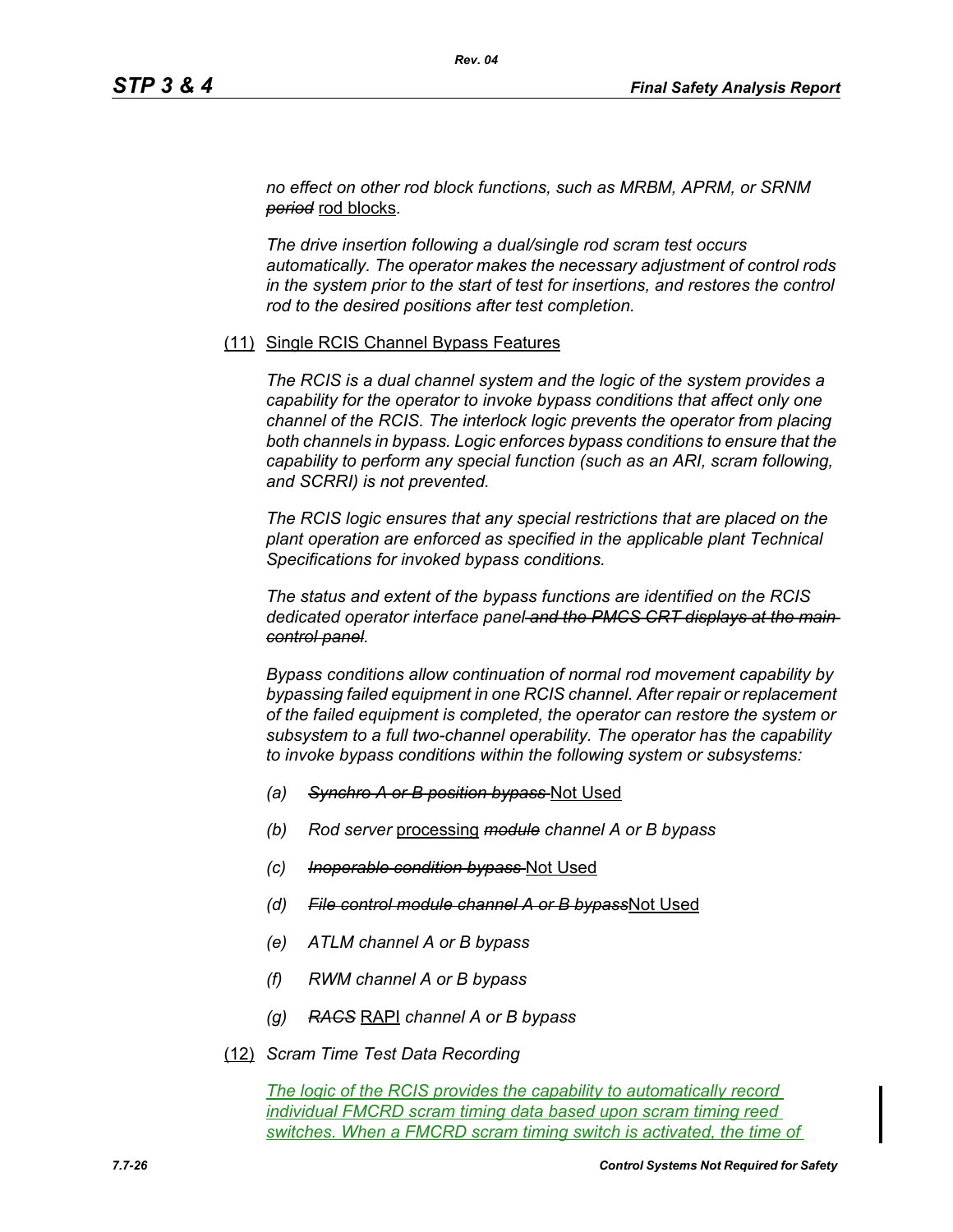*actuation is recorded by the RAPI System*scram time recording panel (STRP) *for time tagging of stored scram time test data in the RSPC*scram time recording and analysis panel (STRAP) *for that particular FMCRD. The timetagged data is stored in memory until the next actuation of that particular reed switch is detected again.*

*The RCIS also time tags the receipt of a reactor scram condition being activated based upon the scram-following function input signals from the Reactor Protection System.*

*The resolution of this time-tagging feature is less than 5 milliseconds. Contact bounce of the reed switch inputs are properly masked to support this function. The reference real time clock for time tagging is the real time*RCIS *clock of the RCIS.*

*When the RCIS detects a reactor scram condition, the current positions of all control rods in the core are recorded, time tagged, and stored in memory. RCIS logic stores this data in memory until a request is received from the*  PCF for transfer of the stored scram timing performance data from the STRAP to the PCF. The transmitted data is used by the PCF to*PMCS. The transmitted data is used by the PMCS to calculate and summarize scram time performance based on the scram timing data received from the RCIS.*

*In an alternate design, the scram time recording and analysis functions are performed by two separate panels called scram time test panel (STTP) and scram time test recording/analysis panel (STR/AP). The STTP function is to directly interface with FMCRD reed switches and gather all FMCRD status and scram information. The function of STR/AP is to receive FMCRD information from STTP, process and analyze FMCRD scram time data, generate scram time test reports, and communicate FMCRD reed-switchbased status data to other plant systems.*

### *(13) ATLM Algorithm Description*

*The ATLM is a microprocessor based subsystem of the RCIS that executes two different algorithms for enforcing fuel operating thermal limits. One algorithm enforces operating limit minimum critical power ratio (OLMCPR), and the other the operating limit minimum*maximum *linear heat generation rate (OLMLHGR). For the OLMCPR algorithm, the core is divided into 48 regions, each region consisting of 16 fuel bundles. For the OLMLHGR algorithm, each region is further vertically divided up into four segments. During a calculation cycle of ATL*M *(about 100 msec), rod block setpoints (RBS) are calculated for OLMCP*R *monitoring (48 values) and for OLMLHGR monitoring (48 x 4 values). Then the calculated setpoints are compared with the real time averaged LPRM readings for each region/segment. The ATLM issues a trip signal if any regionally averaged LPRM reading exceeds the calculated RBS. This trip signal causes a rod block within the RCIS and also a flow change block in the Recirculation Flow Control System (RFCS).*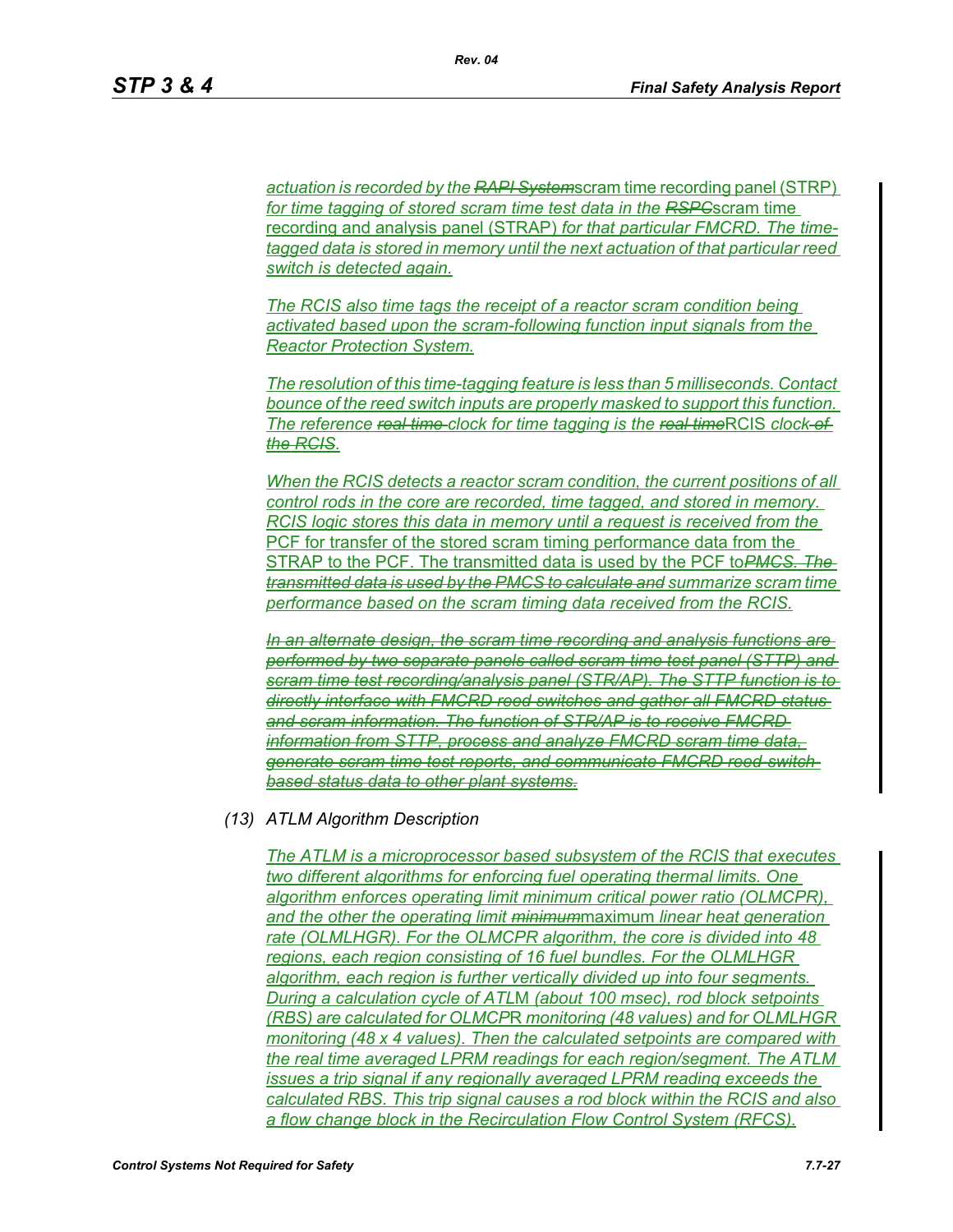*RMCPRi = Regional initial MCPR (i.e., the minimum CPR of the 16 bundles in the region spanned by the four LPRM strings). Known input from predictor (process computer*PCF*).*

*In Equations 7.7-1 and 7.7-2 above, "initial" refers to values that are downloaded from the "3D Predictor Monitor" subsystem of the PMCS*PCF*. A download is requested by the ATLM whenever changes in reactor power and/or core flow exceed a preset limit. A download can also be manually requested by the operator.*

# **7.7.1.2.2 System Interfaces**

STD DEP T1 3.4-1

STD DEP 7.7-7

## STD DEP Admin

*(1) Control Rod Drive (CRD) System*

*The RCIS interfaces with the CRD System are as follows:*

- *(e) Separation reed switches (A&B) through the plant essential multiplexing system* RAPI signal interface units (SIUs) *for each FMCRD*
- *(2) Recirculation Flow Control System (RFCS)*
	- *(c) RFCS Core Flow Signal to RCIS*

*The RFCS provides signals to both channels of the RCIS that represent validated total core flow. These signals are used for part of the validity checks when performing an ATLM operating limit setpoint update. The RCIS obtains these signals from the RFCS via the multiplexing system links* the nonsafety Plant Data Network (PDN) communication function and associated datalinks *to the RCIS channels.*

*(e) RFCS Hard-Wired Signals to RCIS*

*Each of the three channels of RFCS provides the status of six relay contacts (12 wires per RFCS channel) to the RCIS. These signals are used by RCIS logic* RFCS also provides redundant control signals for implementation of the FMCRD emergency rod insertion functions to the RCIS emergency insertion control panel. These signals are activated when either the ARI or SCRRI condition exists *to minimize the likelihood inadvertent FMCRD run-in.*

*(3) Feedwater Control System (FWCS)*

*The Feedwater Control System provides signals to both channels of the logic of the RCIS that represents validated total feedwater flow to the vessel and*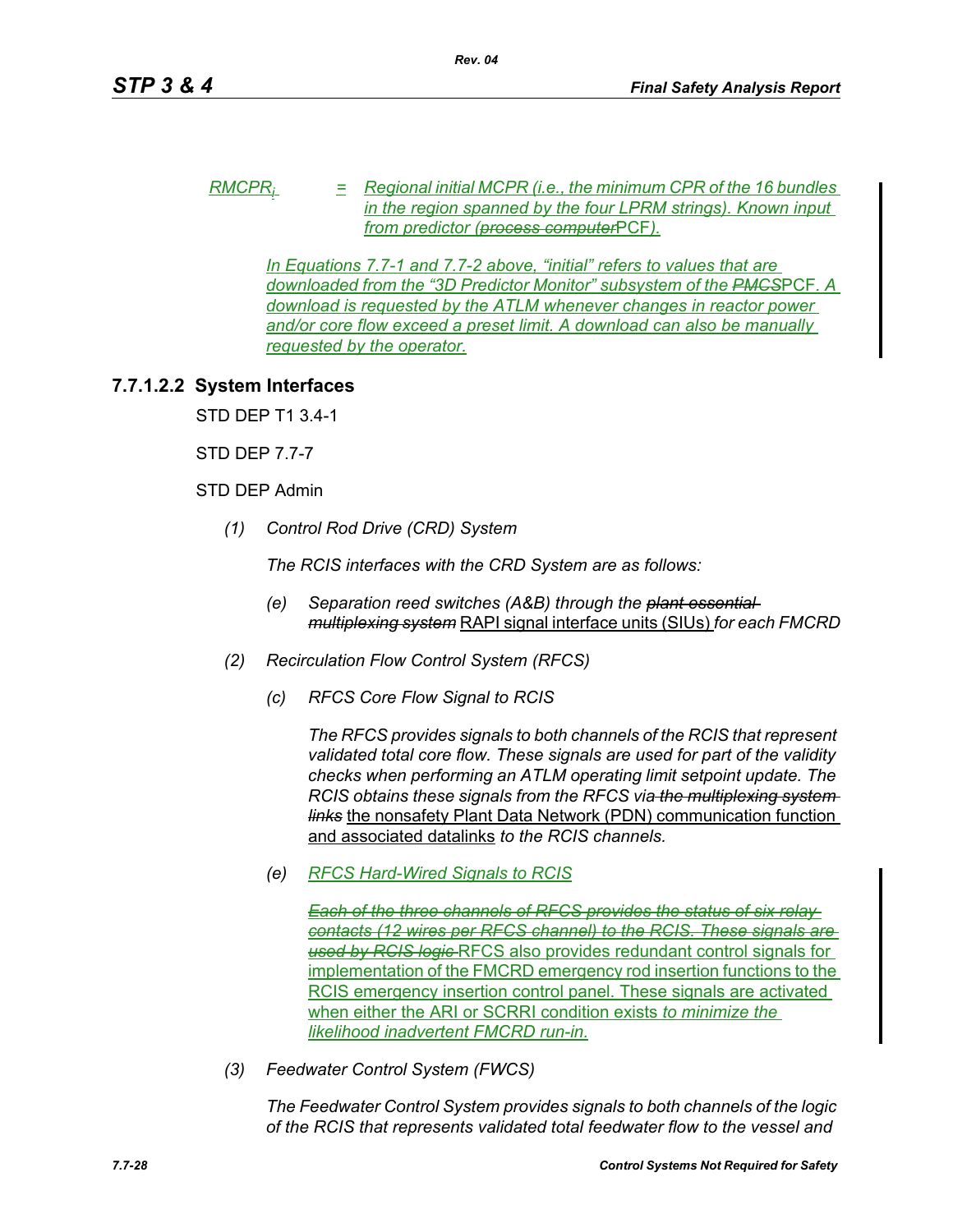*validated feedwater temperature. These signals are used as part of the validity checks when performing an ATLM operating limit setpoint update.*

*The RCIS can obtain these signals from the FWCS via the multiplexing system communication links* the nonsafety PDN communication function and associated datalinks *to the RCIS channels.*

*(4) Neutron Monitoring System*

*Whether or not some of the signals result in a rod block depends on reactor mode switch status which is provided to the RCIS from the reactor protection system via the essential multiplexing system* using dedicated signal interfaces*.*

*(5) Reactor Protection System*

**The Essential Multiplexing System provides the** with complete isolation between the safety-related system *non-safetyrelated system equipment.*

*Divisions II and III of the RPS each provide the two channels of RCIS with two separate isolated signals that indicate a scram condition. The signals remain active until the scram condition is cleared by the operator. In addition, Divisions II and III of RPS each provide the RCIS* emergency rod insertion panel *with hard-wired relay contact status*scram follow signals *to minimize the likelihood of inadvertent FMCRD run-in.*

### *(6) Performance Monitoring and Control System* Plant Computer Function (PCF)

*The PMCS*PCF *provides the data update from the 3-D predictor function calculations associated with ATLM parameters based on actual measured values from the plant. This data is downloaded into the ATLM memory. This is to assure that rod blocks occur if the operating limits (e.g., MCPR and MLHGR) are approached. This feature allows the ATLM rod block setpoint calculation to be based on actual, measured plant conditions.*

*The RCIS provides the PMCS*PCF *with control rod position information along with other RCIS status information for use in other PMCS*PCF *functions and for the PMCS CRT*PCF *displays related to the RCIS.*

*The RCIS* STRAP*gathers, time tags, stores, and transmits scram timing data to the PMCS*PCF*. The PMCS*PCF *utilizes rod scram timing data to evaluate scram performance of the CRD System. The PMCS*PCF *provides for the capability of printing or displaying of scram time logs. The scram time data sent to the PMCS*PCF *provides the capability for comparing received data from the RCIS with the specification for control rod scram timing. Included in these comparisons are the averages and trends for data collected from past*  rod scrams or rod testing. The output for this function consists of, but is not *limited to, the following type of data:*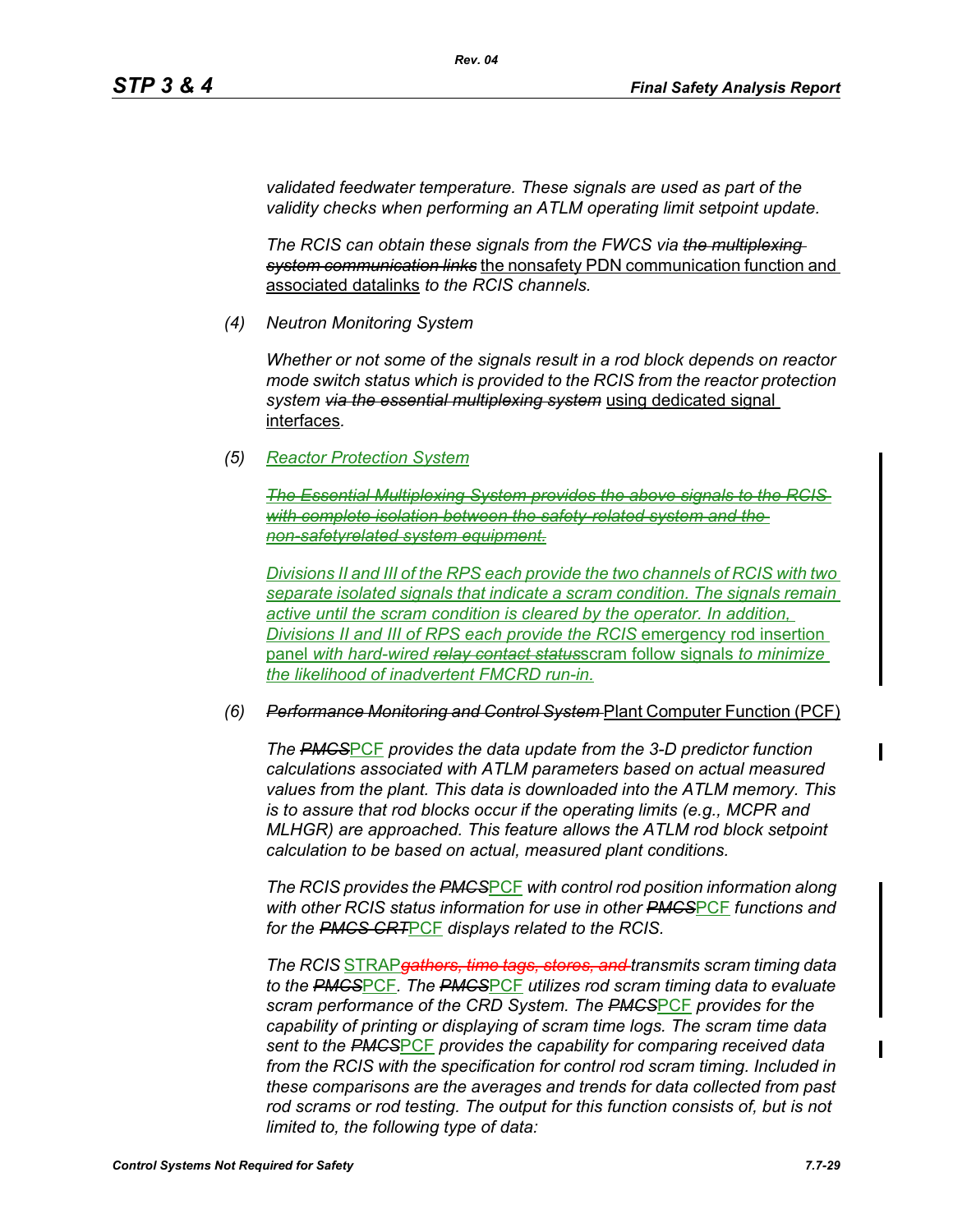- *(a) Scram time measurements of any selected rod or group of rods to a particular position.*
- *(b) A listing of INOPERABLE rods.*
- *(c) Statistical analysis and average calculations of insertion times.*
- *(d) List of rods which do not meet technical specification requirements.*

*In the alternate design, scram time recording and analysis functions are performed by separate panels.*

PCF includes the 3-D core monitoring function that supports the function of updating the setpoints of the ATLM. The core monitoring function calculates appropriate core thermal limits parameters, based on actual measured values from the reactor and the plant. This data is downloaded into the ATLM memory either automatically or by request from the operator. This download ensures that rod block occurs if the fuel operating thermal limits (e.g., MCPR and MLHGR) are approached. This feature allows the ATLM rod block setpoint calculation to be based on actual, measured plant conditions.

RCIS provides PCF with control rod position information, along with other **FMCRD and RCIS status information, for use in other PCF applications and report and report and report and report** for PCF displays related to RCIS.

In addition, the Plant Computer Function supports the RCIS in performing the establishment of a common RRPS database and the establishment of the SCRRI Target Positions database. The PCF also supports establishing and removing substitute rod position values for control rods placed in the RCIS INOPERABLE BYPASS status.

TRPs provide the necessary functions to gather transmit CRD Scram timing data to the STRAP. The STRAP provides for transmission of this data to the PCF for further review, analysis and archiving.

# **7.7.1.2.3 Reactor Operator Information**

STD DEP 7.7-18

- *(1) The RCIS provides for the activation of the following annunciation at the main control panel.*
	- *(a) Rod withdrawal blocks.*
	- *(b) Rod Control & Information System trouble.*
	- *(c) Low power transient zone (i.e., reactor power above but nearing the LPSP).* Rod insert block.
	- *(d) Gang misalignment*Not Used*.*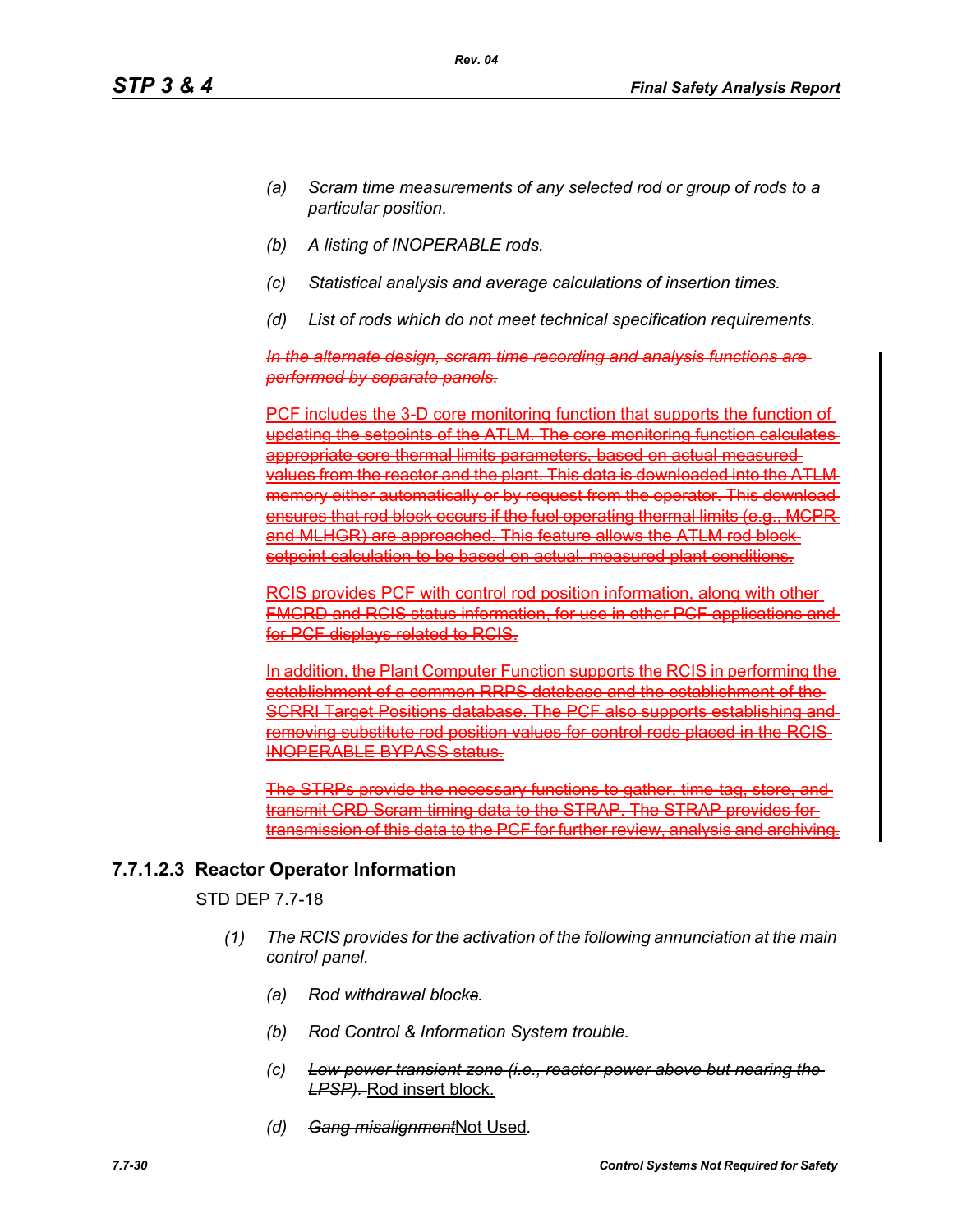- *(e) Selected control rod run-in (SCRRI)*Not Used*.*
- *(f) Alternate rod insertion initiated*Not Used*.*
- *(g) CRD charging water header pressure low.* RWM trouble.
- *(h) Reference rod pull sequence (RRPS) violation.*
- *(i) ATLM trouble.*
- *(2) The RCIS provides status information indication on the RCIS dedicated operators interface on the main control panel as follows:*
	- *(a) Whether RCIS rod movement mode is automatic*, semi-automatic *or manual-and; whether "step"-er; "notch", or "continuous" is selected; and* whether "single rod" or "ganged rods" which areis selected*.*
	- *(b) Number of FMCRDs in their* normal *full-in position* (based upon synchro signals)*.*
	- *(c) Number of FMCRDs in* full-in/*latched full-in position* (based upon position reed switch signals)*.*
	- *(d) Number of FMCRDs in full-out position.*
	- *(e) Average percent insertion* Position *of all FMCRDs.*
	- *(f) Identification of selected gang (or selected single rod).*
	- *(g) Average percent insertion* Target position value *of selected gang (or selected single rod).*
	- *(h) Number of FMCRDs in an inoperable bypass condition.*
	- *(i) Existence of any rods withdrawal blocks.*
	- *(j) Existence of any single channel bypass of the RACCS* RAPI *and/or any subsystem within the RACCS* RCIS*.*
	- *(k) Whether reactor power is above the LPSP.*
	- *(l) Existence of RCIS trouble.*
	- *(m) Activation of scram following function.* Whether a control rod is at the over travel out position during the coupling check test.
	- *(n) Activation of the ARI function.* Whether a control rod is uncoupled during a coupling check test.
	- *(o) Status of SCRRI function.* Control rods with bypassed synchros.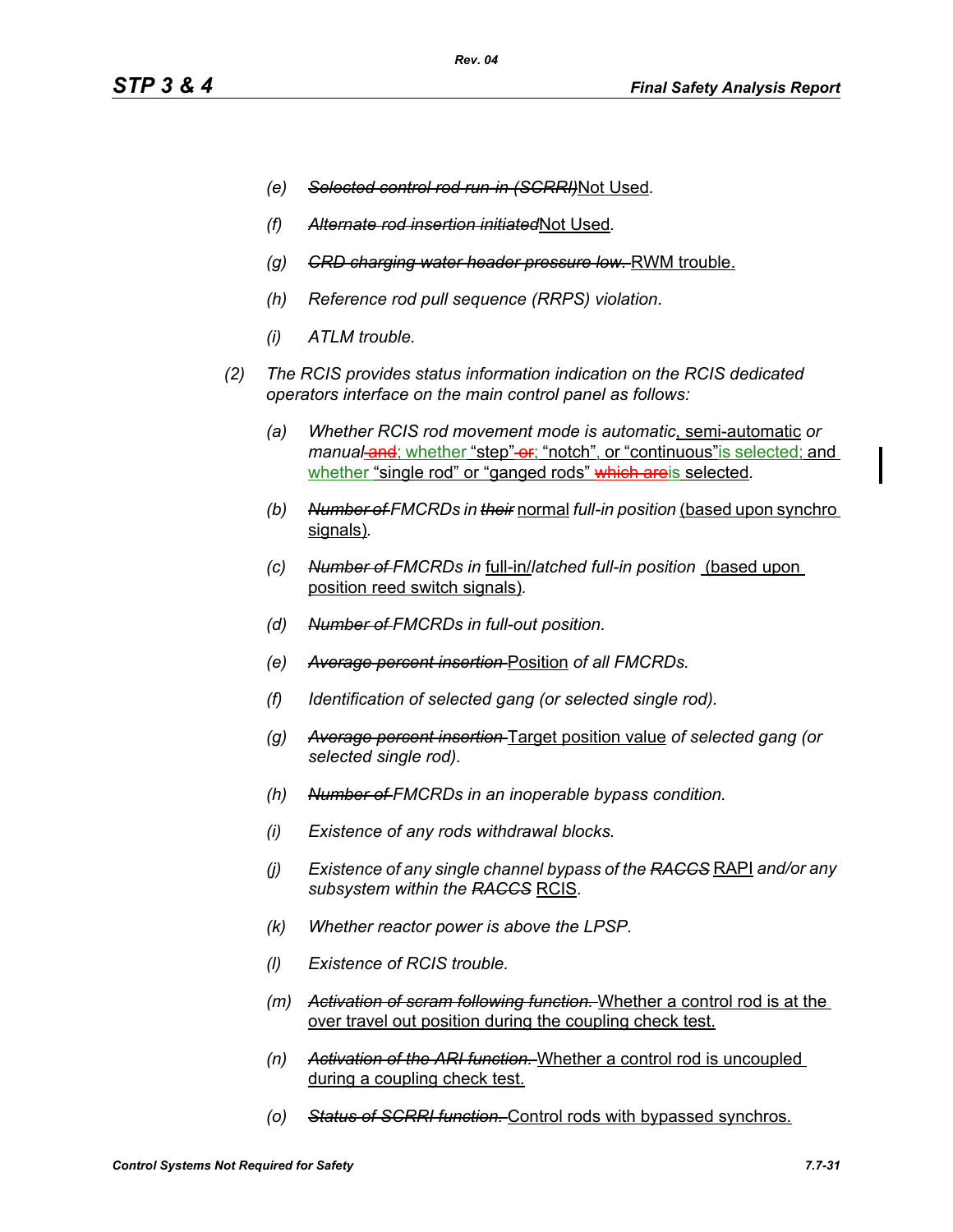- *(p) Successful completion of ATLM operating limit setpoint update.* Gang misalignment.
- *(q) Any control rod in* Existence of a *S/DRSRO bypass condition.*
- *(r) Activation of a rod block by MRBM condition.*
- *(3) The dedicated operators interface panel of the RCIS provides logic and operator controls, so that the operator can* and related RCIS displays, indications and associated controls provided on the main control room panel and on the RCIS cabinets and panels, allow the operator to *perform the following functions:*
	- *(a) Change the RCIS mode of operation from manual to semi-automatic or*  automatic rod movement modes; and select the "step"-or, "notch", or "continuous" movement mode; and select movement for "single rod" or "ganged rods"*.*
	- *(b) Manually initiate the SCRRI function.*
	- *(c) Manually initiate the two CRD test functions.* CRD Scram Test mode.
	- *(d) Request a bypass of RACCS* RAPI *channel A or B (normal position: no bypass).*
	- *(e) Request a bypass of ATLM or RWM channel A or B. (Normal positions are not bypassed.)*
	- *(f) Request an ATLM operating limit setpoint update be performed.*
	- *(g) Perform a reset of any RCIS* abnormal condition*.*
	- *(h) Manually initiate CRD brake test, CRD coupling check and CRD step* double notch *test functions.*
	- (i) Perform withdraw or insert operation.
- *NOTE: Interlock logic may prevent certain combinations of bypasses from being activated even though the above bypass controls have been activated.*
	- *(4) The CRT displays, which are part of the PMCS, provide information to the operator on demand.* Main control room panel equipment other than the RCIS dedicated operator interface provides for display of the following RCIS related information for the operator.

### *The following status and controls are available through the CRTs:*

- *(a) RCIS rod movement status (automatic/semi-automatic/manual).*
- *(b) Position of all rods, based on synchro signals.*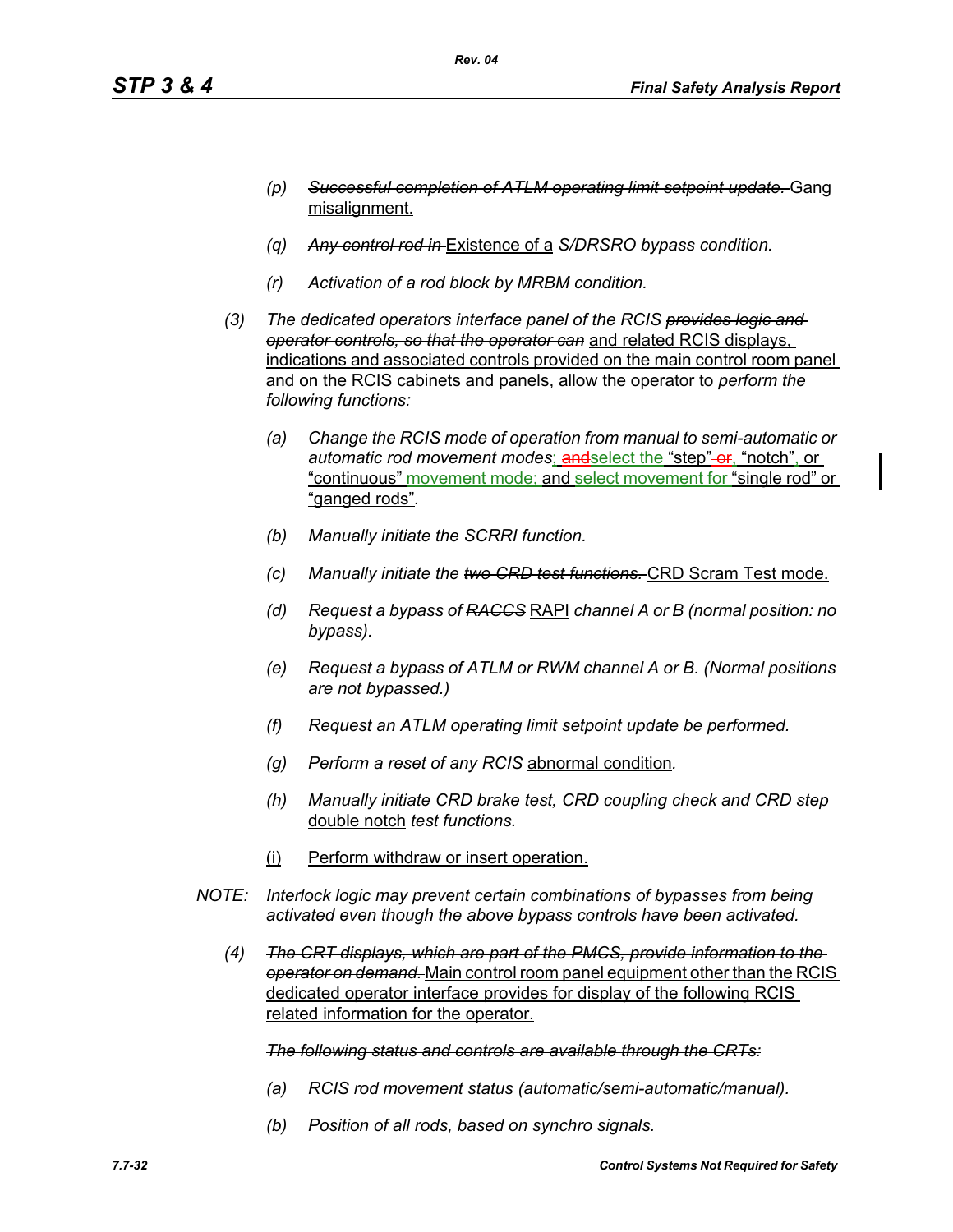*(c) Selected gang (or selected single rod). plus the four LPRM readings of the closest LPRM strings to the selected gang or selected single rod. If the closest LPRM reading at a given level is inoperable, as determined by the Neutron Monitoring System LPRM status information, an INOP status is displayed instead of actual LPRM reading*

*Identification of: (d through v)*

- *(d) All rods in rod* Rod *withdrawal block condition.*
- *(e) BYPASSED or INOPERABLE control rods.* Control rods that have been placed in the INOPERABLE bypass condition.
- *(f) Control rods with bypassed synchros.* Scram following function status.
- *(g) Control rods that separation has been detected.*
- *(h) Control rods full-in status.*
- *(i) Control rods in* full-in/*latched full-in* position *status* (based upon position reed switch signals)*.*
- *(j) Control rods in overtravel-out status.* ARI function status.
- *(k) Control rods full-out status.*
- *(l) Control rods in overtravel-out status.* SCRRI function status.
- *(m) Control rods for which uncoupled condition has been detected.* ATLM operating limit setpoint update status.
- *(n) Control rods for which drift condition has been detected*Not Used*.*
- *(o) Control rods for which abnormal movement (other than drift)* condition *has been detected.*
- *(p) Control rods that are SCRRI selected control rods.*The applicable SCRRI Target Position Value for each FMCRD.
- *(q) Control rods that can be inserted.* Not Used
- *(r) Control rods that can be withdrawn.* Not Used
- *(s) All RCIS bypasses in effect*Not Used*.*
- *(t) All detected conditions that have resulted in an RCIS trouble alarm being activated, when applicable.*
- *(u) All detected conditions that have resulted in rod withdrawal block conditions being active, when applicable.*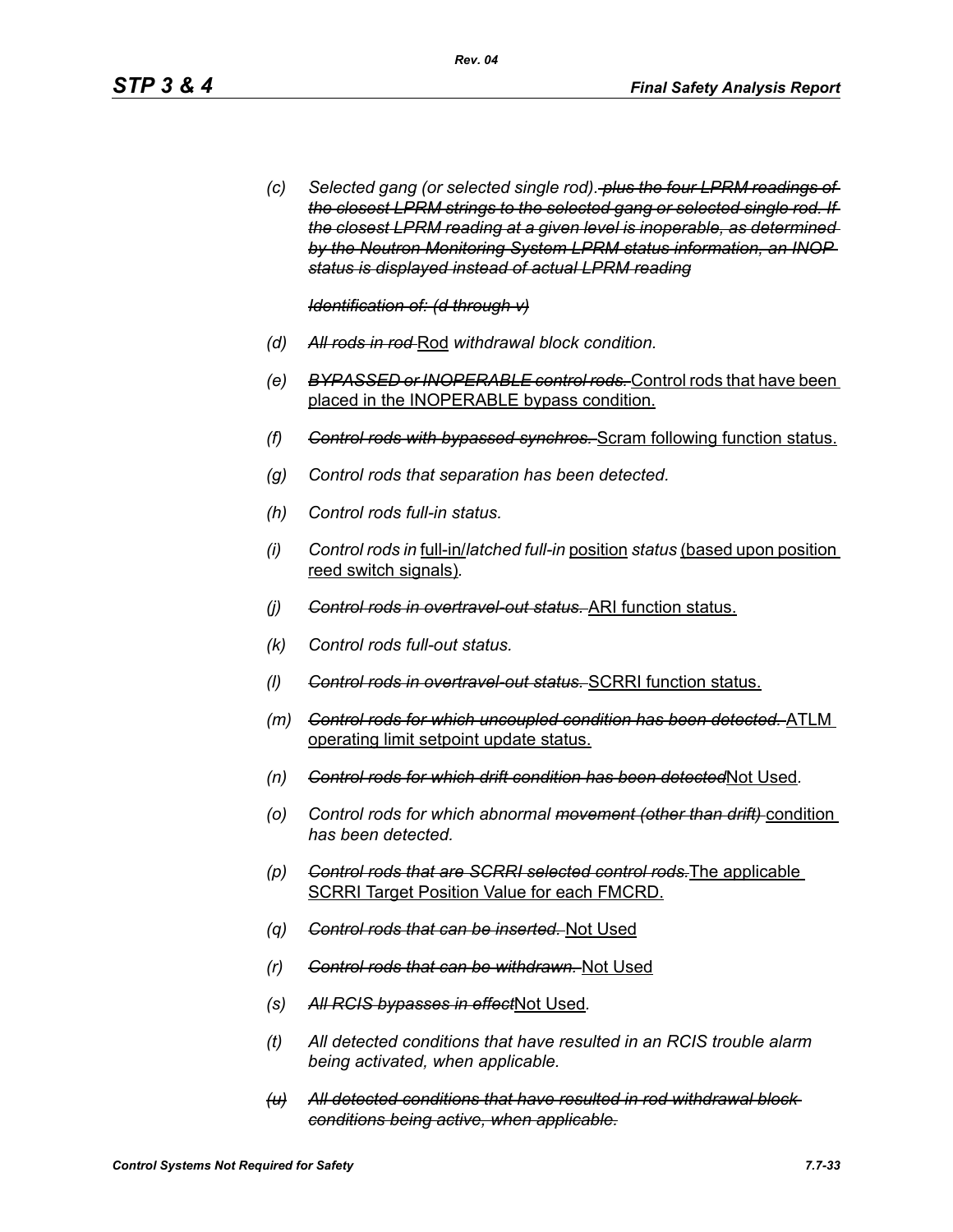### **Obtain ATLM operating limit setpoint update, when requested.**

## **7.7.1.3 Recirculation Flow Control System—Instrumentation and Controls**

STD DEP T1 3.4-1

STD DEP 7.7-20

STD DEP 8.3-1

STD DEP 9.5-3

### STD DEP Admin

*(1) Identification*

*The RFC System consists of three redundant process controllers, adjustable speed drives (ASDs), switches, sensors, and alarm devices provided for operational manipulation of the ten reactor internal pumps (RIPs) and the surveillance of associated equipment. Recirculation flow control is achieved either by manual operation or by automatic operation if the power level is above 70% of rated. The reactor internal pumps can be driven to operate anywhere between 30% to 100% of rated speed with the variable voltage, variable frequency power source supplied by the ASDs. 30% rated speed corresponds to the minimum operating speed to be used during initial pump startups. The instrument electrical diagram (IED) is provided in Figure 7.7-5 and the interlock block diagram (IBD) is provided in Figure 7.7-7.*

- *(3) Power Sources*
	- *(a) Normal*

*Each processing channel of the triply redundant digital processor receives its respective power input from an uninterruptible, independent source of the instrument and control power supply system. Other system equipments such as the transmitters, input conditioners, voters, <u>output</u> device drivers, control room displays, etc., will also derive their required power sources from the same redundant uninterruptible power supply system.*

*(4) Normal Operation*

*Reactor recirculation flow is varied by modulating the recirculation internal pump speeds through the voltage and frequency modulation of the adjustable speed drive output. By properly controlling the operating speed of the RIPs, the recirculation system can automatically change the reactor power level.*

*Control of core flow is such that, at various control rod patterns, different power level changes can be automatically accommodated. For a rod pattern where rated power accompanies 100% flow, power can be reduced to 70%*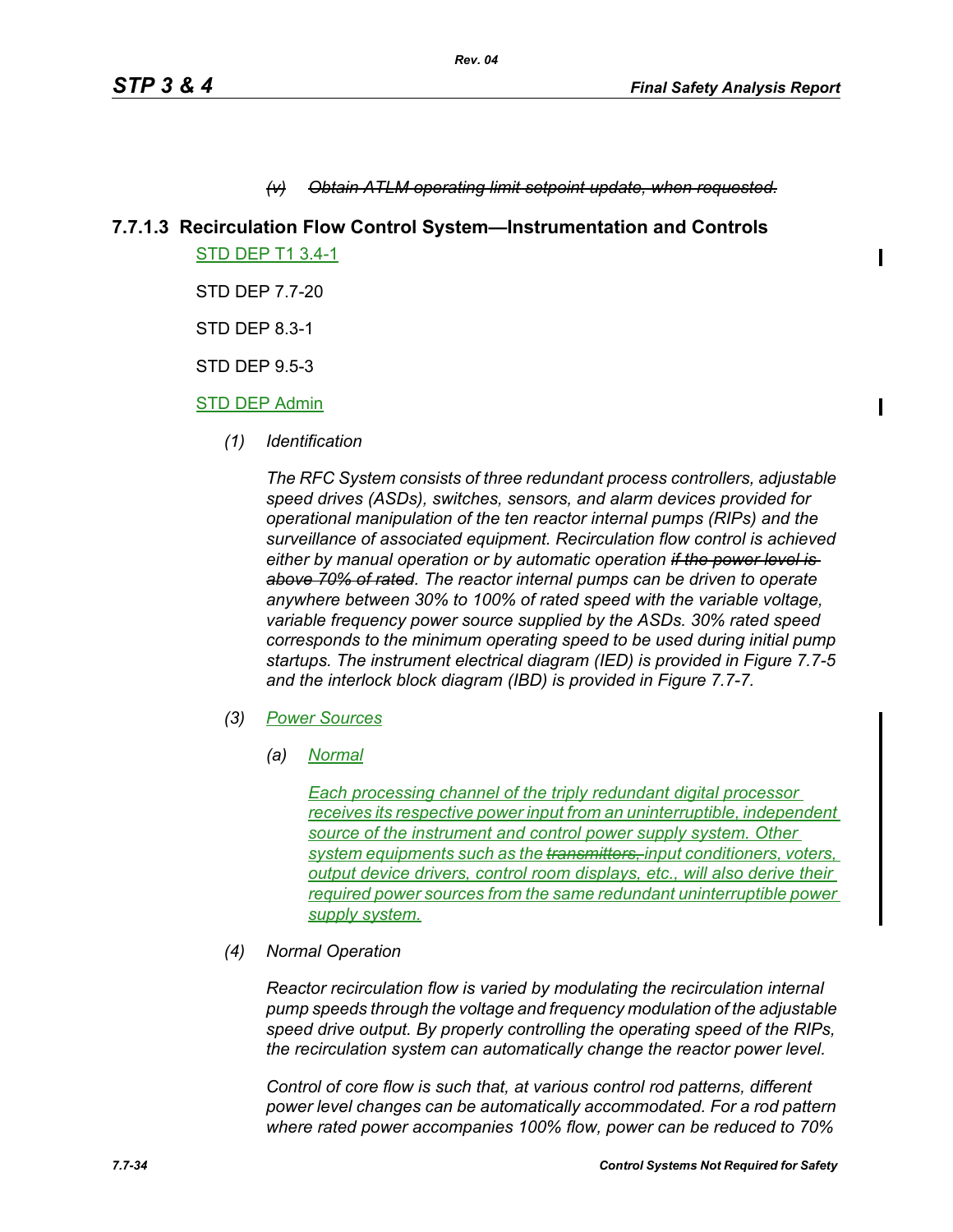*of full power by full automatic or manual flow variation. At other rod patterns, automatic or manual power control is possible over a range of approximately 30% from the maximum operating power level for that rod pattern. Below 70% power level, only manual control of power (i.e., by means of manual flow setpoint control) is available* approximately 25% reactor power the speed of all RIPs is normally maintained at the normal minimum operating speed (in either manual or automatic speed control mode).

*An increase in recirculation flow temporarily reduces the void content of the moderator by increasing the flow of coolant through the core. The additional neutron moderation increases reactivity of the core, which causes reactor power level to increase. The increased steam generation rate increases the steam volume in the core with a consequent negative reactivity effect, and a new (higher) steady-state power level is established. When recirculation flow is reduced, the power level is reduced in the reverse manner. The RFC System,* the Automatic Power Regulator System (APR), the Steam Bypass and Pressure Control System (SB&PC) and the main Turbine Electro-Hydraulic Control System (EHC) *operating in conjunction with the main turbine pressure regulator control, provides* provide for *fully automatic load following* operation*.* 

*The RFC System is designed to allow both automatic and manual operation. In the automatic mode, either total automatic or semi-automatic operation*  core flow mode *is possible. Fully automatic, called "Master Auto" mode, refers to the automatic load following (ALF) operation in which the master controller receives a load demand error signal from the main turbine pressure regulator* APR*. The load demand error signal is then applied to a cascade of lead/lag and proportional- integral (PI) dynamic elements in the master controller to generate a flow demand signal for balancing out the load demand error to zero. The flow demand signal is forwarded to the flow controller for comparing with the sensed core flow. The resulting flow demand error is used to generate a suitable gang speed demand to the ASDs. The speed demand to the individual ASDs causes adjustment of RIP motor power input, which changes the operating speed of the RIP and, hence, core flow and core power. This process continues until both the errors existing at the input of the flow controller and master controller are driven to zero. Fully automatic control is provided by the master controller when in the automatic mode. The flow controller can remain in automatic even though the master controller is in manual.*

*The reactor power change resulting from the change in recirculation flow causes the pressure regulator to reposition the turbine control valves. If the original demand signal was a load/speed error signal, the turbine responds to the change in reactor power level by adjusting the control valves, and hence its power output, until the load/speed error signal is reduced to zero.*

*In the semi-automatic* core flow *mode, the operator sets the total core flow demand and the RFC System responds to maintain a constant core flow.*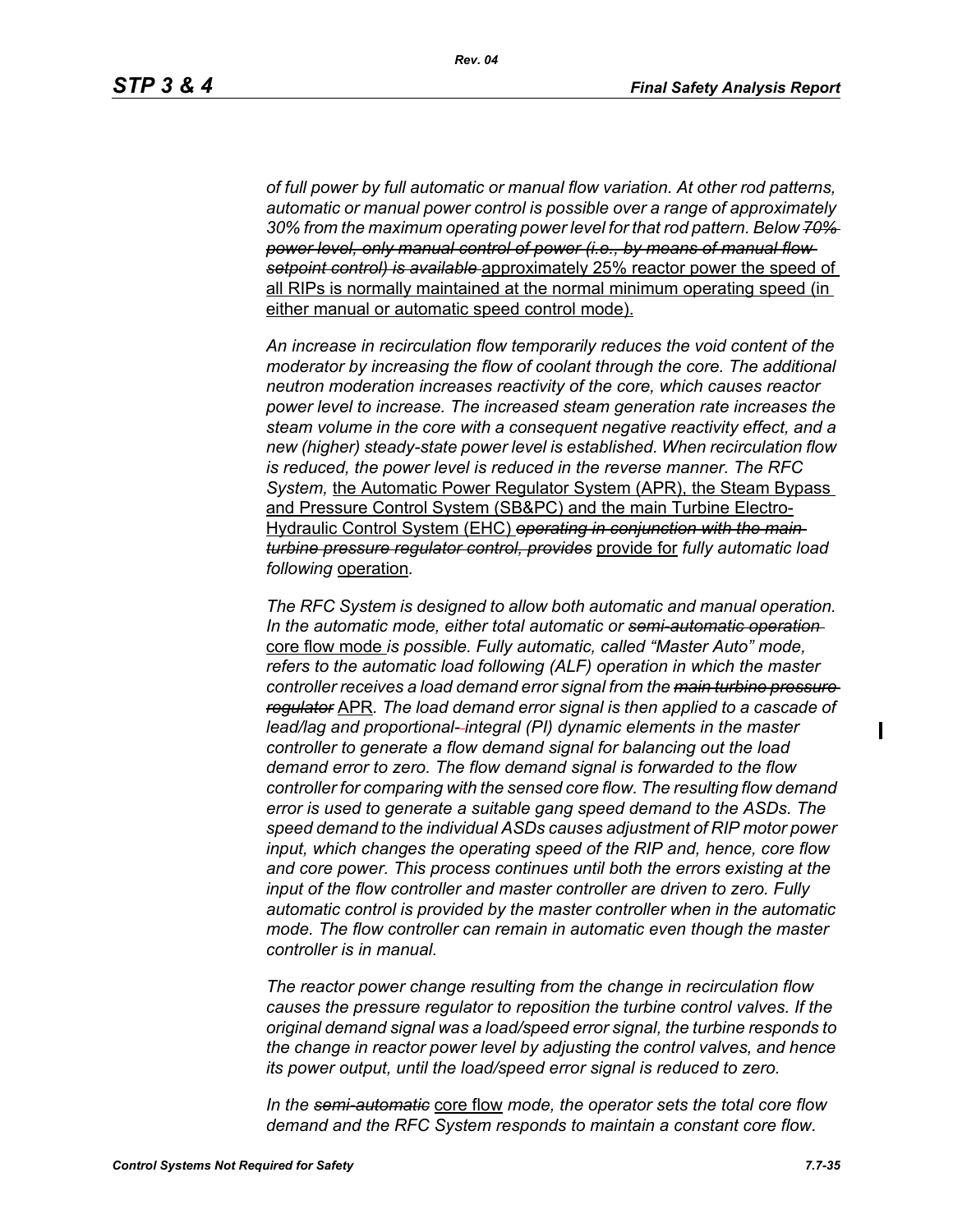*Core flow control is achieved by comparing the core flow feedback, which is calculated from the core plate differential pressure signals, with the operatorsupplied core flow setpoint.*

*(7) Recirculation Pump Trip (RPT)*

*In the event of either (a) turbine trip or generator load rejection when reactor power is above a predetermined level (EOC RPT), (b) reactor pressure exceeds the high dome pressure trip setpoint, or (c) reactor water level drops*  below the Level 3 setpoint, the RPT logic will automatically trip off a group of *four RIPs. The group of the RIPs being tripped is the same group which derives its power source directly from the 6.9* 13.8 *kV buses (i.e., the group not having the M-G set interface).*

*The three inputs required to determine the preceding three RPT conditions are provided by the Reactor Protection System, the Feedwater Control System, and the Steam Bypass and Pressure Control System. These inputs consist of three sets of discrete signals for each of the end-of-cycle (EOC), high pressure and low level (Level 3) trip conditions. Each set represents the status of four channel outputs. A two-out-of-four logic is used by the RFC System to confirm the validity of the EOC trip condition. Two-out-of-three logic is used for the high pressure and Level 3 trip conditions. Any one of the three trip conditions can initiate a RPT. All switching logics are performed by the triplicate RFC controller. RPT is implemented by tripping the gate-turn-off (GTO) inverters in the adjustable speed drives.*

## *(8) Equipments* Equipment

*(c) Adjustable Speed Drives (ASDs)*

*Each ASD consists of (1) an AC-to-DC rectifier section* circuitry; *(2) a solid state, variable frequency DC-to-AC inverter section* circuitry*, which includes gate-turn- off thyristers* provides the required circuitry *for implementation of the RPT function; (3) a control and regulation section; and (4) measurement and protection circuits.*

*(d) Fault-Tolerant Digital Controller*

*The FTDC performs many functions. It reads and validates inputs off the Non-Essential Multiplexing System (NEMS)* PDN *interface once every sampling period. It performs the specific recirculation flow control calculations and processes the pertinent alarm and interlock functions, then updates all RFC System outputs to the NEMS* PDN*. To prevent computational divergence among the three processing channels, each channel performs a comparison check of its calculated results with the other two redundant channels.*

*The internal FTDC architecture features three multiplexing (MUX)* redundant *interfacing units for communication between the NEMS* PDN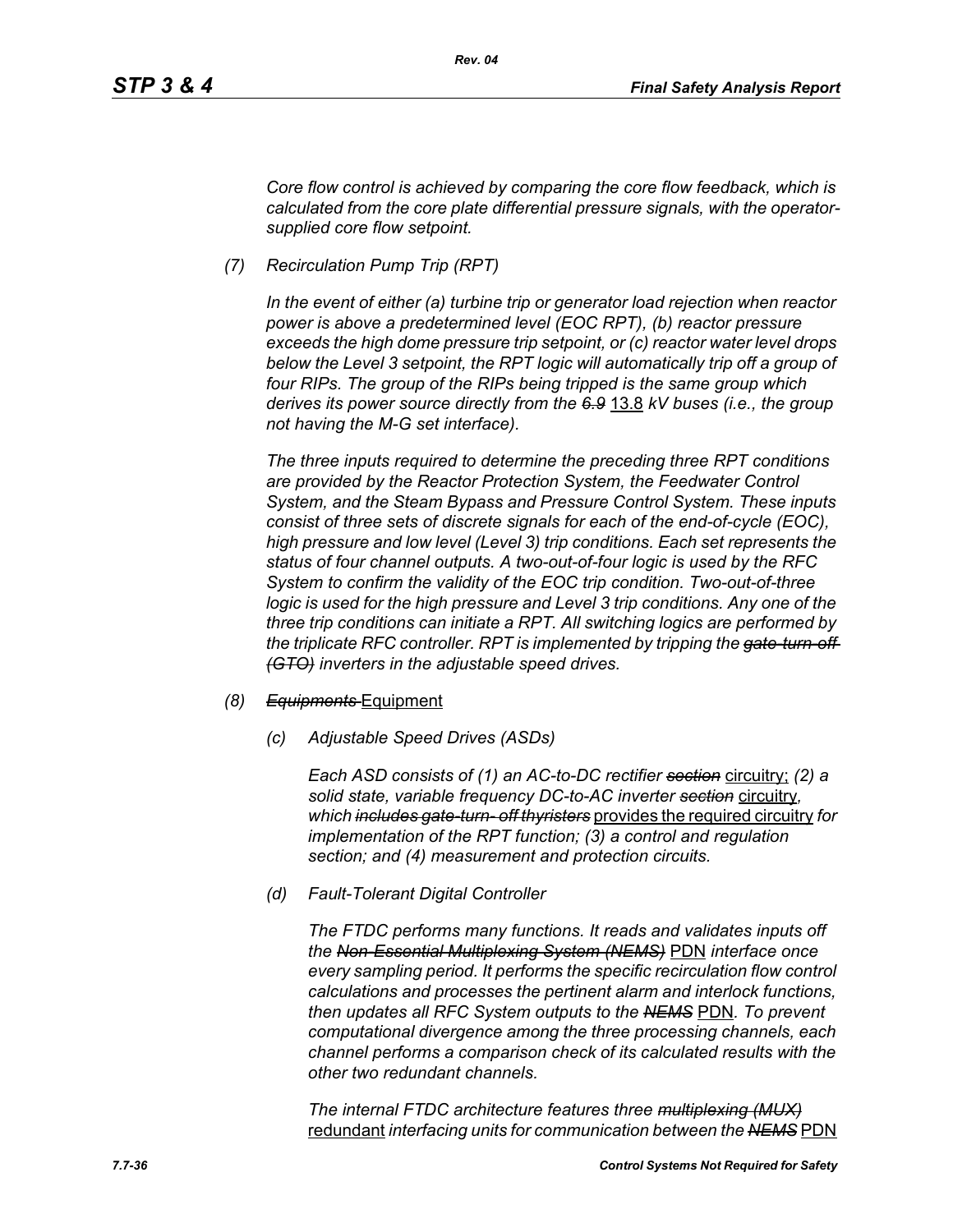*and the FTDC processing channels, and fiber optic communication links for interprocessor and channel communication, and for communication with the technician interface unit (TIU).*

*(e) Recirculation Flow Control System Algorithms*

*A function generator converts the speed demand output to frequency demand for the ASDs. A rate limiter on the output of the function generator limits the rate of change in speed demand to 1.5* +5*%/s for increasing speed changes and 5* -5*%/s for decreasing speed changes during normal operation. This prevents rapid changes in pump speed as a result of multiple processing channel failure.*

In the ALF mode, the master controller receives a load demand error *signal from the Steam Bypass and Pressure Control (SB&PC)* APR *System in response to any combination of local operator load setpoint inputs, automatic generation control inputs, or grid load changes indicated by grid frequency variation.*

*(h) Core Flow Measurement Systems*

*The PDdP measurement system consists of four differential pressure transmitters measuring the pump deck differential pressures common to all RIPs, and one set of redundant pump speed sensors unique for each RIP. Pump flows are calculated by the process computer*PCF *based on information from the measured delta Ps*differential pressures*, pump speed, and the vendorsupplied pump head curves. Total core flow is the sum of the individual pump flows. The PDdP core flow signal is used as a calibration source for CPdP core flow and as an input to the MCPR calculations.*

*(11) Operational Considerations*

*The FTDC, which commands RIP speed changes, is located in the main control room. Provisions are made to allow either automatic or manual operation for each control loop (master, flow and speed). All transfers between the manual and automatic operations are designed to be bumpless. RFCS control modes, as well as setpoint changes, can be initiated by either the operator or by the PMCS* APR*, depending on whether the "local" or the "auto" system control has been selected.*

*When in local control, the operator's control- panel provides the operator the capability to select the operating mode of the system and to initiate certain manual actions, and to increment/decrement switches which adjust setpoints at a preset rate of change.*

*(12) Reactor Operator Information*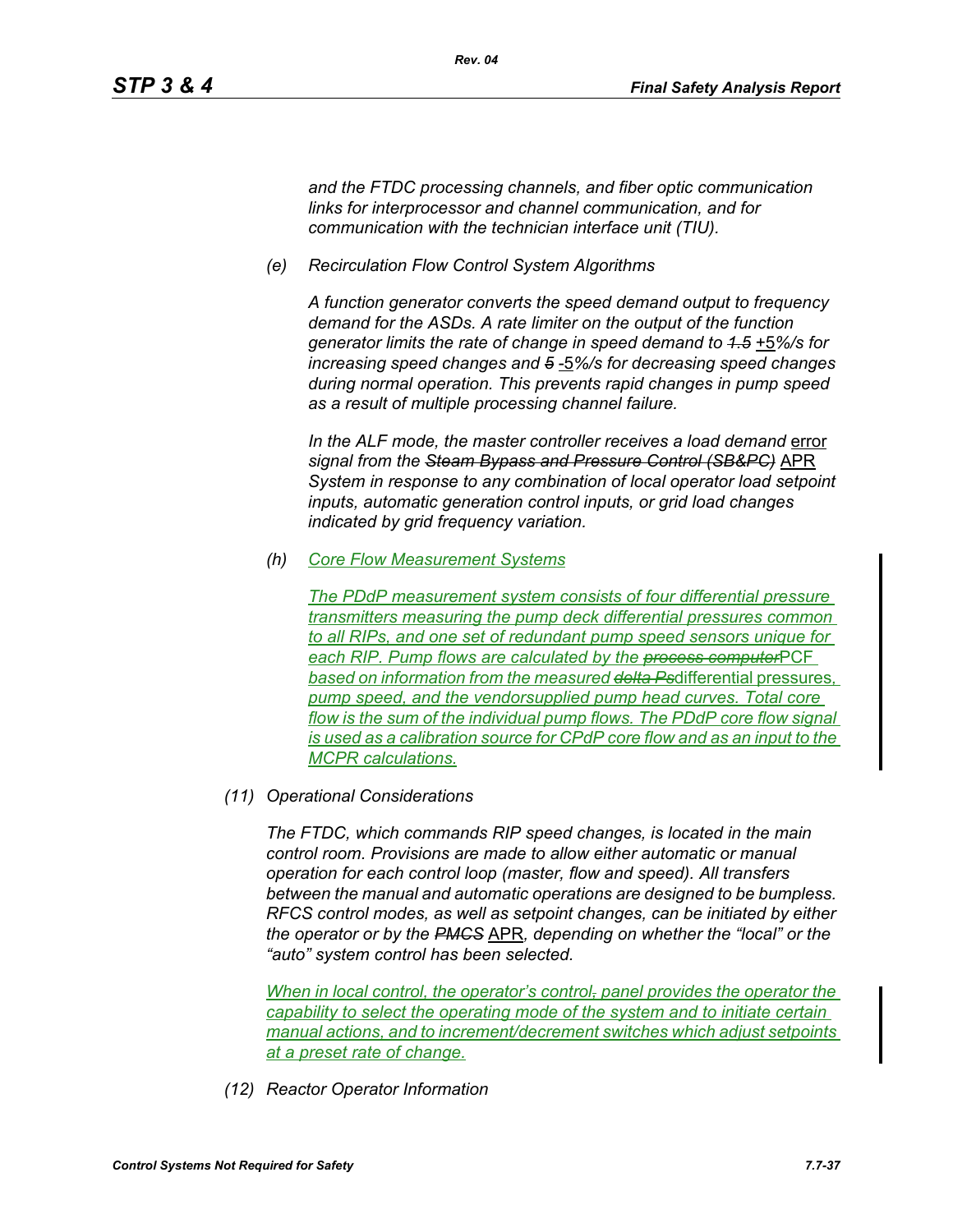*Control room indications include both dedicated displays and on-demand displays from the Process Monitoring and Control System. These indications include the digital recirculation flow controller process variables, the recirculation pump speed and POWER SUPPLY operating status, and the core flow measurement system outputs. Also, indicating lights are provided to indicate the control system configuration and the trip function status.*

## **7.7.1.4 Feedwater Control System—Instrumentation and Controls**

STD DEP T1 3.4-1

### *(5) Reactor Vessel Water Level Measurement*

*Reactor vessel narrow range water level is measured by three identical, independent sensing systems which are a part of the Nuclear Boiler System (NBS). For each level measurement channel, a differential pressure transmitter senses the difference between the pressure caused by a constant reference column of water and the pressure caused by the variable height of water in the reactor vessel. The differential pressure transmitter is installed on lines which are part of the Nuclear Boiler System (Subsection 7.7.1.1). The FWCS FTDCs will determine one validated narrow range level signal using the three level measurements, received from NBS via the Non-Essential Multiplexing System (NEMS), as inputs to a signal validation algorithm. The validated narrow range water level is indicated on the main control panel and continuously recorded in the main control room.*

### *(6) Steam Flow Measurement*

*The steam flow in each of four main steamlines is sensed at the reactor pressure vessel nozzle venturis. Two transmitters per steamline sense the venturi differential pressure and send these signals to the FTDCs via the NEMS. The NEMS signal conditioning algorithms take the square root of the venturi differential pressures and provide steam flow rate signals to the FTDCs for validation into one steam flow measurement per line. These validated measurements are summed in the FTDCs to give the total steam flow rate out of the vessel. The total steam flow rate is indicated on the main control panel and recorded in the main control room.*

*(7) Feedwater Flow Measurement*

*Feedwater flow is sensed at a single flow element in each of the two*  feedwater lines. Two transmitters per feedwater line sense the differential *pressure and send these signals to the FTDCs via the NEMS. The NEMS signal conditioning algorithms take the square root of the differential pressure and provide feedwater flow rate signals to the FTDCs for validation into one feedwater flow measurement per line. These validated measurements are summed in the FTDCs to give the total feedwater flow rate into the vessel. The total feedwater flow rate is indicated on the main control panel and recorded in the main control room.*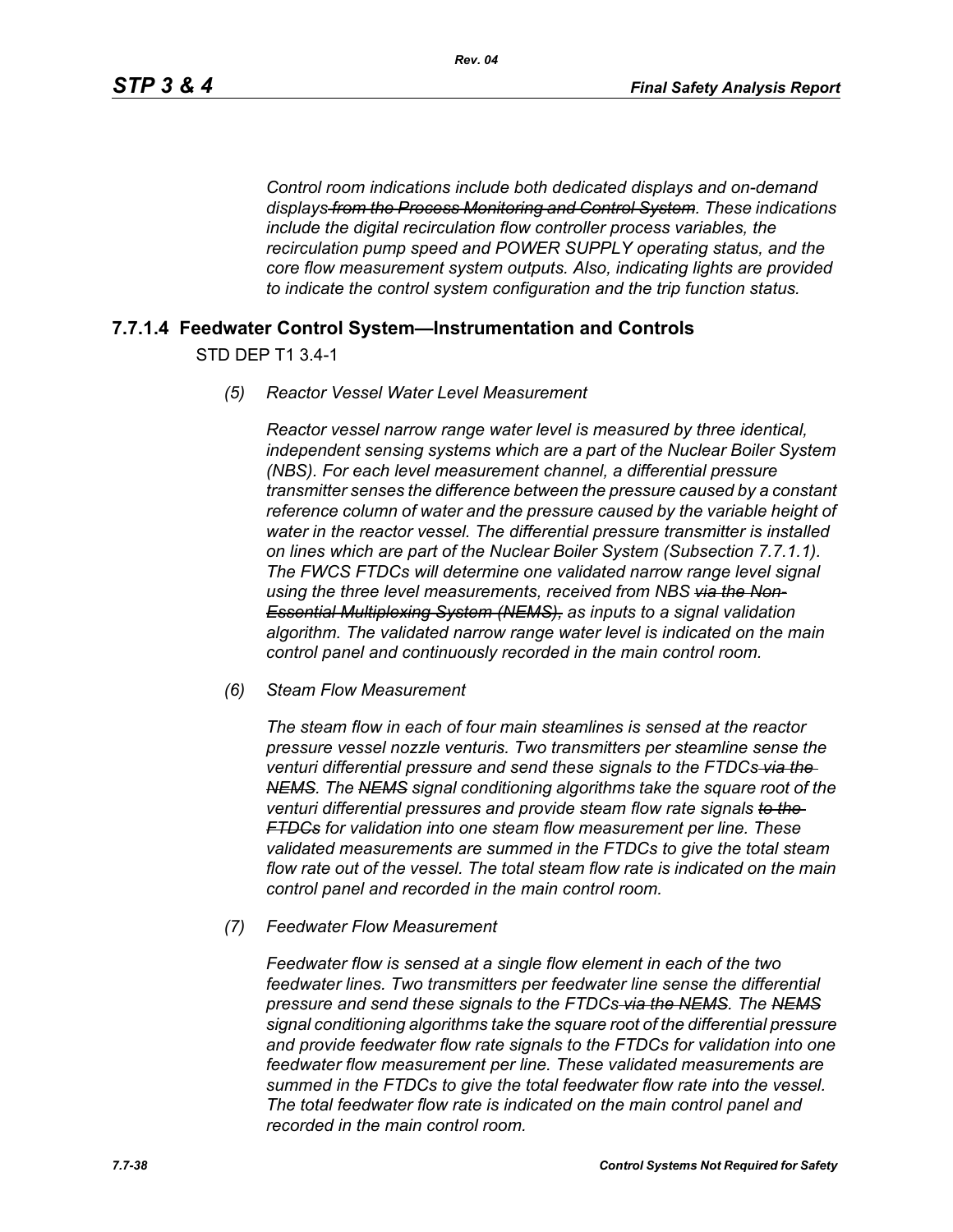*Feedpump suction flow is sensed at a single flow element upstream of each feedpump. The suction line flow element differential pressure is sensed by a single transmitter and sent to the FTDCs via the NEMS. The NEMS signal conditioning algorithms take the square root of the differential pressure and provide the suction flow rate measurements to the FTDCs. The feedpump suction flow rate is compared to the demand flow for that pump, and the resulting error is used to adjust the actuator in the direction necessary to reduce that error. Feedpump speed change via adjustable speed drives and low flow control valve position control are the flow adjustment techniques involved.*

*(8) Feedwater/Level Control*

*Each FTDC will execute the control software for all three of the control modes. Actuator demands from the triply redundant FTDCs will be sent over the NEMS to field voters which will determine a single demand to be sent to each actuator. Each feedpump speed or control valve demand may be controlled either automatically by the control algorithms in the FTDCs or else manually from the main control panel through the FTDCs.*

*(9) Interlocks*

*The level control system also provides interlocks and control functions to other systems. When the reactor water level reaches the Level 8 trip setpoint, the FWCS simultaneously annunciates a control room alarm, sends a trip signal to the Turbine Control System to trip the turbine generator, and sends trip signals to the Condensate, Feedwater and Condensate Air Extraction (CF&CAE) System to trip all feed pumps and to close the main feedwater discharge valves and feedpump bypass valves. This interlock is enacted to protect the turbine from damage from high moisture content in the steam caused by excessive carryover while preventing water level from rising any higher. This interlock also prevents overpressurization of the vessel by isolating the condensate pumps from the vessel* and it is implemented by an independent FTDC from the FTDC that performs level control function*.*

*(10) Feedwater Flow Control*

*Feedwater flow is delivered to the reactor vessel through a combination of three adjustable speed motor-driven feedpumps which are arranged in parallel. During planned operation, the feedpump speed demand signal from the FTDCs is sent to a field voter which sends a single demand signal to the feed pump speed control systems. Each adjustable speed drive can also be controlled by its manual/automatic transfer station which is part of the Feedwater and Condensate System. A low flow control valve (LFCV) is also provided in parallel to a common discharge line from the feedpumps. During low flow operation, the LFCV demand signal from the FTDCs are sent to a field voter which sends a single demand signal to the LFCV control system.*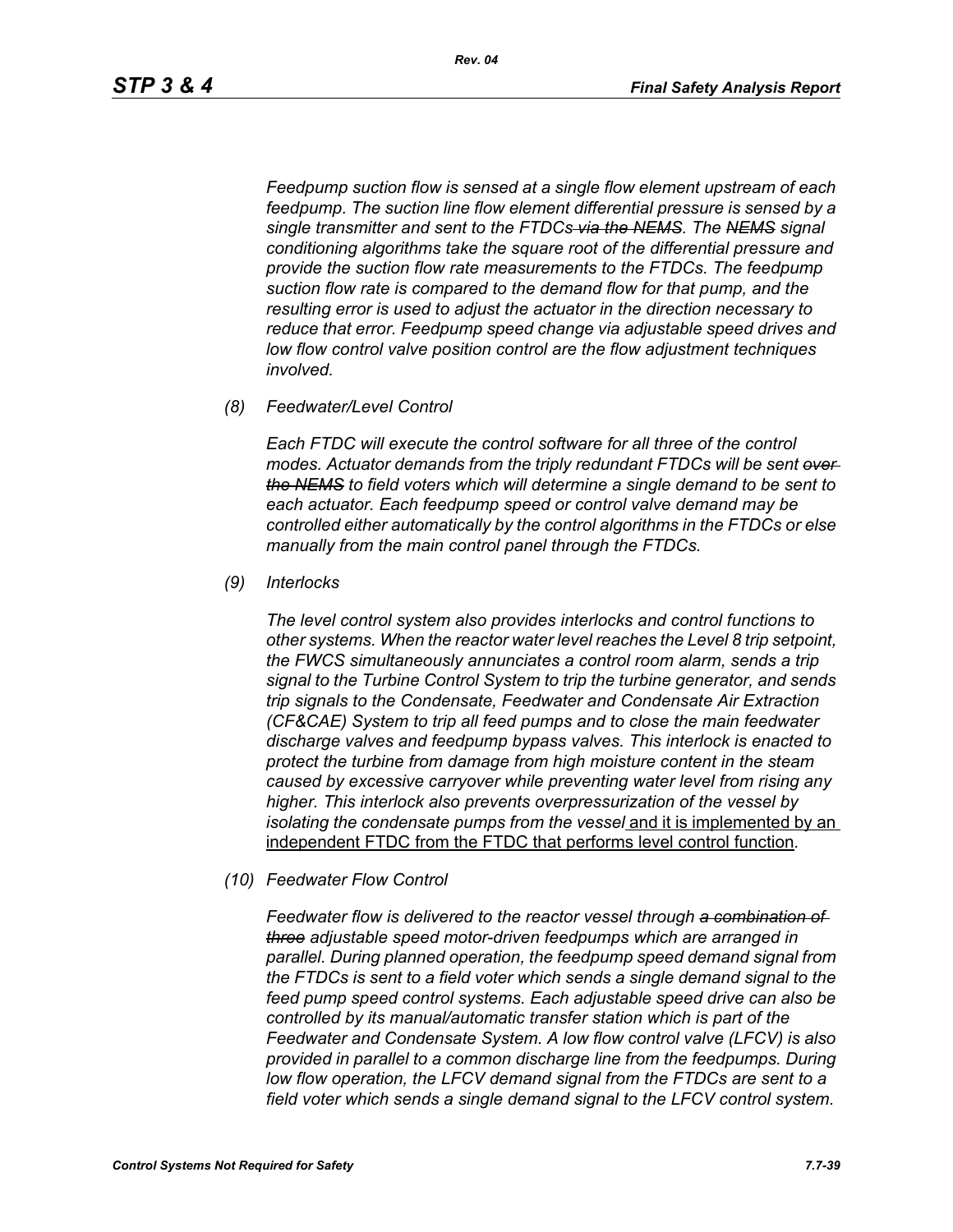*The LFCV can also be controlled by the manual/automatic transfer station which is part of the feedwater and condensate system.*

## **7.7.1.5** *Process Computer System (PCS)* **Plant Computer Function (PCF) — Instrumentation and Controls**

STD DEP T1 3.4-1

STD DEP 7.7-22

STD DEP Admin

*(1) System Identification*

The Plant Computer Functions (PCF) are a set of control, monitoring, and data calculation functions that are implemented on digital central processing units and associated peripheral equipment provided by the Plant Information and Control System (PICS). Redundant processors are used for functions that are important to plant operations. The PCF are classified as nonsafetyrelated.

The PCF perform local power range monitor (LPRM) calibrations and calculations of fuel operating thermal limits data, which is provided to the automated thermal limit monitor (ATLM) function of the Rod Control and Information System (RCIS) for the purpose of updating rod block setpoints.

The PCF also include top-level controller functions which monitor the overall plant conditions, issue supervisory commands, and adjust setpoints of lower level controllers to support automation of normal plant startup, shutdown, and power range operations. In the event that abnormal conditions develop in the plant during operations in the automatic mode, these functions automatically revert to the manual mode of operation.

*The PCS* PCF *includes two subsystems, the Performance Monitoring and Control Subsystem (PMCS) and the Power Generation Control Subsystem (PGCS). Between them, the two subsystems perform the process monitoring and control and the calculations that are necessary for the effective evaluation of normal and emergency power plant operation. The PCS* PCF *is designed for high reliability utilizing redundant, network combined processing equipment which is capable of processing data, servicing subsystems, providing supervisory control over digital control systems and presenting data to the user.*

*The purpose of the PCS* PCF *is to increase the efficiency of plant performance by:*

*(a) performing the functions and calculations defined as being necessary for the effective evaluation of nuclear power plant operation;*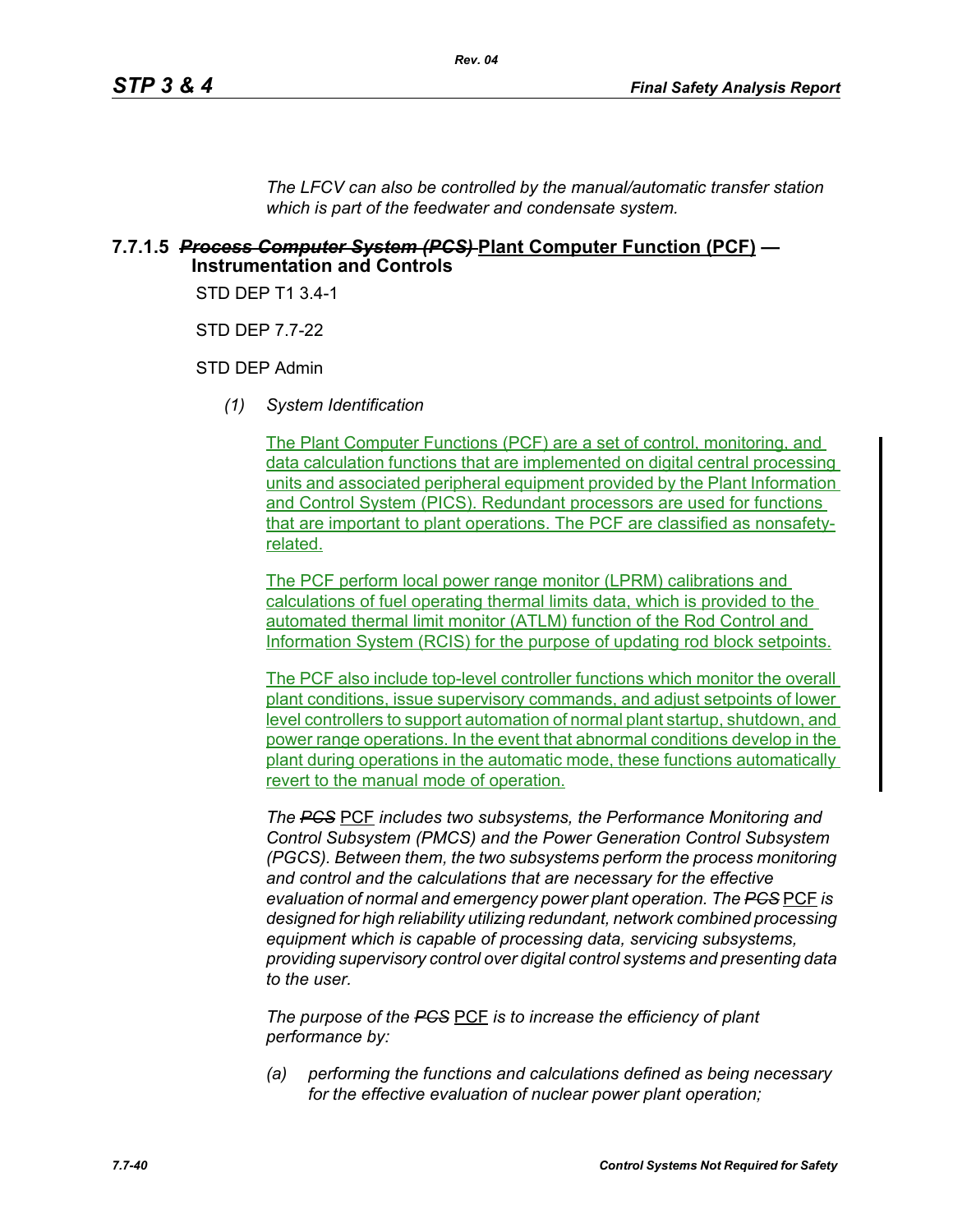- *(c) Pproviding a permanent record and historical perspective for plant operating activities and abnormal events* via the historian function*;*
- *(e) providing capability to monitor plant performance through presentation of video displays in the main control room and elsewhere throughout the plant; providing the ability to directly control certain non-safety-related plant equipment through on-screen technology; and*

*The calculations performed by the process plant computer*PCF *include process validation and conversion, combination of points, nuclear system supply performance calculations, and balance-of-plant performance calculations.*

*(2) Classification*

*The Process Computer System (PCS)* Plant Computer Function (PCF) *is classified as a non-safety-related* nonsafety-related *system and has no safety-related design basis. However, it is designed so that the functional capabilities of safety-related systems are not affected by it.*

*(3) Power Sources*

*The power for the PCS* PCF *is supplied from two vital ac power supplies. These are redundant, uninterruptible non-Class 1E 120 Vac power supplies. No single power failure will cause the loss of any PCS* PCF *function.*

*(4) Equipment*

*The PCS* PCF *is composed of the following features and components:*

- *(a) The central processing units, which perform various calculations, make necessary interpretations and provide for general input/output device control between I/O devices and memory.*
- *(5) Testability*

*The PCS* PCF *has self-checking provisions. It performs diagnostic checks to determine the operability of certain portions of the system hardware and performs internal programming checks to verify that input signals and selected program computations are either within specific limits or within reasonable bounds.*

*(7) NSS Performance Calculation Programs*

*The NSS programs provide the reactor core performance information. The functions performed are as follows:*

*(c) After* When an ATLM setpoint update is requested and after *calculating the power distribution within the core, the computer* sends data to the ATLM of the RCIS on the calculated fuel thermal operating limits and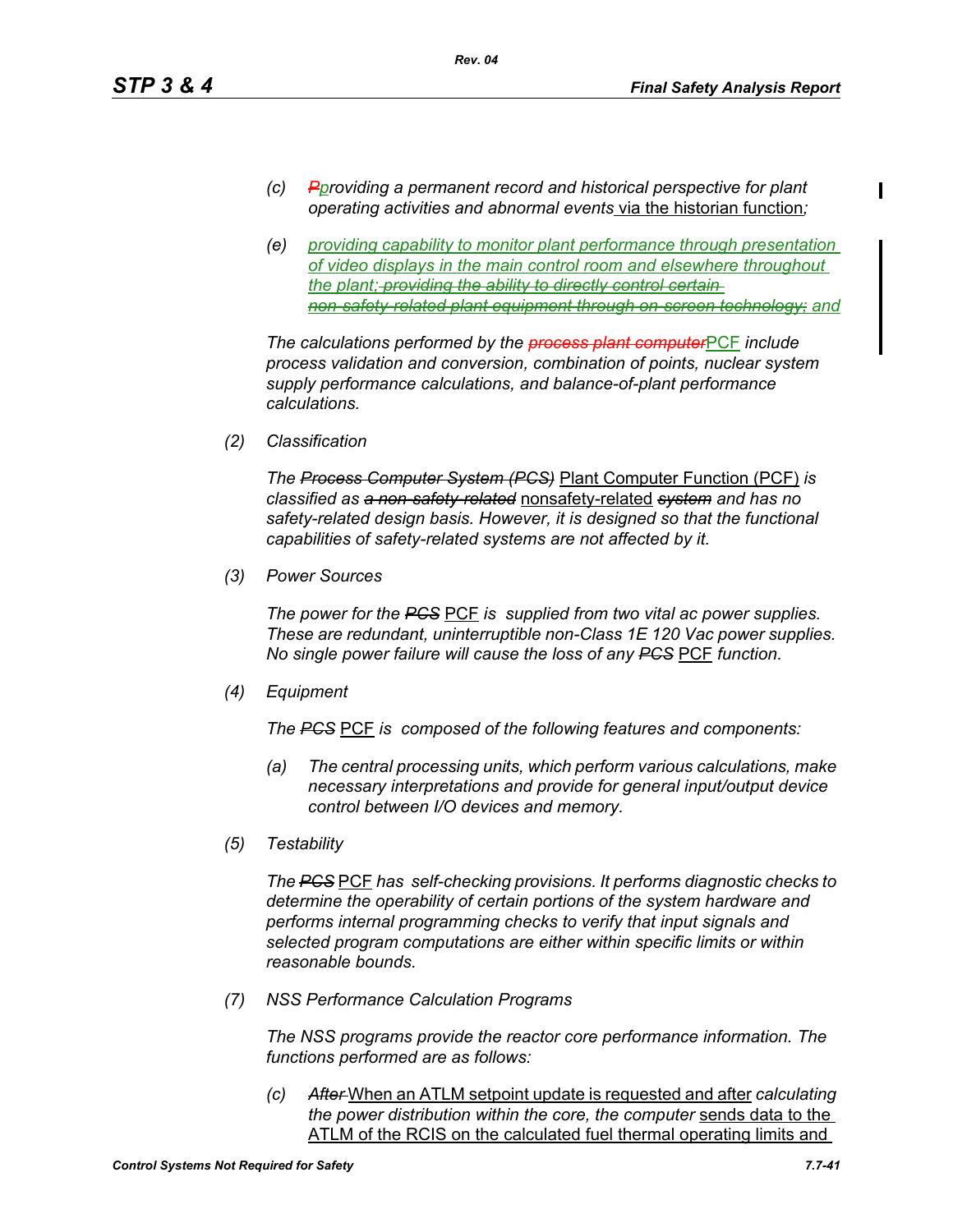corresponding initial LPRM values. The ATLM monitors LPRM, APRM, control rod position, and other plant readings (refer to 7.7.1.2.1 Control Rod Drive Control System Interfaces) and issues rod block signals to prevent violation of the fuel thermal operating limits. *uses appropriate reactor operating limit criteria to establish alarm trip settings (ATS) for each LPRM channel. These settings are expressed as maximum acceptable LPRM values to which the actual scanned LPRM readings are compared. The scanned LPRM, when exceeding the ATS, will sound an alarm and thereby assist the operator to maintain core operation within permissible thermal limits established by the prescribed maximum fuel rod power density and minimum critical power ratio criteria. LPRM calibration constants are periodically calculated.*

*(e) Each LPRM reading is scanned at an appropriate rate and, together with* data from PCF downloaded to the ATLM, *appropriate computational methods, provides nearly* the ATLM provides nearly *continuous reevaluation of core thermal limits with subsequent modification to the LPRM ATS based on the new reactor operating*  level. The range of surveillance and the rapidity with which the *computer responds to the reactor changes permit more rapid power maneuvering with the assurance that thermal operating limits will not be exceeded.*

# **7.7.1.5.1 Performance Monitoring and Control Subsystem**

STD DEP 7.7-22

STD DEP 7.7-23

STD DEP Admin

*NSS Performance Module — The NSS performance module provides the reactor core performance information. The calculations performed are as follows:*

 *After* When an Automatic Thermal Limit Monitor (ATLM) setpoint update is requested and after *calculating the power distribution within the core, the computer*  sends data to the ATLM of the RCIS on the calculated fuel thermal operating limits and corresponding initial LPRM values. The ATLM monitors LPRM, APRM, control rod position, and other plant readings (see 7.7.1.2.1 Control Rod Drive Control System Interfaces) and issues rod block signals to prevent violation of the fuel thermal operating limits. *uses appropriate reactor operating limit criteria to establish alarm trip settings for each LPRM channel. These settings are expressed as maximum acceptable LPRM values to which the actual scanned LPRM readings are compared. The scanned LPRM, when exceeding the alarm trip settings, will sound an alarm and thereby assist the operator to maintain core operation within permissible thermal limits established by the prescribed maximum fuel rod power density and minimum critical power ratio criteria. LPRM calibration constants are periodically calculated.*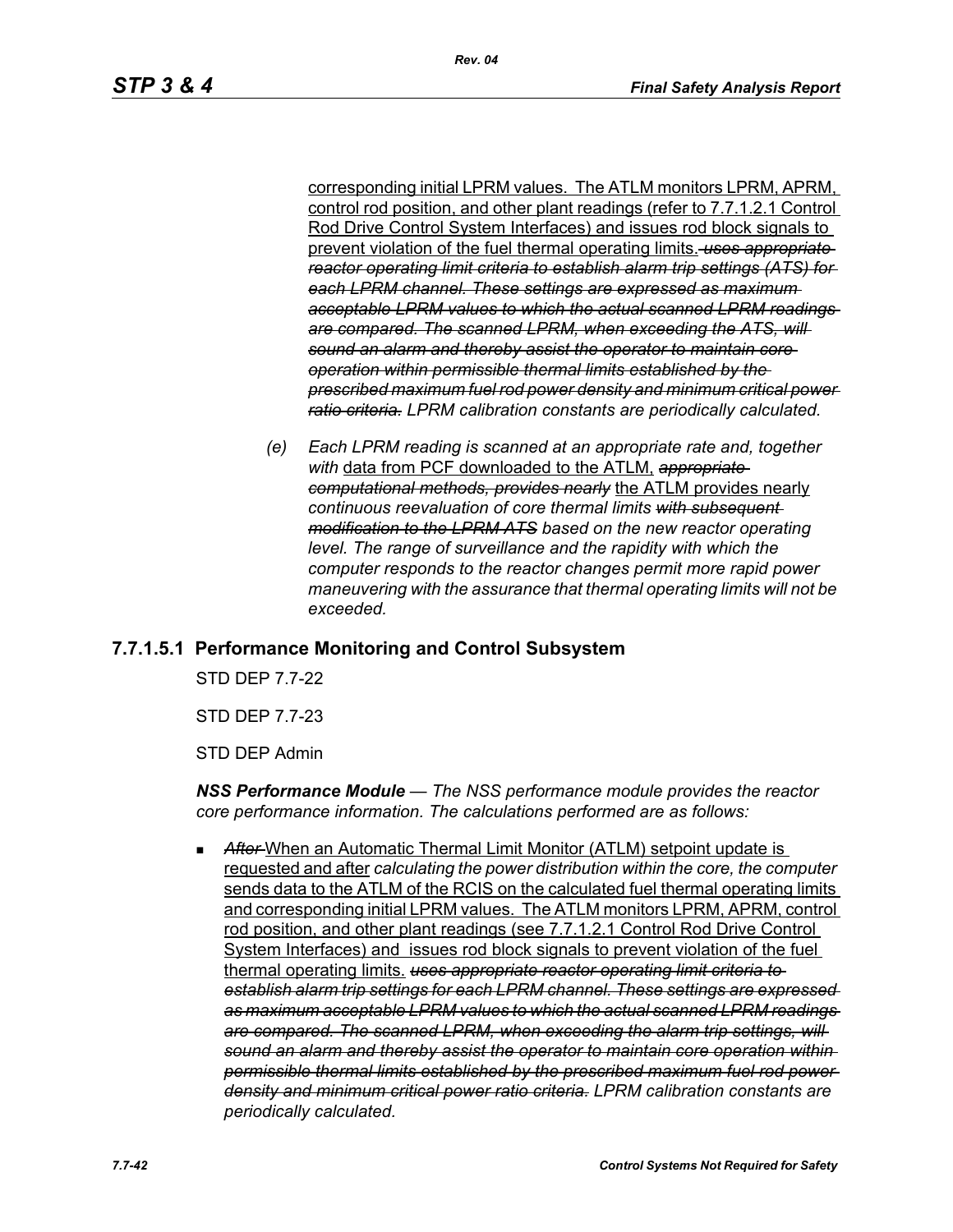*Rev. 04*

- **Each LPRM is scanned at an appropriate rate and, together with the ATLM** function, *appropriate computational methods, provides nearly continuous reevaluation of core thermal* operating *limits with subsequent modification to the LPRM alarm trip settings based on the new reactor operating level. The range of surveillance and the rapidity with which the computer responds to the reactor changes permit more rapid power maneuvering with the assurance that thermal operating limits will not be exceeded.*
- *Flux level and position data from the automatic fixed in-core probe (AFIP)* traversing incore probe (ATIP) *equipment are read into the computer. The computer evaluates the data and determines gain adjustment factors by which the LPRM amplifier gains can be altered to compensate for exposure-induced sensitivity loss. The LPRM amplifier gains are not to be physically altered except immediately prior to a whole core calibration using the AFIP* ATIP *system. The gain adjustment factor computations help to indicate to the operator when such a calibration procedure is necessary.*

### *Point Log and Alarm Module*

*Analog Variable Alarms—The processor is capable of checking each analog input variable against two types of limits for alarming purposes:*

*The alarming sequence consists of an audible alarm, a console alarm, and a descriptive message for the variables that exceed process alarm limits. The processor provides the capability to alarm on the main control room annunciator system in the event of abnormal PCS* PCF *operation.*

## **7.7.1.5.2 Power Generation Control Subsystem**

### STD DEP T1 3.4-1

*The Power Generation Control Subsystem (PGCS) is a top level controller that monitors the overall plant conditions, issues control commands to non-safety related* nonsafety-related *systems, and adjusts setpoints of lower level controllers to support automation of the normal plant startup, shutdown, and power range operations. The PGCS is a separate function of the Process Computer System* Plant Computer Function. *The PGCS contains the algorithms for the automated control sequences associated with plant startup, shutdown and normal power range operation. The PGCS issues reactor command signals to the automatic power regulator (APR). The reactor power change algorithms are implemented in the APR.*

*In the automatic mode, the PGCS issues command signals to the turbine master controller*APR *which contains appropriate algorithms for automated sequences of turbine, feedwater, and related auxiliary systems. Command signals for setpoint adjustment of lower level controllers and for startup/shutdown of other systems required for plant operation are executed by the PGCS. The operator interfaces with the PGCS through a series of breakpoint controls to initiate automated sequences from the operator control console. For selected operations that are not automated, the PGCS prompts the operator to perform such operations. In the semi automatic mode,*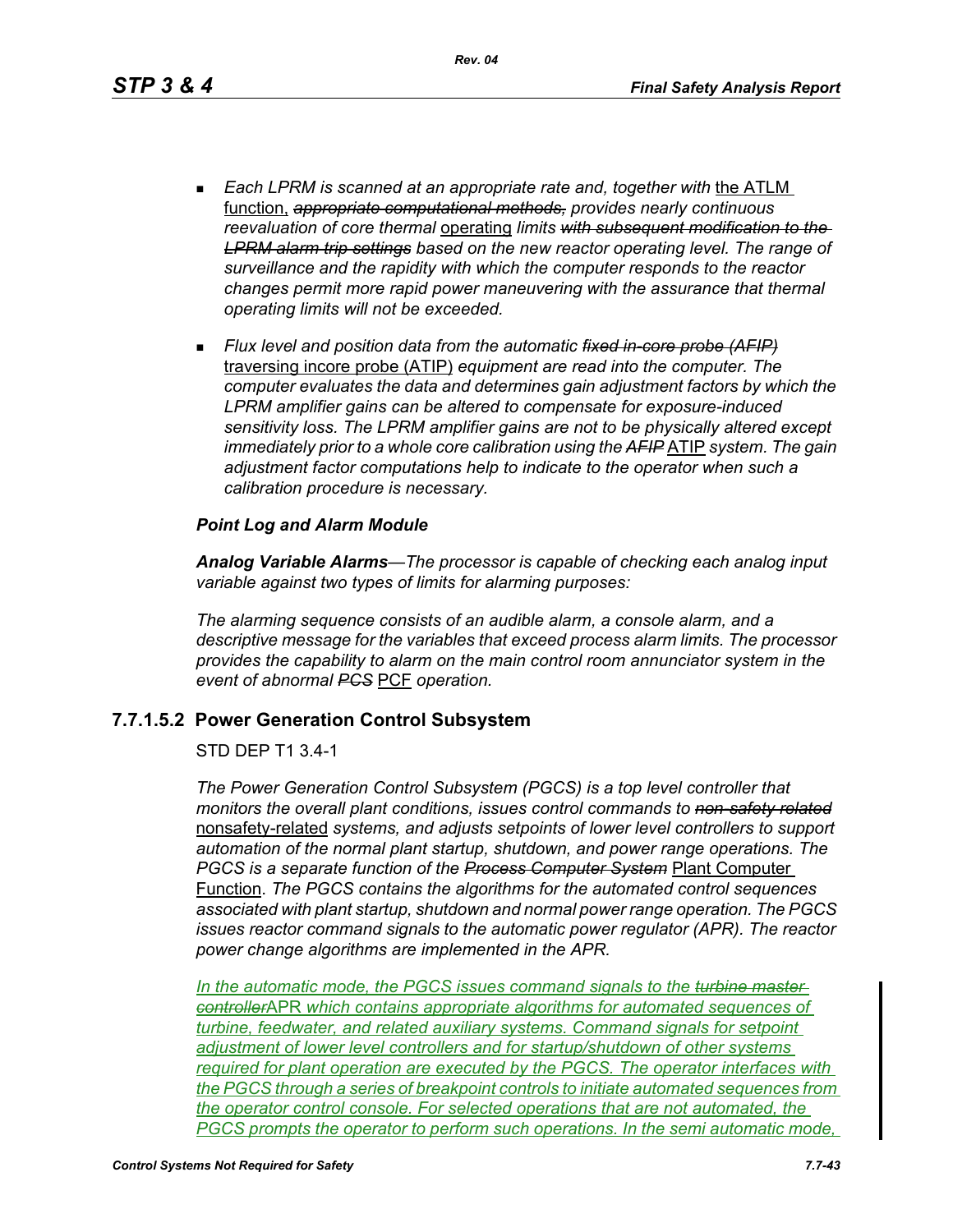*the PGCS provides guidance messages to the operator to carry out the startup, shutdown, and power range operations.*

*The PGCS interfaces with the operator's console to perform its designated functions. The operator's control console for PGCS consists of a series of breakpoint controls for a prescribed plant operation sequence. When all the prerequisites are satisfied for a prescribed breakpoint in a control sequence, a permissive is given and, upon verification by the operator, the operator initiates the prescribed sequence. The PGCS then initiates demand signals to the various system controllers*APR *to carry out the predefined control functions. (NOTE: For non-automated operations that are required during normal startup or shutdown (e.g., change of reactor mode switch status), automatic prompts are provided to the operator. Automated operations continue after the operator completes the prompted action manually.)*

# **7.7.1.5.3 Safety Evaluation**

STD DEP T1 3.4-1

*The Process Computer System* Plant Computer Function *is designed to provide the operator with certain categories of information and to supplement procedure requirements for control rod manipulation during reactor startup and shutdown. The system augments existing information from other systems such that the operator can start up, operate at power and shut down in an efficient manner. The PGCS function provides signals to the APR as explained in Subsection 7.7.1.5.2. However, this is a power generation function. Neither the Process Computer System* Plant Computer Function *nor its PGCS function initiate or control any engineered safeguard or safetyrelated system.*

# **7.7.1.5.4 Testing and Inspection Requirements**

STD DEP T1 3.4-1

*The Process Computer System* Plant Computer Function *has self-checking provisions. It performs diagnostic checks to determine the operability of certain portions of the system hardware and performs internal programming checks to verify that input signals and selected program computations are either within specific limits or within reasonable bounds.*

# **7.7.1.5.5 Instrumentation Requirements**

# STD DEP T1 3.4-1

*There is no instrumentation in the Process Computer System* Plant Computer Function *other than the video display units (VDUs). Control of the Process Computer System* Plant Computer Function *is accomplished with on- screen methods and a few hard switches. System auxiliaries such as printers* and, *plotters, and tape handlers have their own local controls.*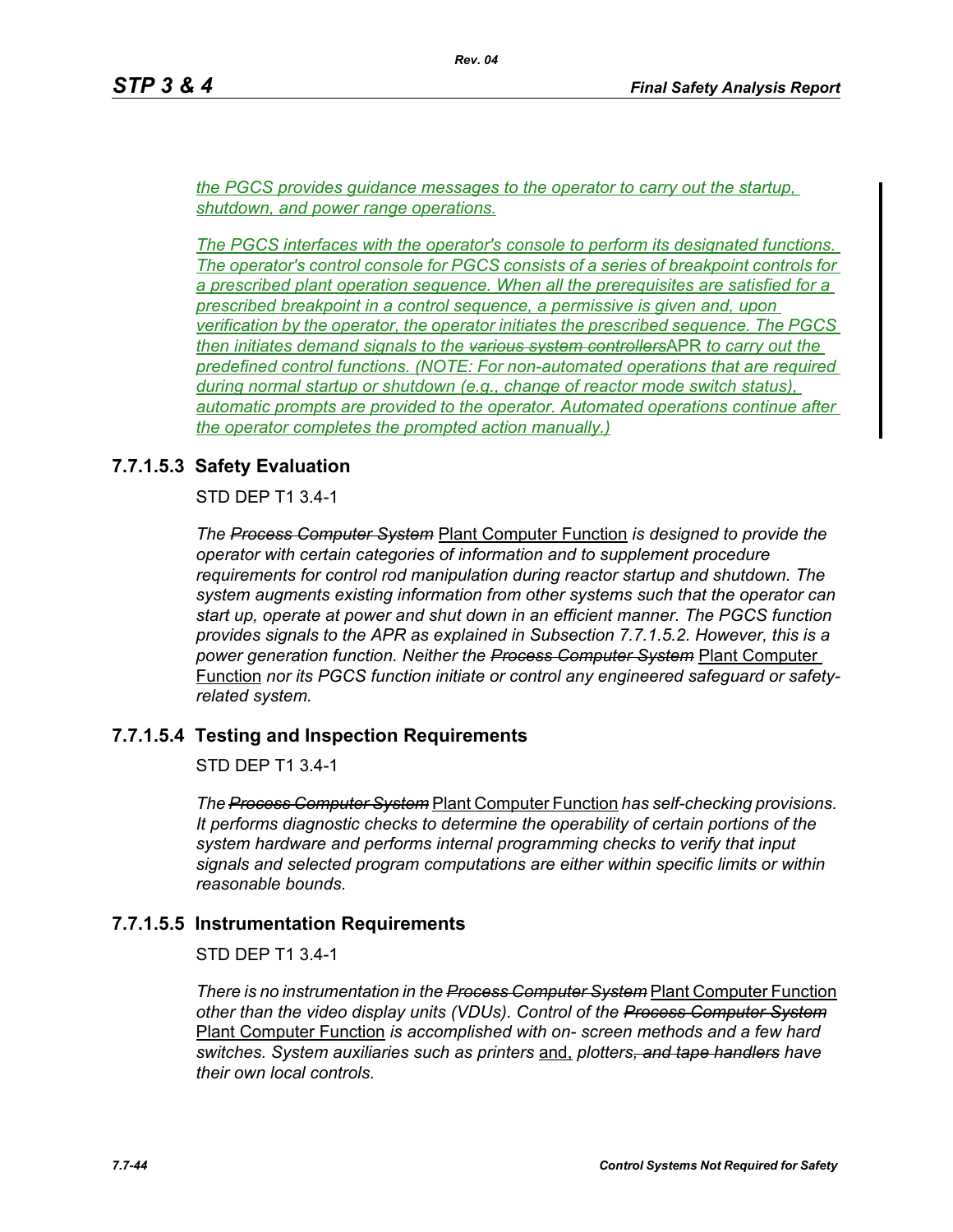# **7.7.1.6 Neutron Monitoring System— Nonsafety-Related Subsystems**

# **7.7.1.6.1 Automatic Traversing Incore Probe (ATIP)**

STD DEP T1 3.4-1

STD DEP 7.7-23

## STD DEP Admin

*(1) Description*

*The ATIP is comprised of three TIP machines, each with a neutron-sensitive sensor attached to the machine's flexible cable. Other than the sensor itself, each machine has a drive mechanism, a 20-position index mechanism, associated guide tube, and other parts. While not in use, the sensor is normally stored and shielded in a storage area inside the TIP room in the reactor building. During* manual or automatic *operation, the ATIP sensors are inserted, either manually or automatically, via guide tubing and through desired index positions to the designated LPRM assembly calibration tube. Each ATIP machine has designated number and locations of LPRM assemblies to cover, such that the ATIP sensor can travel to all LPRM locations assigned to this machine via the index mechanism of this machine. The LPRM assignments to the three machines are shown in Figure 7.7-10.*

*Flux readings along the axial length of the core are obtained by first inserting the sensor fully to the top of the calibration tube and then taking data as the sensor is withdrawn continuously from the top. Sensor flux reading, sensor axial positions data in the core, and LPRM location data are all sent to an ATIP control unit located in the control room, where the data can be stored. The data are then sent to the process* plant *computer*PCF *for calibration and performance calculations. The whole ATIP scanning sequence and instructions are fully automated, with manual control available.*

*The index mechanism allows the use of a single sensor in any one of twenty different LPRM assemblies. There is a common LPRM location that allows all three ATIP scanning. This is for ATIP cross-machine calibration.*One common LPRM location exists that all three ATIP machines can scan for cross-machine calibration.

*(2) Classification*

*The ATIP is non-safety related* nonsafety-related, but contains components that have been designated as safety-related *as shown in Table 3.2-1. The subsystem is an operational system and has no safety function.*

*(4) Testability*

*The ATIP equipment is tested and calibrated using heat balance data and procedures described in the instruction manual.*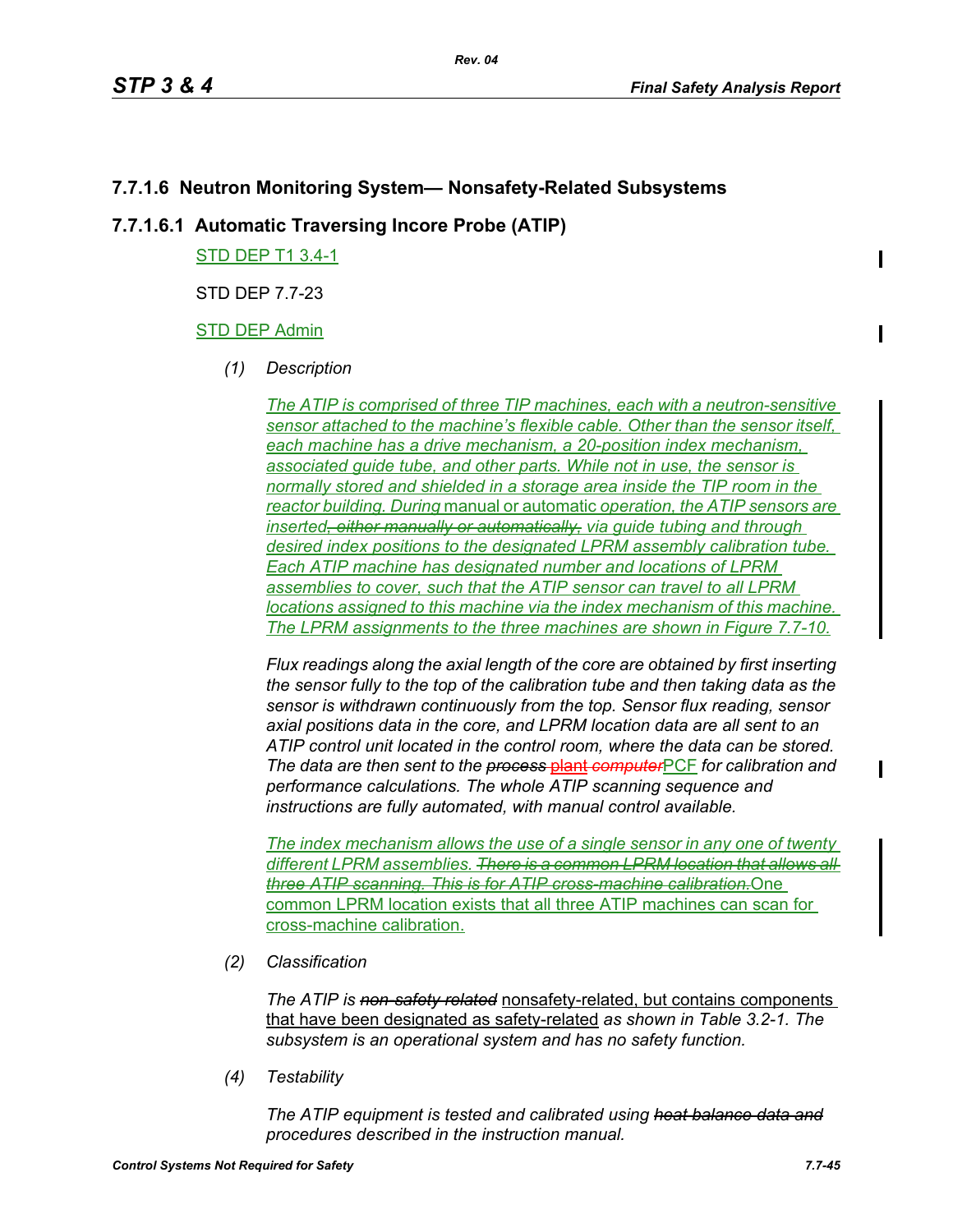# **7.7.1.6.2 Multi-Channel Rod Block Monitor (MRBM)** STD DEP T1 3.4-1

*(1) System Identification*

*The MRBM microcomputer-based logic receives input signals from the local power range monitors (LPRMs) and the average power range monitors (APRMs) of the NMS. It also receives core flow data from the NMS, and control rod status data from the rod action and position information subsystem of the RCIS to determine when rod withdrawal blocks are required. The MRBM averages the LPRM signals to detect local power change during the rod withdrawal. If the averaged LPRM signal exceeds a preset rod block setpoint, a control rod block demand will be issued. The MRBM monitors many 4-by-4 fuel bundle regions in the core in which control rods are being withdrawn as a gang. Since it monitors more than one region, it is called the multi-channel rod block monitor. The rod block setpoint is a core-flow biased variable setpoint. The MRBM is a dual channel system not classified as a safety system.*

*(4) Testability*

*The MRBM is a dual channel, independent subsystem of the NMS. One of theMRBM channels can be bypassed for testing or maintenance without affectingthe overall MRBM function. Self-test features are employed to monitor failuresin the microprocessor system. Test capabilities allow for calibration and tripoutput testing.*

# **7.7.1.7 Automatic Power Regulator System—Instrumentation and Controls** STD DEP T1 3.4-1

STD DEP Admin

*(1) Identification*

*The primary objective of the Automatic Power Regulator (APR) System is to control reactor power during reactor startup, power generation, and reactor shutdown, by appropriate commands to change rod positions, or to change reactor recirculation flow. The secondary objective of the APR System is to control the pressure regulator setpoint (or turbine bypass valve position) during reactor heatup and depressurization (e.g., to control the reactor cooldown rate). The APR System consists of redundant process controllers. Automatic power regulation is achieved by appropriate control algorithms for different phases of the reactor operation which include approach to criticality, heatup, reactor power increase, automatic load following, reactor power decrease, and reactor depressurization and cooldown. The APR System receives input from the plant* process *computer*PCF*, the Power Generation Control System (Subsection 7.7.1.5.1*2*), the Steam Bypass and Pressure Control System (Subsection 7.7.1.8), and the operator's control console. The* 

I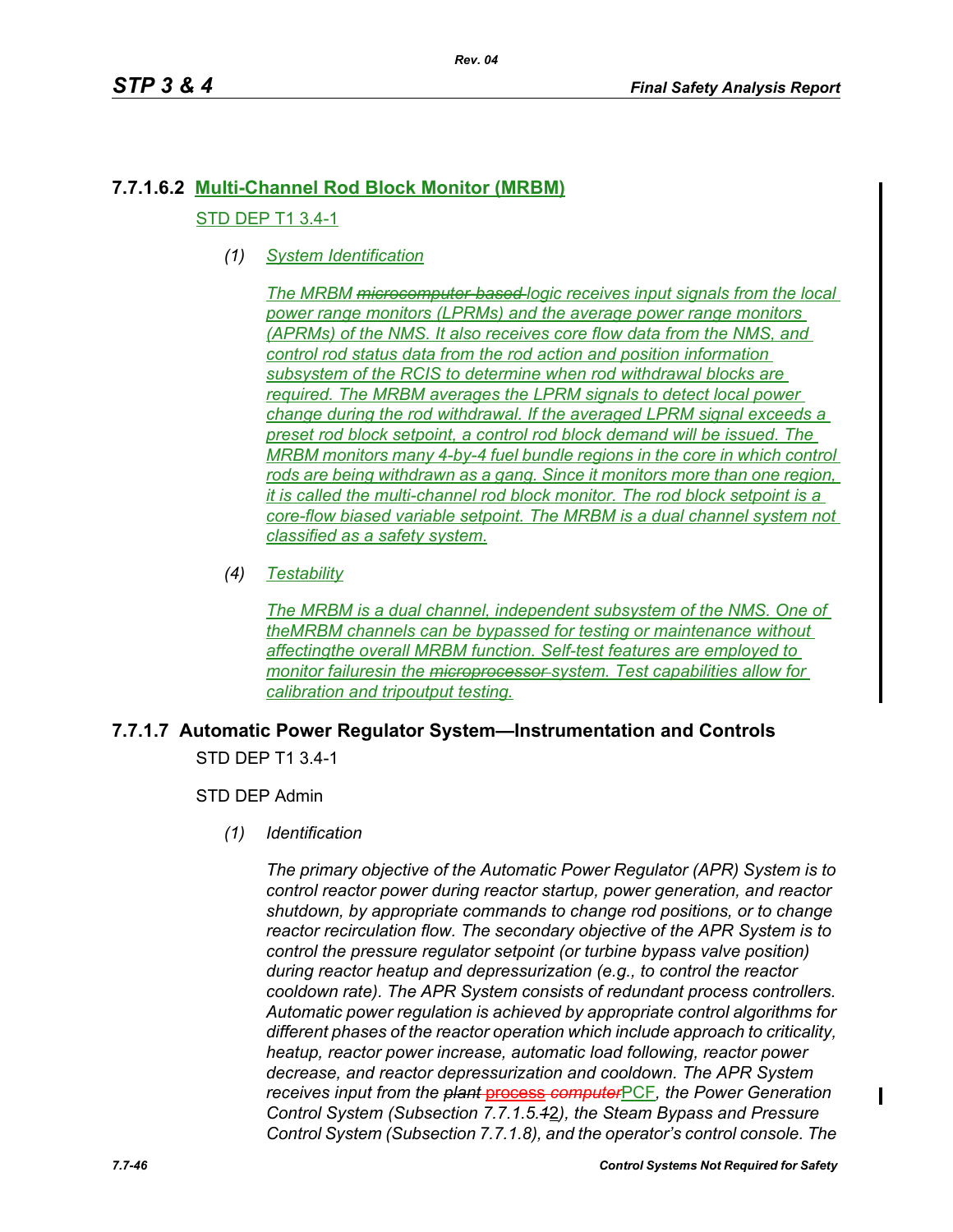*output demand signals from the APR System are to the RCIS to position the control rods, to the RFC System to change reactor coolant recirculation flow, and to the SB&PC System for automatic load following operations. The PGS*PGCS *performs the overall plant startup, power operation, and shutdown functions. The APR System performs only those functions associated with reactor power changes and with pressure regulator setpoint (or turbine bypass valve position) changes during reactor heatup or depressurization. A simplified functional block diagram of the APR System is provided in Figure 7.7-11.*

*(4) Normal Operation*

*The APR System interfaces with the operator's console to perform its designed functions. The operator's control panel for automatic plant startup,*  power operation, and shutdown functions is part of the PGCS. This control *panel consists of a series of breakpoint controls for a prescribed plant operation sequence. When all the prerequisites are satisfied for a prescribed breakpoint in a control sequence, a permissive is given and, upon verification by the operator, the operator initiates the prescribed control sequence. The PGCS*APR *then initiates demand signals to various system controllers to carry out the predefined control functions. [Note: For non-automated operations that are required during normal startup or shutdown (e.g., change of Reactor Mode Switch status), automatic prompts are provided to the operator. Automated operations continue after the operator completes the prompted action manually.] The functions associated with reactor power control are performed by the APR System.*

*For reactor power control, the APR System contains algorithms that can change reactor power by control rod motions, or by reactor coolant recirculation flow changes, but not both at the same time. A prescribed control rod sequence is followed when manipulating control rods for reactor criticality, heatup, power changes, and automatic load following. Each of these functions has its own algorithm to achieve its designed objective. The control rod sequence can be updated from the process* plant *computer*PCF *based on inputs from the reactor engineer. A predefined trajectory of powerflow is followed when controlling reactor power. The potentially unstable region of the power- flow map is avoided during plant startup, automatic load following, and shutdown. During automatic load following operation, the APR System interfaces with the SB&PC System to coordinate main turbine and reactor power changes for optimal performance.*

*(6) Equipment*

*The APR System control functional logic is performed by redundant, microprocessor-based fault-tolerant digital controllers (FTDC). The FTDC performs many functions. It reads and validates inputs from the Non-Essential Multiplexing System (NEMS)* Plant Data Network (PDN) *interface once every sampling period. It performs the specific power control*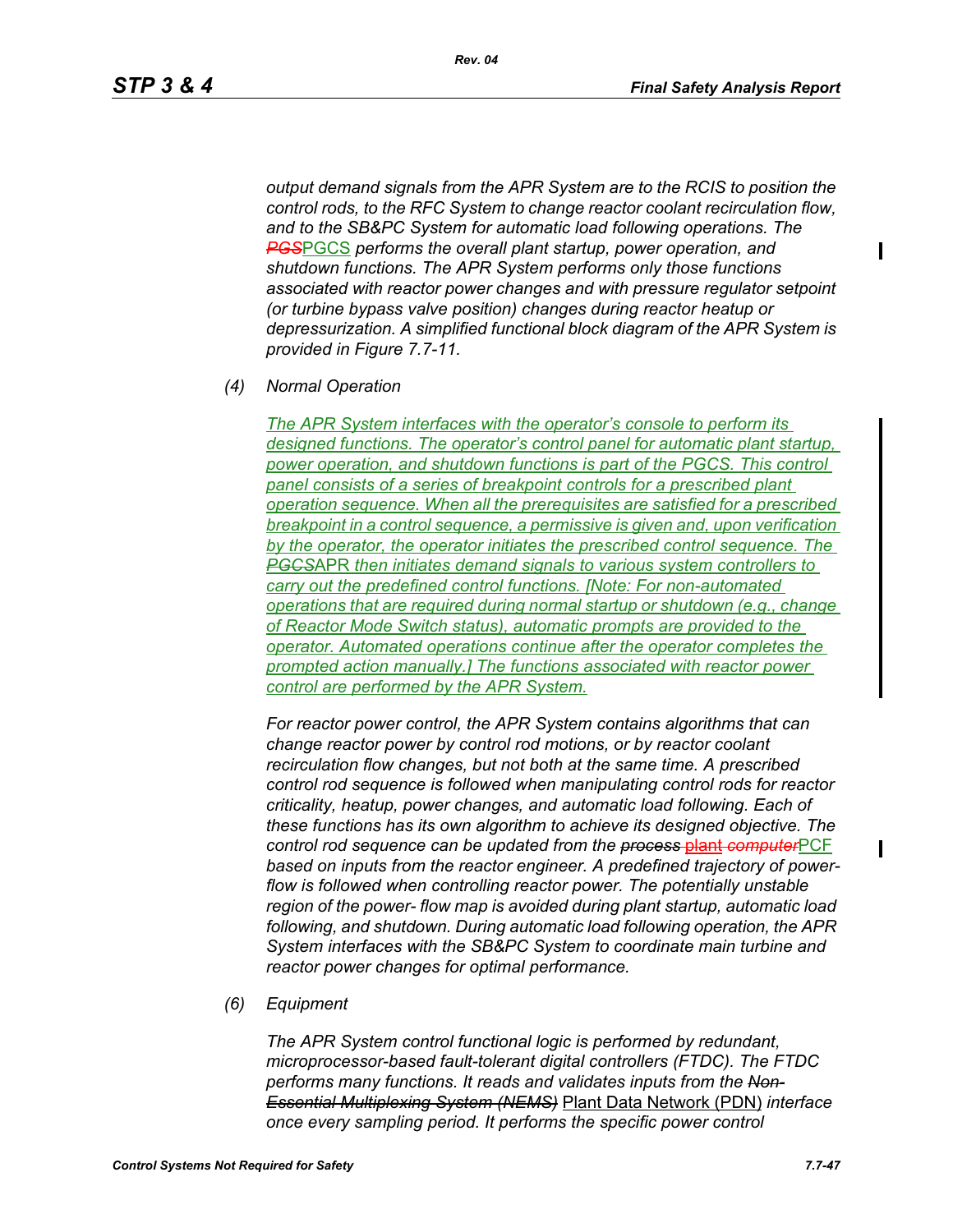*calculations and processes the pertinent alarm and interlock functions, then updates all system outputs to the NEMS*PDN*. To prevent computational divergence among the redundant processing channels, each channel performs a comparison check of its calculated results with the other redundant channels. The internal FTDC architecture features redundant multiplexing interfacing units for communications between the NEMS* PDN *and the FTDC processing channels..*

*(9) Operator Information and Operational Considerations*

*During operation of the APR System, the operator observes the performance of the plant via CRTs* VDUs *on the main console or on large screen displays in the main control room. The APR System can be switched into the manual mode by the operator, and a control sequence, which is in progress, can be stopped by the operator at any time. This will stop automatic reactor power changes. If any system or component conditions are abnormal during execution of the prescribed sequences, continued operation is stopped automatically and alarms will be activated to alert the operator. With the APR System in manual mode, the operator can manipulate control rods and recirculation flow through the normal controls. A failure of the APR System will not prevent manual controls of reactor power, nor will it prevent safe shutdown of the reactor.*

# **7.7.1.8 Steam Bypass & Pressure Control System—Instrumentation and Controls** STD DEP T1 3.4-1

STD DEP 7.7-24

STD DEP Admin

*(5) Abnormal Plant Operation*

*The SB&PC System is also designed for operation with other reactor control systems to avoid reactor trip after significant plant disturbances. Examples of such disturbances are loss of one feedwater pump, loss of three recirculation pumps, inadvertent opening of* one *safety/relief valves* valve *or* two *steam bypass valves, main turbine stop/control valve surveillance testing, and MSIV testing.*

*(7) I&C Interface*

*The external signal interfaces for the SB&PC System are as follows:*

- *(a) Narrow range dome pressure signals* Validated dome pressure signal *from the SB&PC System to the Recirculation Flow Control System.*
- *(e) Output signals from the SB&PC System to the performance monitoring and control function of the process* plant *computer*PCF*.*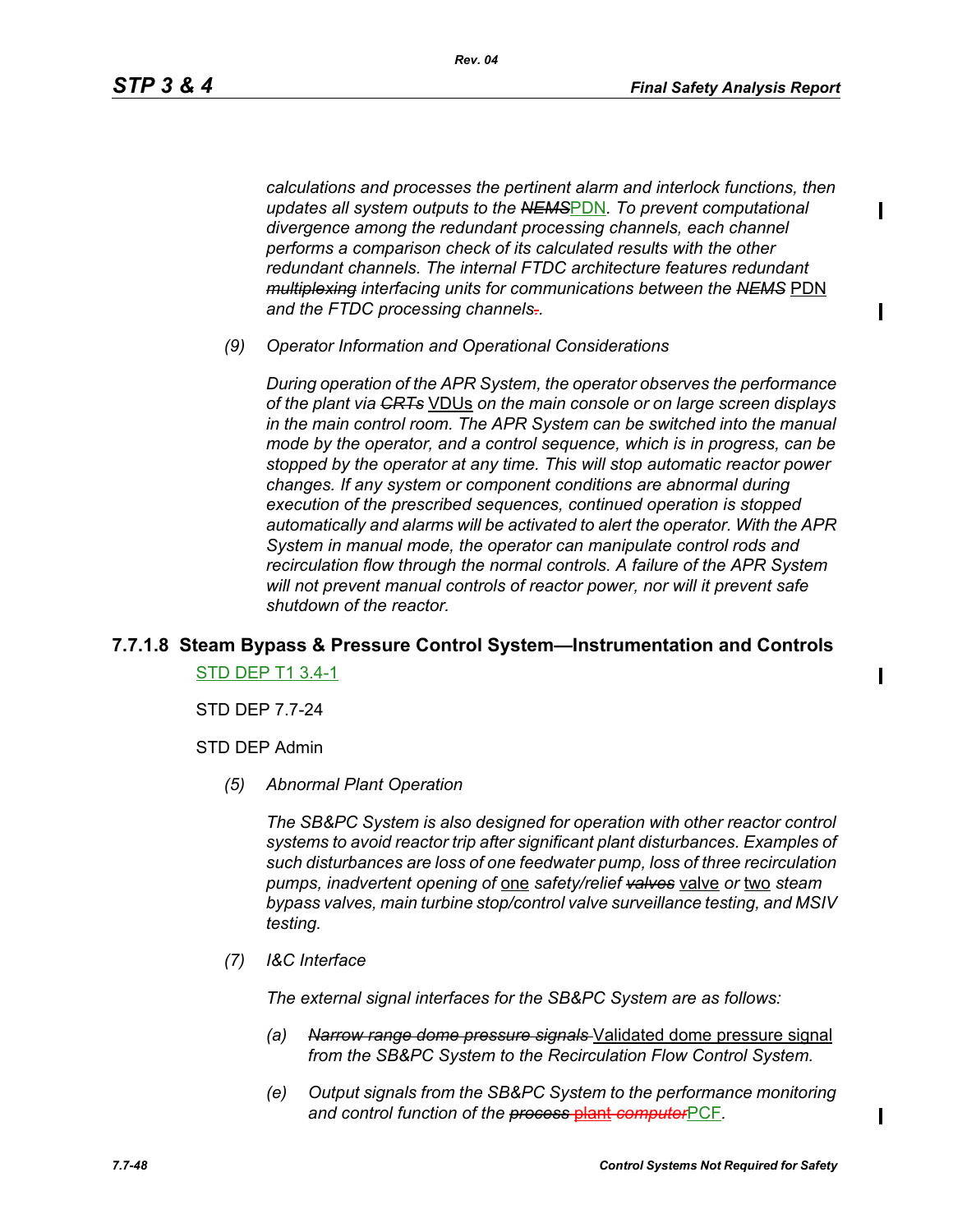- *(h) Bypass valve position, servo current, position error and valve open and closed signals from the Turbine Bypass System.*
- *(i) Emergency bypass valve fast opening signals and bypass valve flow demand signals*, servo current, *from the SB&PC System to the Turbine Bypass System.*
- *(l) Governor-free demand signal to the reactor power compensator in the APR system.* Automatic Frequency Control signal sent from the APR system to the SB&PC system.
- *(m) Reactor power compensation signal in accordance with speed error from the SB&PC System to the APR System.* SB&PC system sends limited speed regulator output to the reactor power compensator in the APR system.
- (o) Pressure regulator output signal is sent in accordance with speed error from the SB&PC system to the APR system.
- *(10) Operator Information*

*During operation of the SB&PC System, the operator may observe the performance of the plant via CRTs* VDUs *on the main control console or on large screen displays in the main control room. As described in (8) above, the self-test provision assures that all transducer/controller failures are indicated to the operator and maintenance personnel. The triplicated logic facilitates online repair of the controller circuit boards.*

## **7.7.1.9** *Non-Essential Multiplexing System* **Plant Data Network**

STD DEP Admin

The discussion of the Plant Data Network has been relocated to Subsection 7.9S.

*The Non-Essential Multiplexing System(NEMS) is separate and distinct from the Essential Multiplexing System (EMS), though both are similar in design and architecture. Except for system interfaces and quality assurance requirements unique to Class 1E systems, specific design attributes discussed in Section 7A.2 pertain to the NEMS as well. Both systems are fully described in their subsection design specifications available from the Master Parts List referenced in Subsection 1.1.3. This subsection describes those features which are unique to the NEMS.*

*(1) System Description*

*The NEMS provides distributed control and instrumentation data communication networks to support the monitoring and control of interfacing plant power generation (non-safety-related) systems. [The EMS performs the same function for the protection (safety-related) systems.] The NEMS provides all the electrical devices and circuitry (such as multiplexing units, data transmission line and transmission controllers), between sensors,*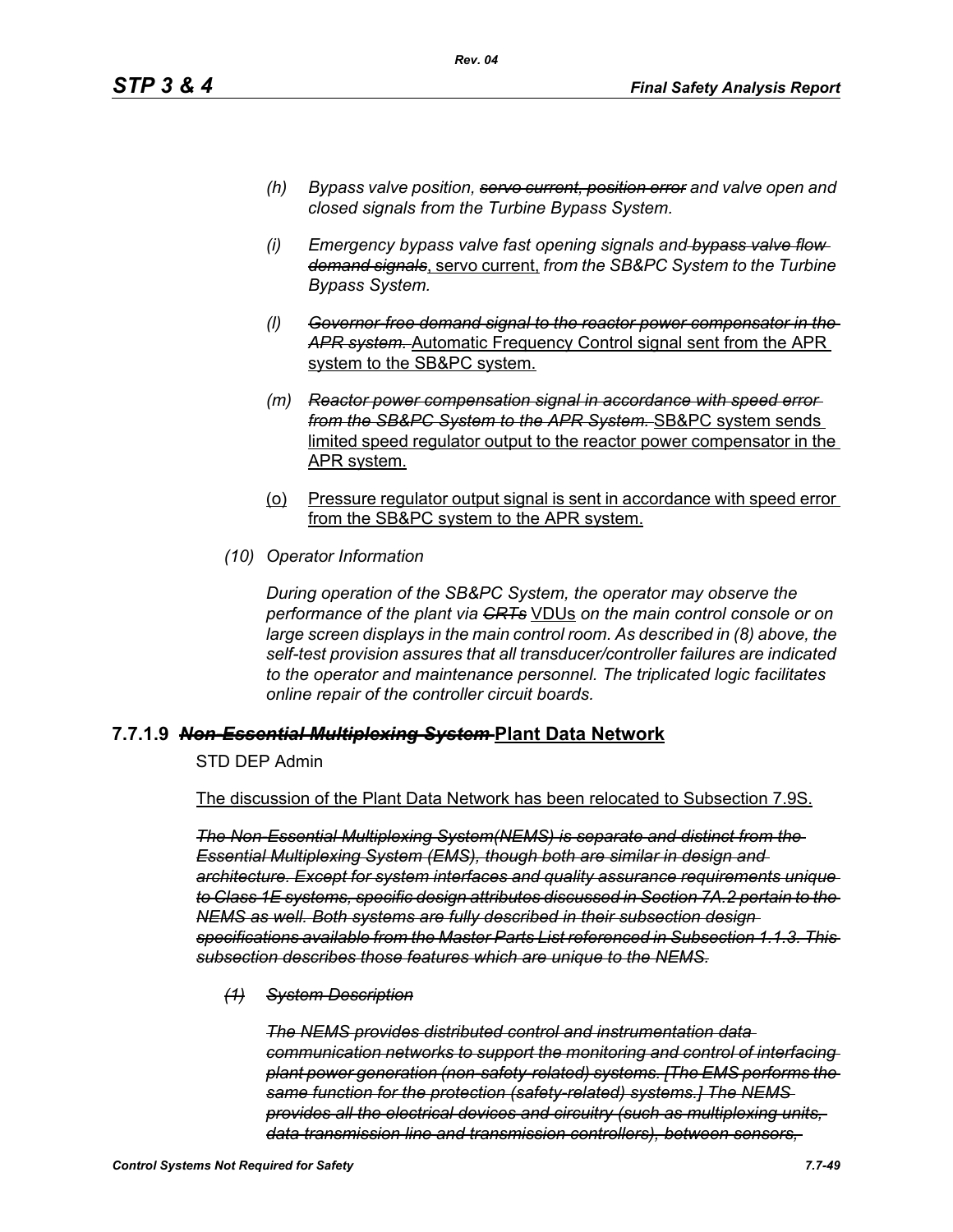*display devices, controllers and actuators, which are defined by other plant systems. The NEMS also includes the associated data acquisition and communication software required to support its function of transmitting plantwide data for distributed control and monitoring.* 

*The NEMS acquires both analog and digital signals from remote process sensors and discrete monitors located within a plant, and multiplexes the signals to a central control room to drive annunciators, monitors and recorders, and to send signals, and output control signals are multiplexed to actuators, valves, motor drives and other control equipment in the plant associated with non-safety-related systems.* 

*Consistent with fault-tolerant (triplicated) digital control systems utilized in feedwater control, reactor recirculation flow control and steam bypass and pressure regulation, the NEMS is also triplicated for these systems interfaces, as appropriate, each with its own independent control.* 

*The remaining communication functions of the NEMS provides the following system functions:* 

- *(a) Acquires non-safety-related data (e.g., sensed input and equipment status signals) throughout the plant.*
- *(b) Conditions, formats and transmits signals via fiber optics to displays, controllers, and the PCS.*
- *(c) Receives signals via fiber optics, then multiplexes and prepares them for use in interfacing non-safety-related equipment as required.*
- *(d) Formats and transmits processed control signals via fiber optics to actuator circuits, and then converts the fiber optic control signals to electrical signals for the actuator circuits.*
- *(2) System Interface*

*The NEMS interfaces with the following systems, which are all non-safetyrelated:* 

- *–Reactor*
- *–Nuclear Boiler (non-safety-related portion)*
- *–Reactor Recirculation*
- *–Rod Control*
- *–Feedwater Control (including feedwater pump turbine)*
- *–Recirculation Flow Control*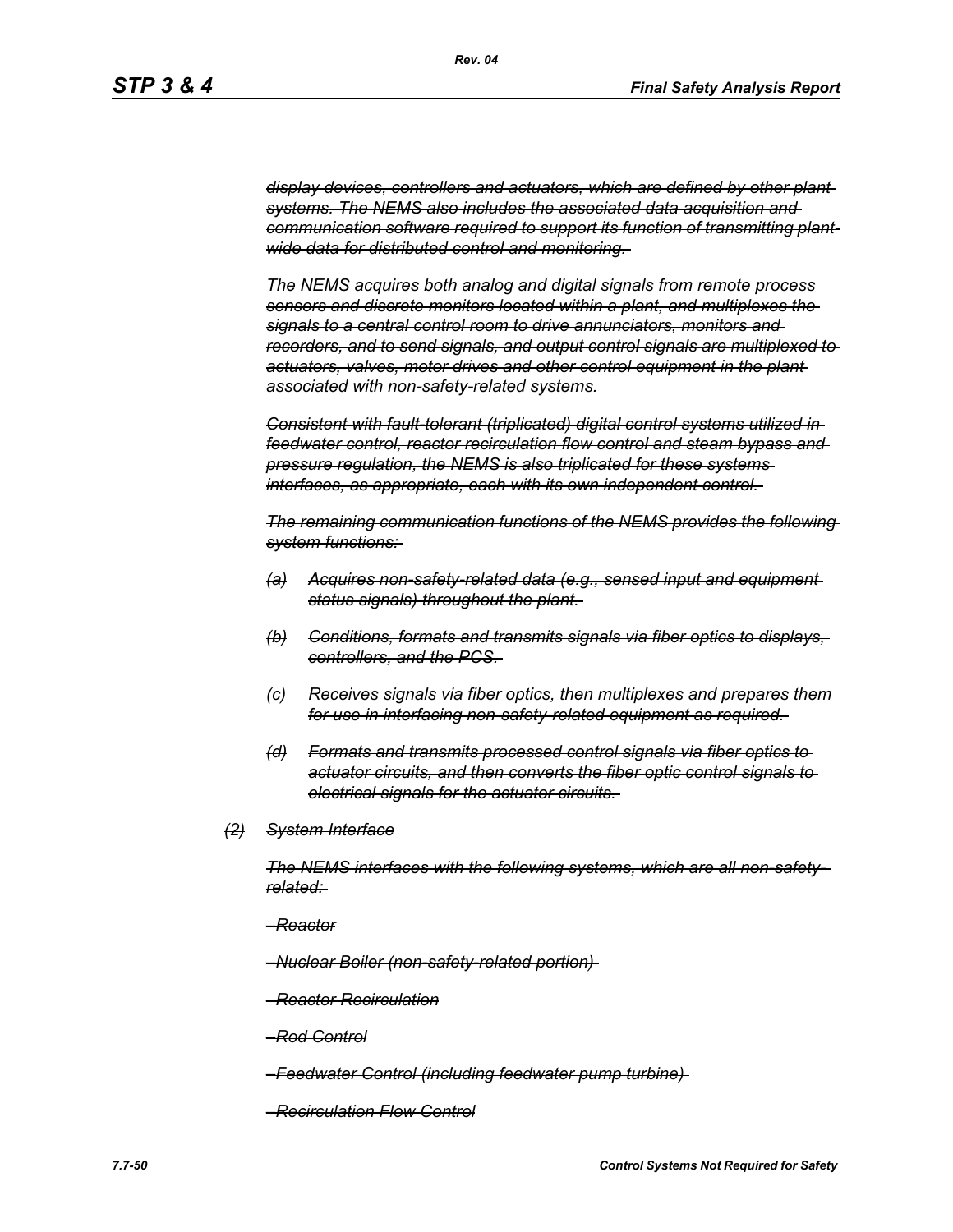- *–Steam Bypass and Pressure Control*
- *–Process Computer*
- *–Power Generation Control*
- *–Process Radiation Monitoring (non-safety-related portion)*
- *–Area Radiation Monitoring*
- *–Dust Radiation Monitoring*
- *–Refueling and Reactor Servicing*
- *–Reactor Water Cleanup*
- *–Fuel Pool Cooling and Cleanup*
- *–Suppression Pool Cleanup*
- *–Control Complex*
- *–Makeup Water (purified, condensated)*
- *–HVAC Normal Cooling Water*
- *–Ultimate Heat Sink*
- *–Turbine Service Water*
- *–Steam and Heated Water*
- *–Compressed Gas*
- *–Sampling*
- *–Condensate Demineralizer/Filter Facility*
- *–Radwaste (includes Offgas)*
- *–Turbine Bypass*
- *–Turbine Control*
- *–Feedwater Condensate Water*
- *–Heater Drain*
- *–Lubricating Oil*
- *–Turbine Gland Steam*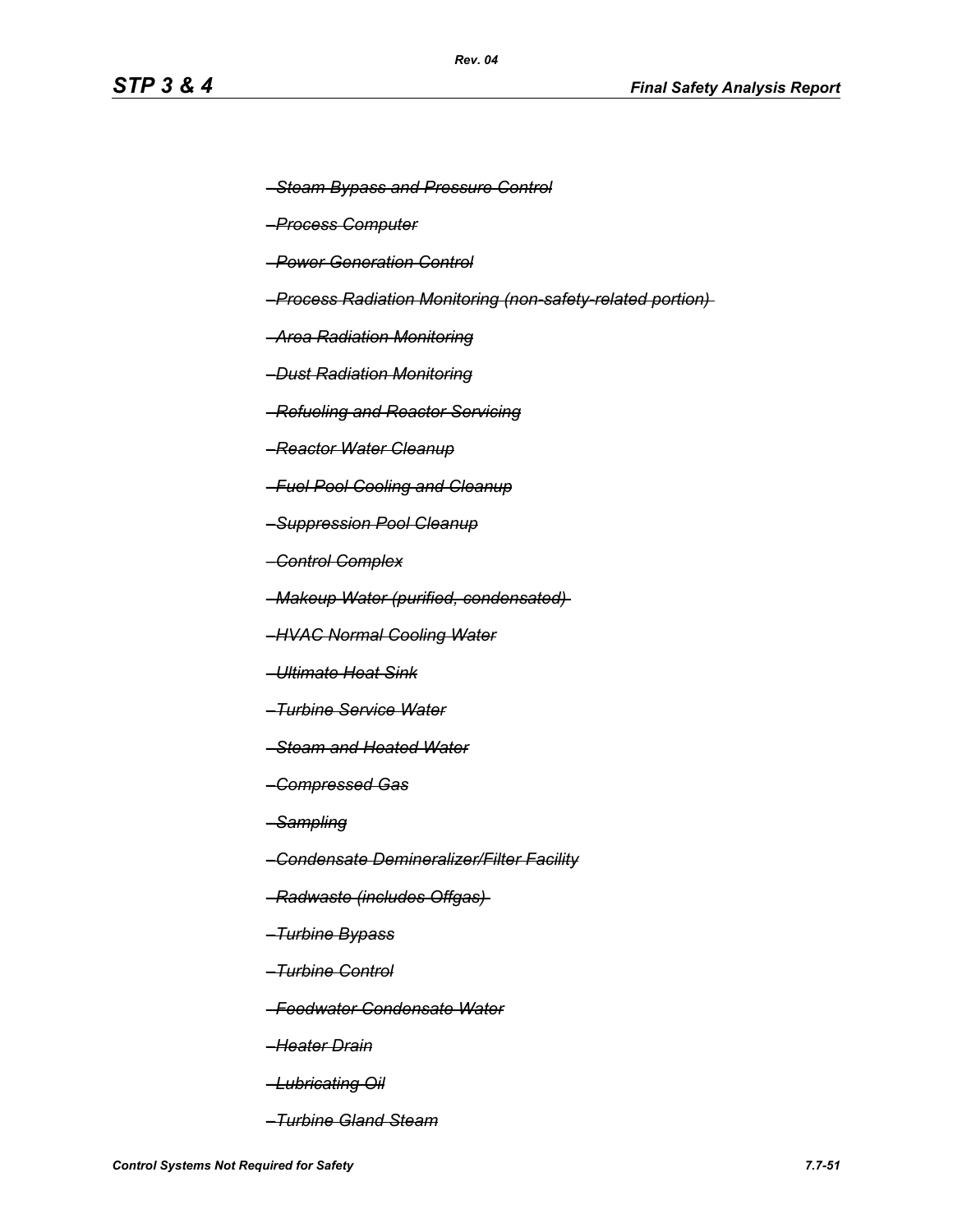*–Extraction*

*–Main Generator*

- *–HVAC-Reactor Building*
- *–HVAC-Other Buildings*
- *–Electrical Power Distribution (non-safety-related portion)*
- *–Annunciator*
- *(3) Classification*

*The NEMs, of itself, is neither a power generation system nor a protection system. It is a support system utilized for assimilation, transmission and interpretation of data for power generation (non-safety-related) systems and their associated sensors, actuators and interconnections. It is classified as non-safety-related.* 

*(4) Power Sources*

*The NEMS receives its power from three separate non-Class 1E distribution panels from the non-Class 1E 120 VAC UPS. This redundancy allows the NEMS to supply triplicated logic functions such that any single failure in the system power supplies will not cause the loss of the validated outputs to the interfacing actuators and to the monitors and displays.* 

*(5) Equipment*

*The hardware and "firmware" architectures for the NEMS are the same as those of the EMS, which are described in Appendix 7A [see the response to NRC Requests (10) and (11) of Section 7A.2].* 

*(6) Testability*

*The EMS test features described in Appendix 7A, Section 7A.2, Items (3), (4) and (6) are generally equivalent for the NEMS, except that the NEMS does not interface with, nor rely upon, the SSLC [see the response to NRC Request (6) of Section 7A.2]. Also, the NEMS self-test features include the analog fault-tolerant voting system unique to the control systems employing logic.*

*(7) Environmental Considerations*

*The NEMS is not required for safety purposes, nor is it required to operate after the design basis accident. Its support function serves power generation purposes only and it is designed to operate in the normal plant environment.* 

*(8) Operational Considerations*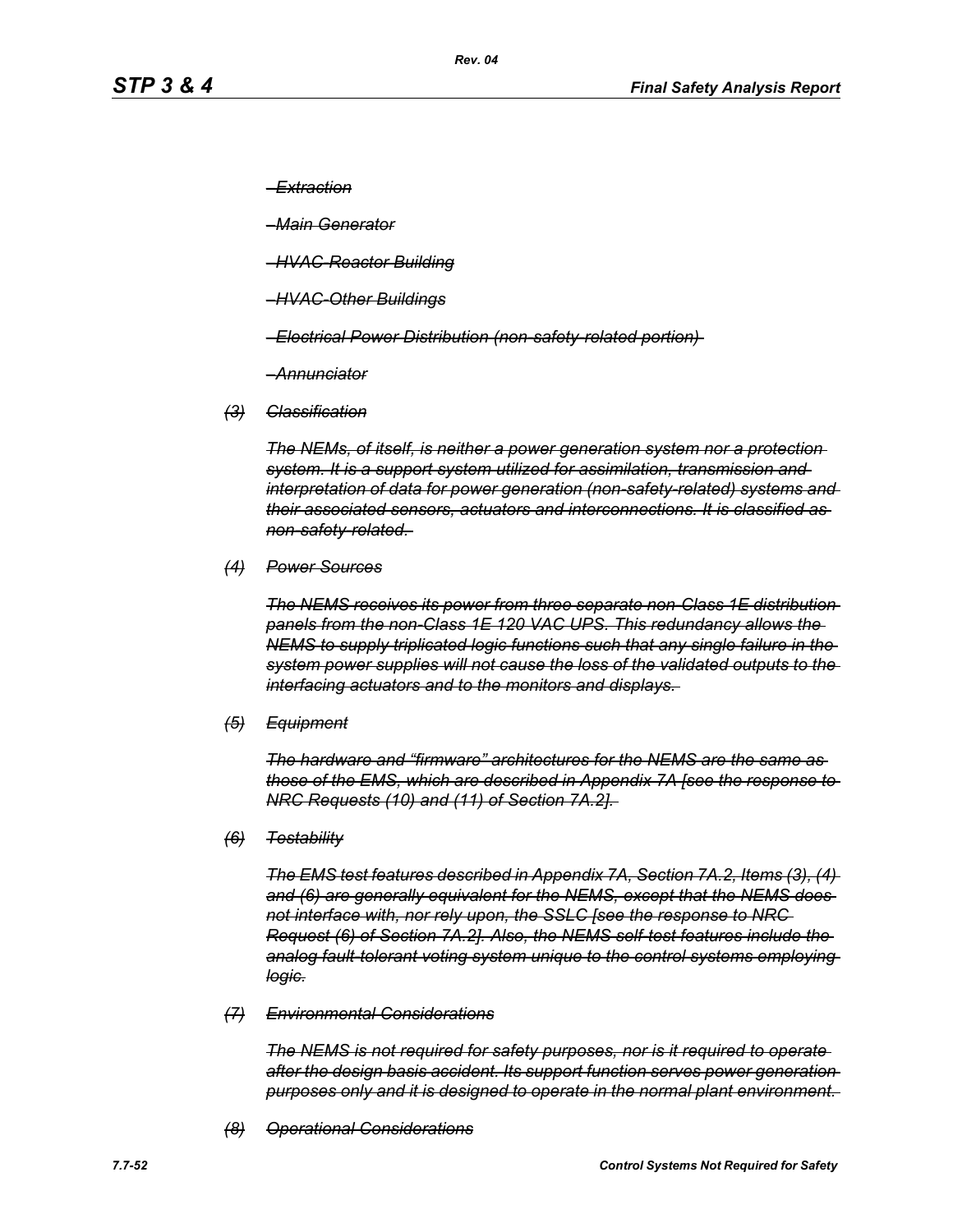*The system automatically initiates for both cold and warm starts. No operator actions are required in that the system is capable of self-starting following power interruptions, or any other single failure, including any single processor*  failure. After repairs or replacements are performed, the system*automatically re-initializes to normal status when power is restored to any unit and automatically resets any alarms.* 

### *(9) Operator Information*

*The self-test provisions are designed to alert the operator to system anomalies via interfaces with the process computer and the annunciator. Problems significant enough to cause system channel failures are annunciated separately from those which allow continued operation. The circuitry is designed such that no control output or alarm is inadvertently activated during system initialization or shutdown. For such events, control outputs change to predetermined fail-safe outputs.* 

# **7.7.2.1 Nuclear Boiler System—Reactor Vessel Instrumentation**

## **7.7.2.1.2 Specific Regulatory Requirements Conformance**

STD DEP T1 3.4-1

**STD DFP 18-1** 

*(2) Regulatory Guides (RGs)*

*In accordance with the Standard Review Plan for Section 7.7 and with Table 7.1-2, only RG 1.151(Instrument Sensing Lines) need be addressed for the ABWR.*

- *(a) Criteria: RG 1.151— "Instrument Sensing Lines"*
- *(b) Conformance: There are four independent sets of instrument lines which are mechanically separated into each of the four instrument divisions of the NBS (see Figure 5.1-3, NBS P&ID). Each of the four instrument lines interfaces with sensors assigned to each of the four Class 1E electrical divisions for safety-related systems.*

*There are also non-Class 1E instruments that derive their input for the reactor vessel instrumentation portion of the NBS from these lines. There is no safety-related controlling function involved in this instrumentation and it is entirely separate (including its own MUX system* data communication network*) from the safety-related instruments and their associated systems.*

*The safety-related instrumentation provides vessel pressure and water level sensing for all protection systems. These instruments are arranged in two-out-of-four logic combinations and their signals are shared by both safety-related and non-safety-related systems. All of*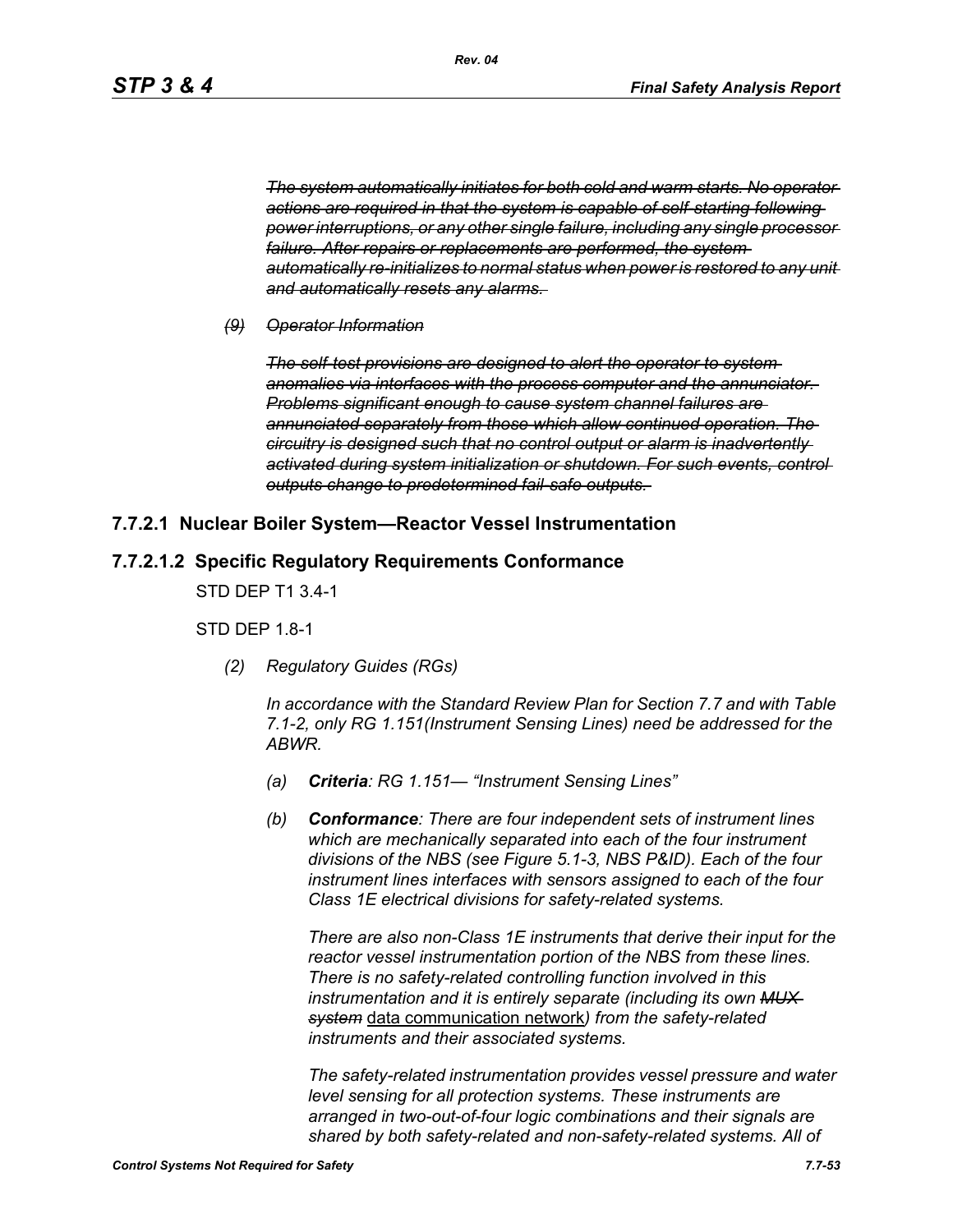*these signals are multiplexed and passed through fiber-optic media before entering the voting logic of the redundant divisions of the safetyrelated systems; or of non-safety-related systems which make up the various networks. Separation and isolation is thus preserved both mechanically and electrically in accordance with IEEE 279* 603 *and Regulatory Guide 1.75.*

## **7.7.2.5** *Process Computer System* **Plant Computer Function—Instrumentation and Controls**

General Functional Requirements Conformance

STD DEP T1 3.4-1

STD DEP Admin

*The Process Computer System (PCS)* Plant Computer Function (PCF) *is designed to provide the operator with certain categories of information and to supplement procedure requirements for control rod manipulation during reactor startup and shutdown. The* PCF *system augments existing information from other systems such that the operator can start up, operate at power, and shut down in an efficient manner. The PGCC* PGCS *function provides signals to the Automated* Automatic *Power Regulator (APR) as explained in Subsection 7.7.1.5.1*2*. However, this is a power generation function. Neither the PCS* PCF *nor its PGCC* PGCS *function initiate or control any engineered safeguard or safety-related system.*

# **7.7.2.5.2 Specific Regulatory Requirements Conformance**

STD DEP T1 3.4-1

*Table 7.1-2 identifies the non-safety-related control systems and the associated codes and standards applied in accordance with Section 7.7 of the Standard Review Plan for BWRs. However, since the computer has no controlling function, none of the listed criteria is applicable.*

*Input data for the PCS* PCF *are derived from both Class 1E and non-Class 1E sources. All such interfaces are optically isolated, where necessary, to assure the proper separation of redundant signals in accordance with Regulatory Guide 1.75.*

### **7.7.2.6 Neutron Monitoring System—ATIP Subsystem Instrumentation and Controls**

## **7.7.2.6.2 Specific Regulatory Requirements Conformance**

STD DEP 7.7-23

*Table 7.1-2 identifies the non-safety-related control systems and the associated codes and standards applied in accordance with Section 7.7 of the Standard Review Plan for BWRs. However, since the ATIP System has no controlling function, and is used only*  for calibration of the LPRMs, none of the listed criteria is applicable. However, the ATIP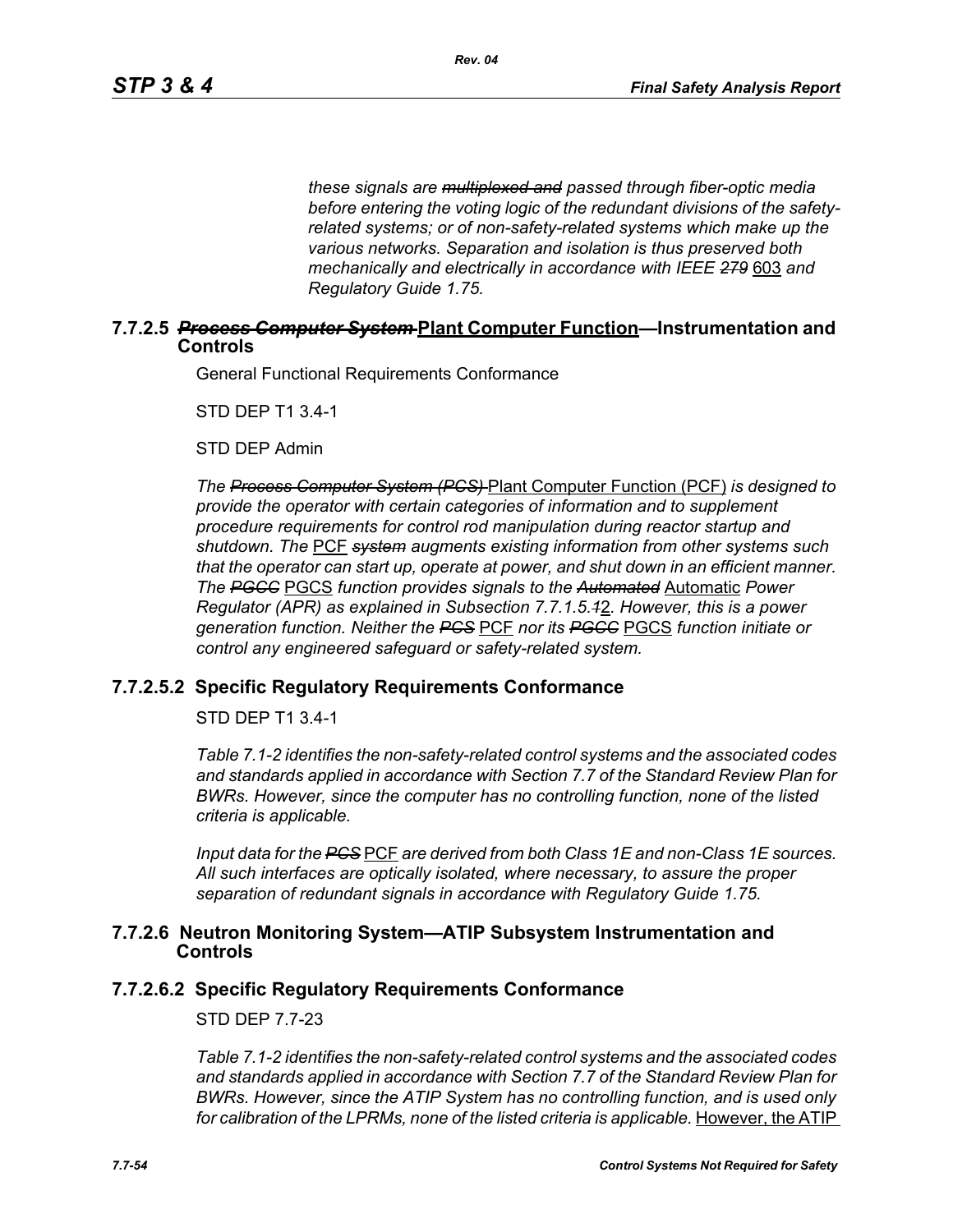system does have isolation valves, which are safety-related components that would require the system to perform automatic containment isolation function. The following analysis lists the applicable criteria in order of the listing on the table, and discusses the degree of conformance for each. Any exceptions or clarifications are so noted.

- (1) General Design Criteria (GDC)
	- (a) **Criteria**: GDC 56
	- (b) **Conformance**: The ATIP component design is in compliance with this GDC by following the guidance of Reg. Guide 1.11.
- (2) Regulatory Guide (RG)
	- (a) **Criteria**: RG 1.11
	- (b) **Conformance**: The ATIP component design conforms to the abovelisted RG.

## **7.7.2.8 Steam Bypass and Pressure Control System—Instrumentation and Controls**

## **7.7.2.8.1 General Functional Requirements Conformance**

STD DEP 7.7-24

STD DEP Admin

*The Steam Bypass & Pressure Control (SB&PC) System is a power generation system in that it inputs information to the Automatic Power Regulator, which, in turn, controls reactor power by manipulating control rods (via the RCIS) or recirculation flow (via the RFC System). The protective scram function is entirely separate (via the RPS).*

*The SB&PC is classified as non-safety related* nonsafety-related *and does not interface with any engineered safeguard or safety-related system.*; SB&PC system does receive reactor pressure and water level from the NBS system (safety system) but only from nonsafety instrumentation.

# **7.7.2.8.2 Specific Regulatory Requirements Conformance**

STD DEP Admin

*Table 7.1-2 identifies the non-safety related* nonsafety-related *control systems and the associated codes and standards applied in accordance with Section 7.7 of the Standard Review Plan for BWRs.*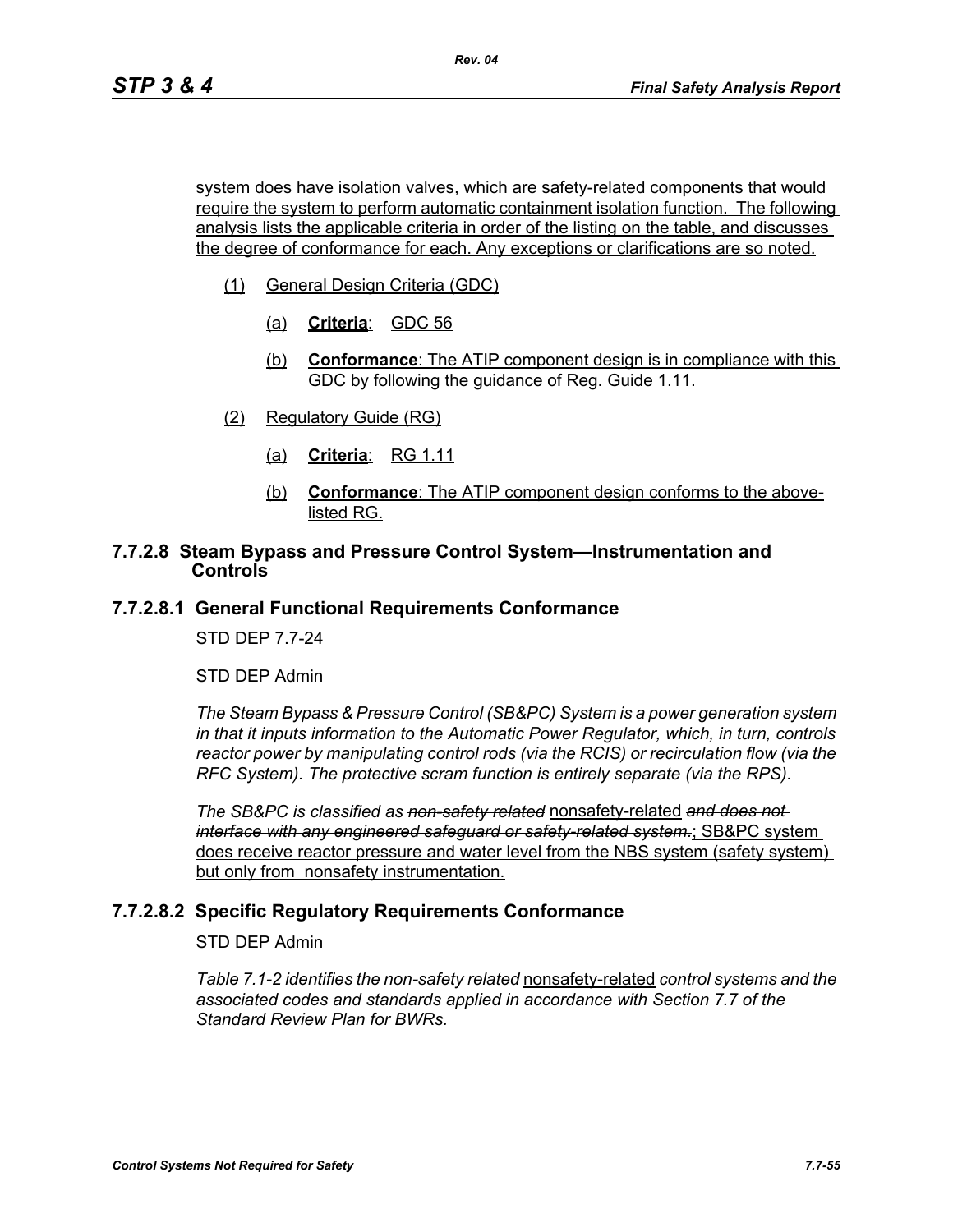## **7.7.2.9** *Non-Essential Multiplexing System* **Plant Data Network—Instrumentation and Controls**

# **7.7.2.9.1 General Requirements Conformance**

STD DEP T1 3.4-1

*The NEMS* PDN*, of itself, is neither a power generation system nor a protection system. It is a support system* data communication network *utilized for assimilation, transmission and interpretation of data for power generation (non-safety-related) systems and their associated sensors, actuators and interconnections. It is classified as non-safety-related and does not interface with any engineered safeguard or safetyrelated system except for isolated alarms for annunciation* and isolated information for operational support functions*.*

*The NEMS PDN is an integral part of the power generation systems which it supports. As such, it meets the same functional requirements imposed on those systems. Although not required to meet the single-failure criterion, the system is redundant and receives its power from redundant, highly reliable power sources such that no single failure will cause its basic function to fail.*

# **7.7.2.9.2 Specific Regulatory Requirements Conformance**

STD DEP T1 3.4-1

STD DEP Admin

*Table 7.1-2 identifies the non-safety related* nonsafety-related *control systems and the associated codes and standards applied in accordance with Section 7.7 of the Standard Review Plan. However, as mentioned above, the NEMS* PDN *is not a separate control system subject to separate review, but is the data communication vehicle for virtually all of the non-safety- related systems. It provides specific enhancement for all control systems in their conformance with GDCs 13 and 19.*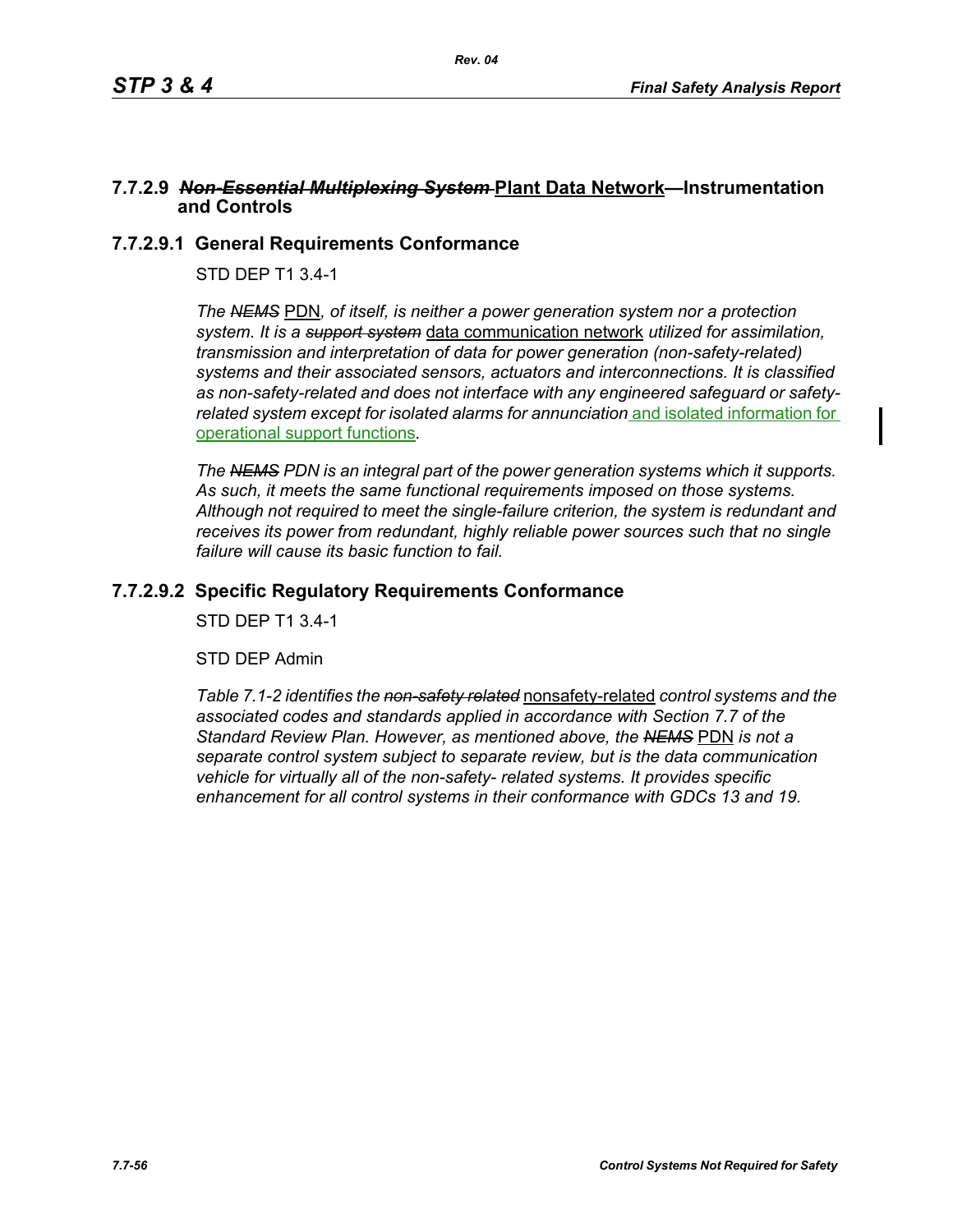|                                            | <del>Minimum</del>                                                                                                                                                                                                                                                                                                                                                      | <b>Design Genter</b> | <del>Maximum</del> | <del>(Units)</del> |
|--------------------------------------------|-------------------------------------------------------------------------------------------------------------------------------------------------------------------------------------------------------------------------------------------------------------------------------------------------------------------------------------------------------------------------|----------------------|--------------------|--------------------|
| <del>(1)Temperature</del>                  |                                                                                                                                                                                                                                                                                                                                                                         |                      |                    |                    |
| (a) Operating                              | –10                                                                                                                                                                                                                                                                                                                                                                     | 20                   | 50                 | ீ                  |
| (b) Non-operating                          | $-20$                                                                                                                                                                                                                                                                                                                                                                   |                      | 60                 | ீ                  |
| (2) Relative Humidity (Non-<br>condensing) |                                                                                                                                                                                                                                                                                                                                                                         |                      |                    |                    |
| (a) Operating                              | 40                                                                                                                                                                                                                                                                                                                                                                      | 50                   | 90                 | $\frac{9}{6}$ RH   |
| (b) Non-operating                          | 5                                                                                                                                                                                                                                                                                                                                                                       |                      | 95                 | %RH                |
| (3) Atmospheric Pressure                   |                                                                                                                                                                                                                                                                                                                                                                         |                      |                    |                    |
| <del>(a) Static</del>                      | <u>0.09</u>                                                                                                                                                                                                                                                                                                                                                             | 0.1                  | <u>0.11</u>        | MPa                |
| <del>(4)Radiation:</del>                   | Operating gamma dose rate [0.036 mGy (carbon)/h] integrated dose-<br>over qualified life [100 Gy (carbon)]                                                                                                                                                                                                                                                              |                      |                    |                    |
| <del>(5)Seismic:</del>                     | All RCIS modules and cabinets are designed to operate correctly during<br>accelerations of 2 g's in any plane for one minute over the frequency-<br>range of 0.1 to 30 Hz. All RCIS cabinets are designed to be capable of<br>withstanding an acceleration of 5 g's in any plane for one minute over-<br>the frequency range of 0.1 to 30 Hz without sustaining damage. |                      |                    |                    |

# **Table 7.7-1** *RCIS Module Operation Environment* **Not Used**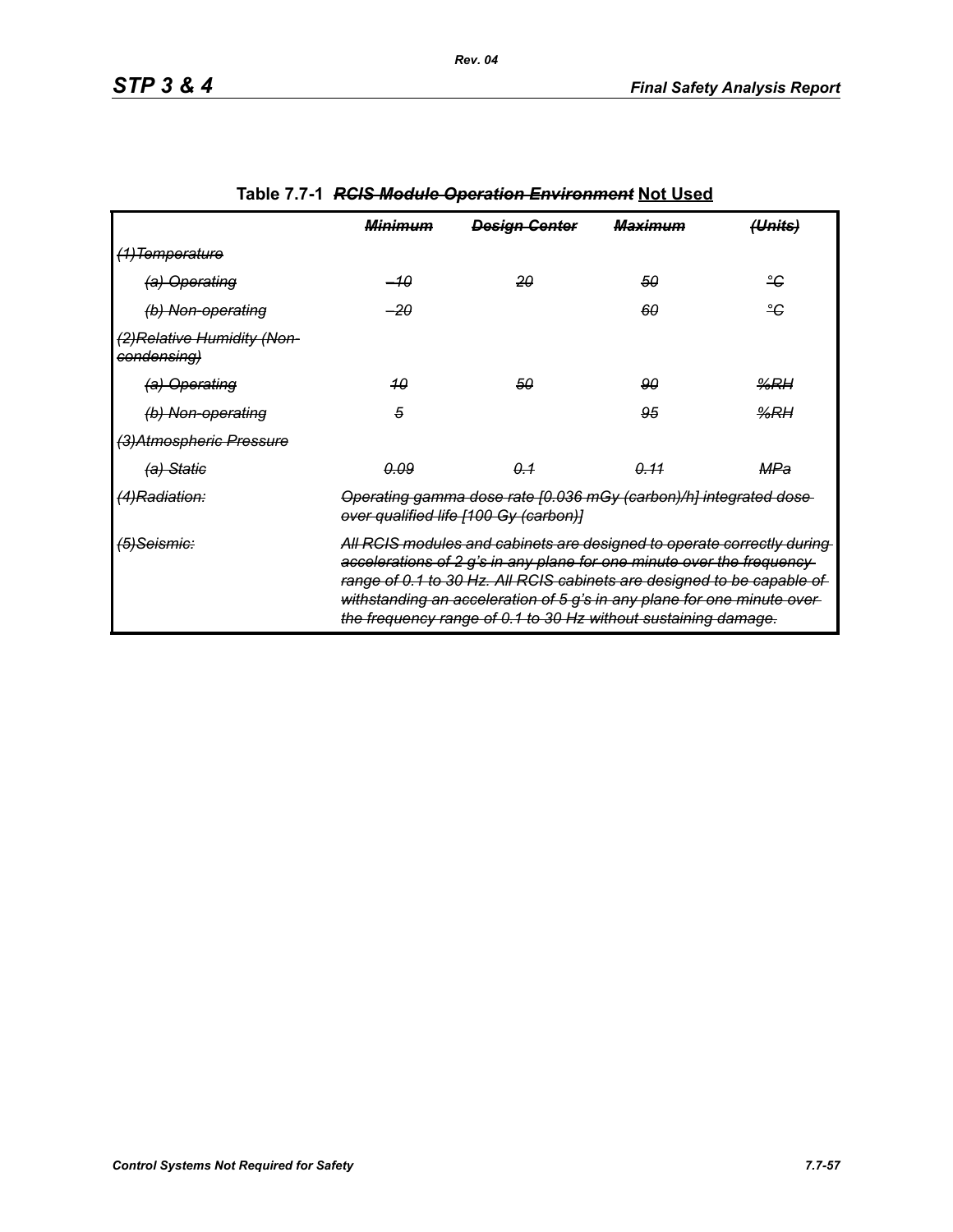The following figures are located in Chapter 21:

- **Figure 7.7-2 Rod Control and Information System IED (Sheets 1-5)**
- Figure 7.7-3 Rod Control and Information System IBD (Sheets 4 591-15, 18-37, 42, 44, 48, 50, 52-55, 57 including 33 A and 37A)
- Figure 7.7-4 Control Rod Drive System IBD (Sheet 1)
- **Figure 7.7-5 Recirculation Flow Control System IED (Sheets 1-2)**
- Figure 7.7-7 Recirculation Flow Control System IBD (Sheets 1 3, 5 8)
- Figure 7.7-8 Feedwater Control System IED (Sheets 1-3)
- Figure 7.7- 9 Feedwater Control System IBD (Sheets 1 14 including 6a and 9a)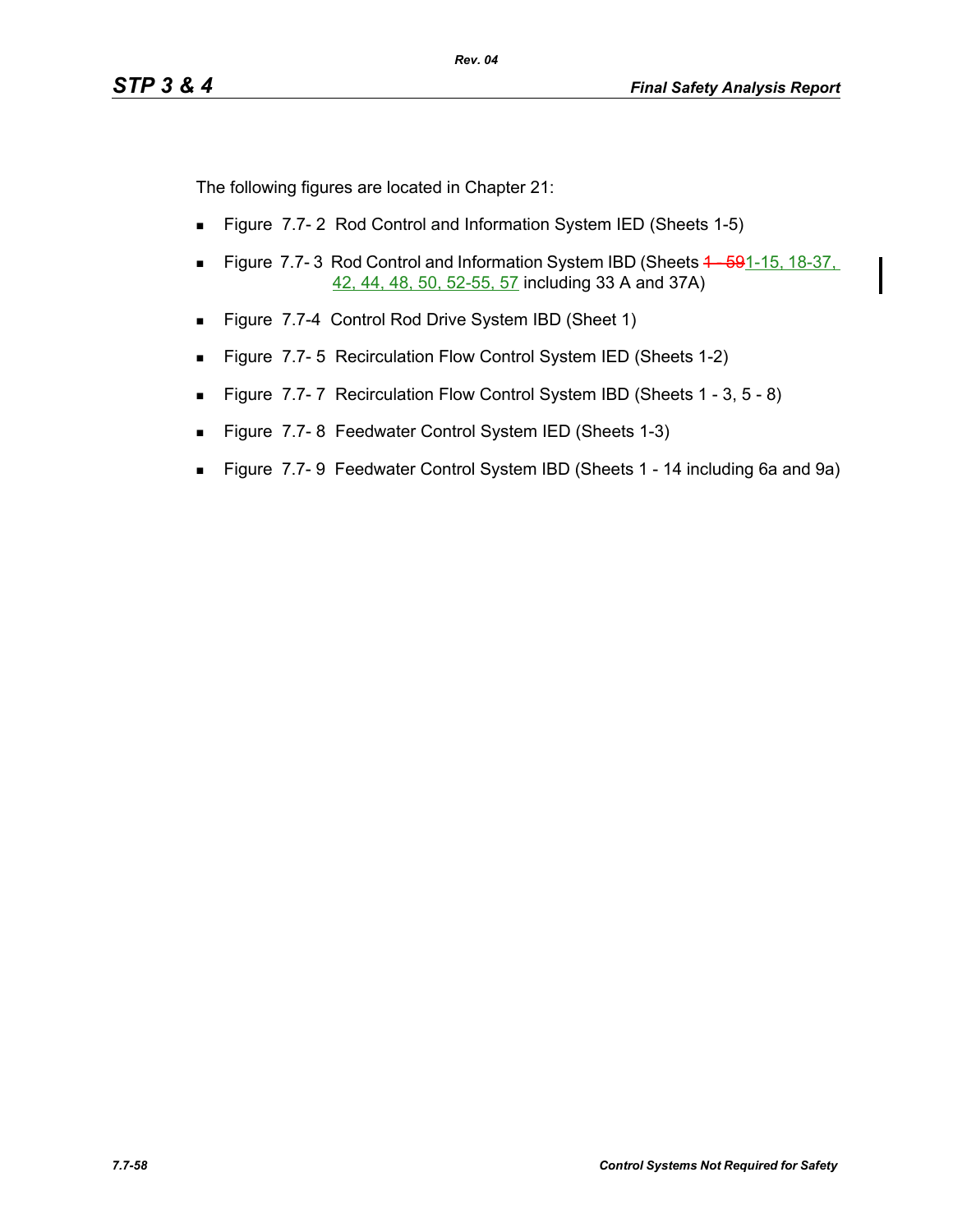

2.7-59

*STP 3 & 4*